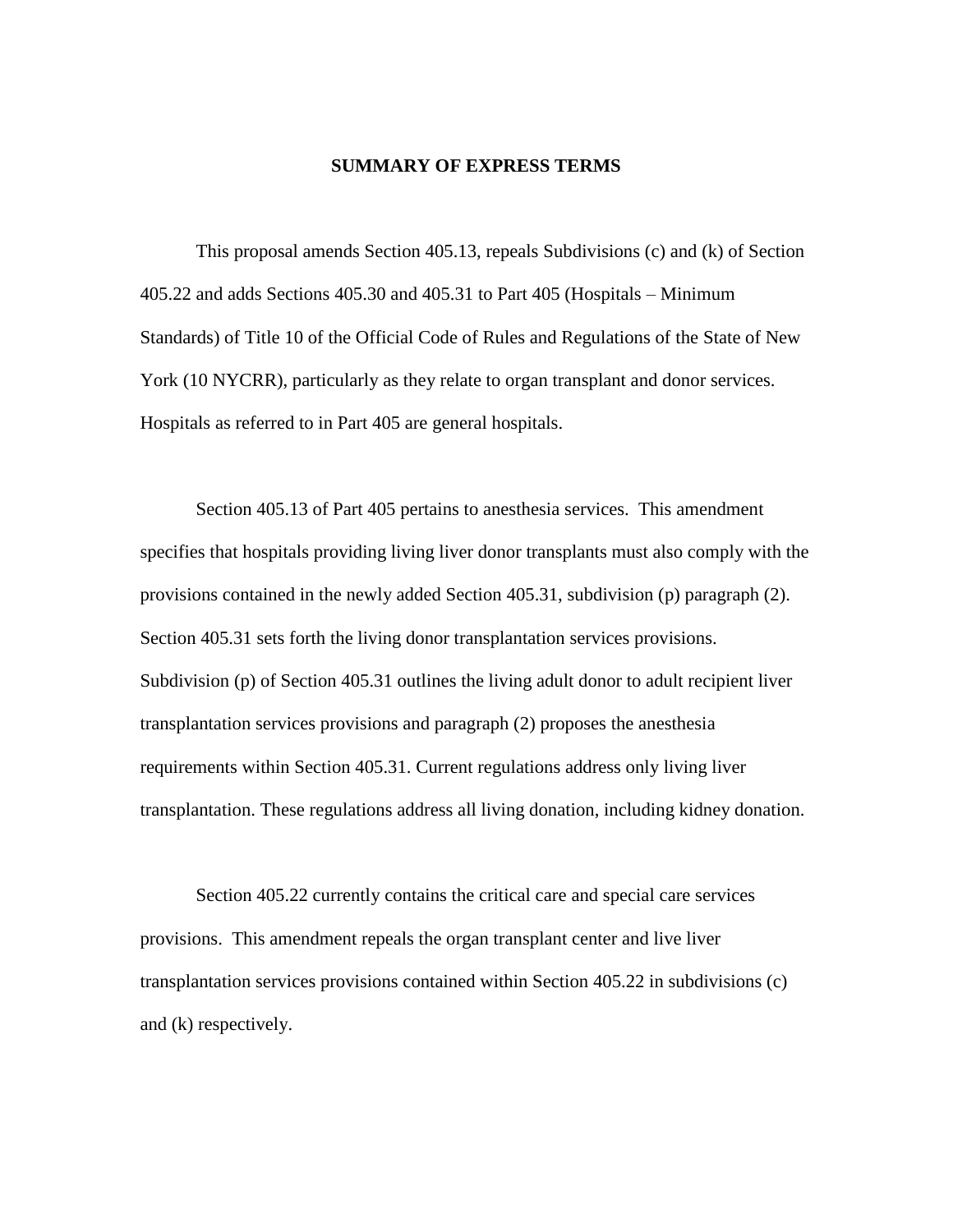Two new sections are created in this proposal. Section 405.30 sets forth the organ and vascularized composite allograft transplant services/programs provisions. Section 405.31, as stated above, sets forth the living donor transplantation services provisions.

The organ and vascularized composite allograft transplant services/programs provisions in Section 405.30 define the terms " living donor," "organ," "organ procurement organization (OPO)," "organ trafficking," "patient," "qualified mental health professional," "qualified social worker," "recipient," "transplant center," "transplant commercialism," "transplant program," "transplant services," "transplant tourism," "travel for transplant," and "vascularized composite allograft." This section specifies general requirements for hospitals that provide transplant services, and also outlines organization and staffing and quality assessment and performance improvement (QAPI) requirements.

Section 405.31 outlines the living donor transplantation services requirements. It specifies that hospitals performing living donor transplants shall comply with the requirements of this section, section 405.30 (see above) and with subdivision (a) of Section 405.22 of this Part. Section 405.22 subdivision (a) contains the general provisions of the critical care and special care services requirements. Section 405.31 also defines a donor advocate as a person or team responsible for ensuring that the rights and interests of the living donor and the prospective living donor are protected. It sets forth donor advocate responsibilities, donor advocate requirements, education of the donor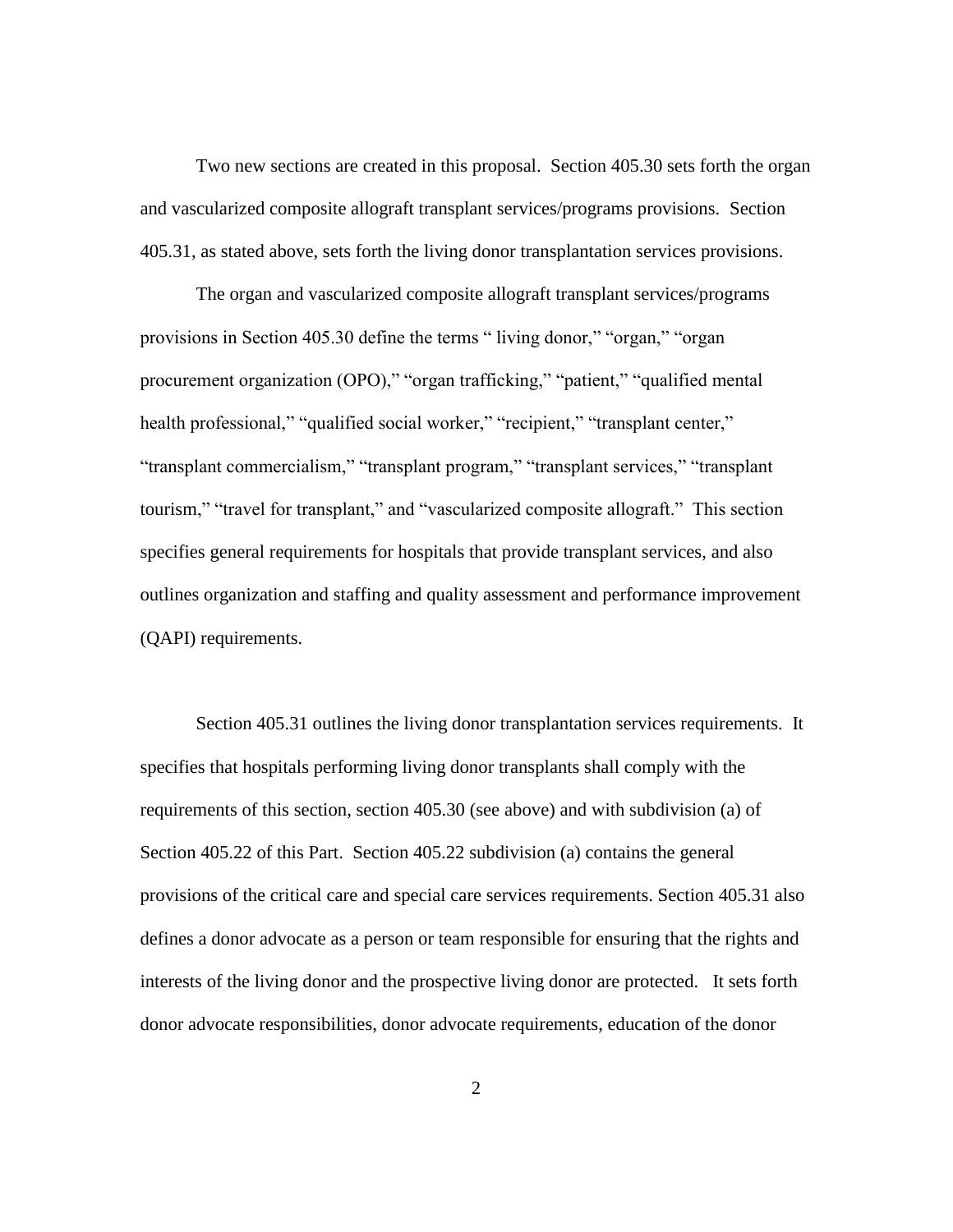requirements, informed consent provisions, disclosure requirements, risks, primary medical evaluation and psychosocial provisions, recipient criteria, donor management, imaging service, discharge planning and post-discharge requirements. This section contains the living adult donor to adult recipient liver transplantation services provisions and outlines the surgical team, anesthesia, postoperative care, and minimum medical and nursing staffing requirements.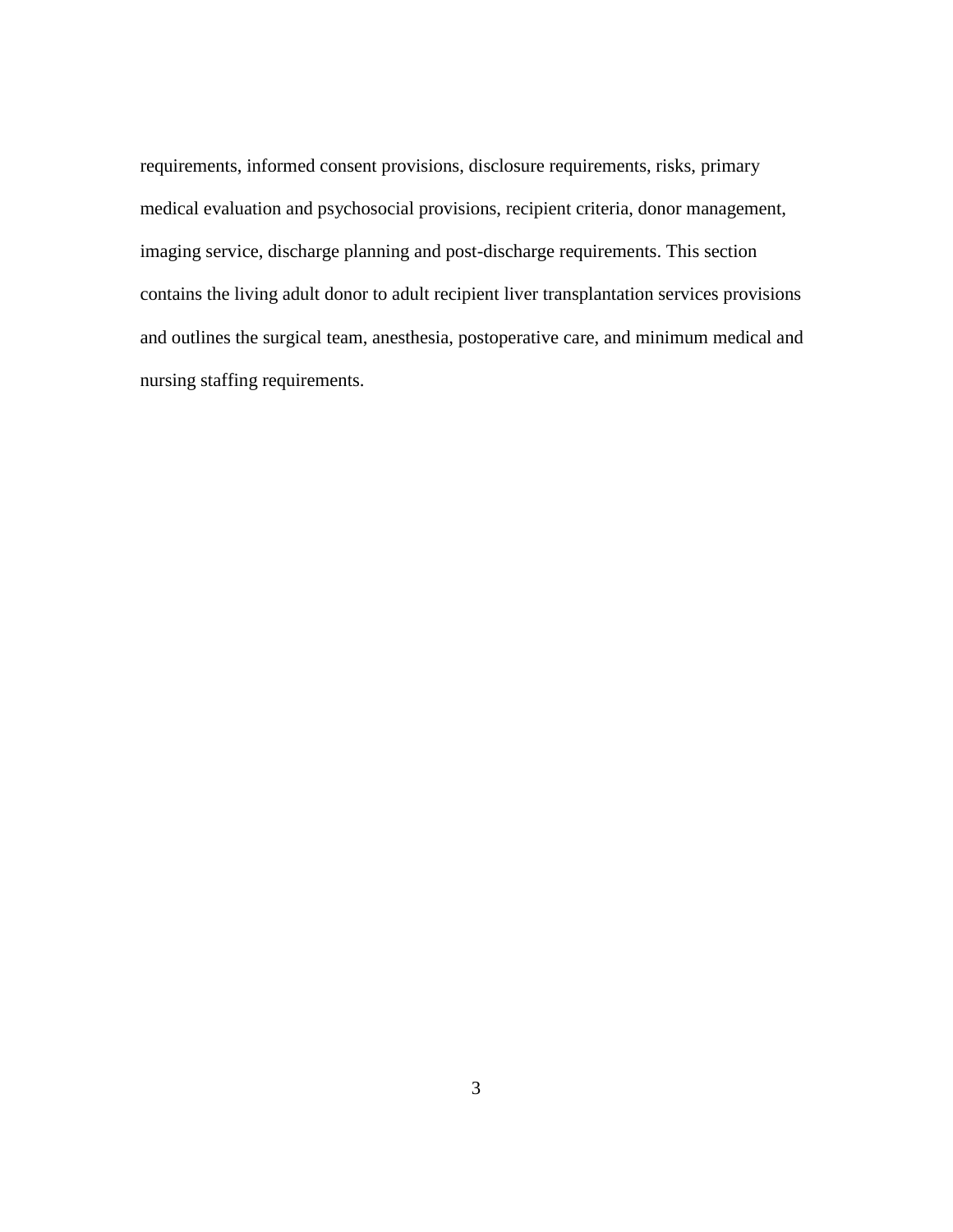Pursuant to the authority vested in the Public Health and Health Planning Council and subject to the approval by the Commissioner of Health pursuant to Sections 2800 and 2803 of the Public Health Law, Section 405.13 is amended, Subdivisions (c) and (k) of Section 405.22 are repealed, and new Sections 405.30 and 405.31 are added to Title 10 (Health) of the Official Compilation of Codes, Rules and Regulations of the State of New York to be effective upon publication of a Notice of Adoption in the New York State Register, to read as follows:

The introductory paragraph of section 405.13 of Part 405 is amended to read as follows:

405.13 Anesthesia services.

If anesthesia services are provided within a hospital, the hospital shall develop, implement and keep current effective written policies and procedures regarding staff privileges consistent with provisions set forth in section 405.4 of this Part, the administration of anesthetics, the maintenance of safety controls and the integration of such services with other related services of the hospital to protect the health and safety of the patients in accordance with generally accepted standards of medical practice and patient care. Such policies and procedures shall be reviewed and updated as necessary, but at a minimum biennially. Hospitals providing living liver donor transplants shall also comply with the provisions contained in Section 405.31 (p) (2).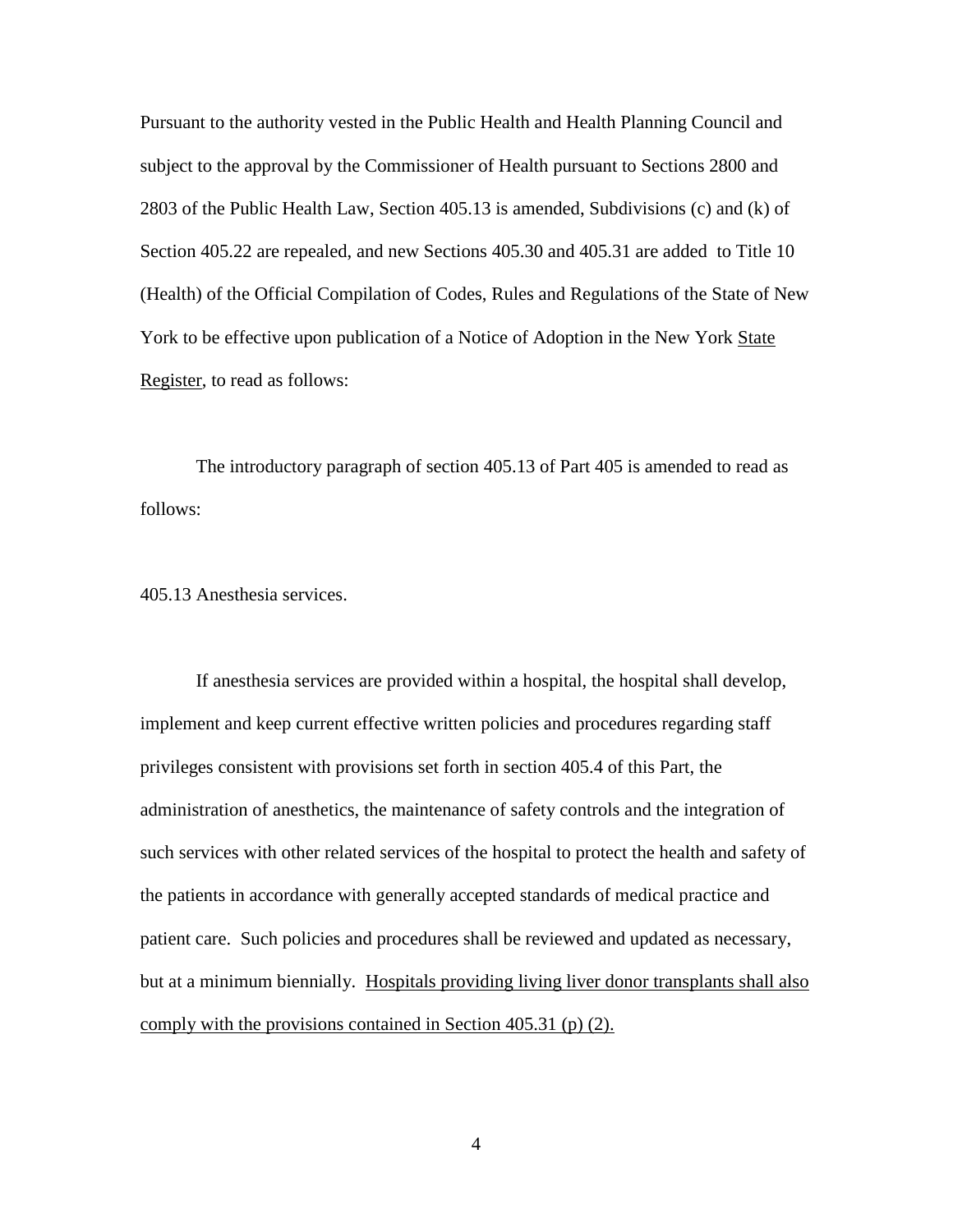405.22 Critical care and special care services.

Subdivisions (c) and (k) of Section 405.22 of Part 405 are repealed. Section 405.22 of Part 405 is amended to add a new subdivision (c) to read as follows:

(c) Reserved.

A new Section 405.30 of Part 405 is added to read as follows:

405.30 Organ and Vascularized Composite Allograft

Transplant Services/Programs.

(a) *Definitions.* For purposes of this section the following shall have the following meanings:

(1) *Department* shall meant the New York State Department of Health.

- (2) *Living donor* is an individual who donates an organ or a vascularized composite allograft while alive.
- (3) *Organ* means a human kidney, heart, liver, lung, pancreas, uterus, stomach, intestine, and/or any other tissue requiring revascularization or immunosuppression in the recipient.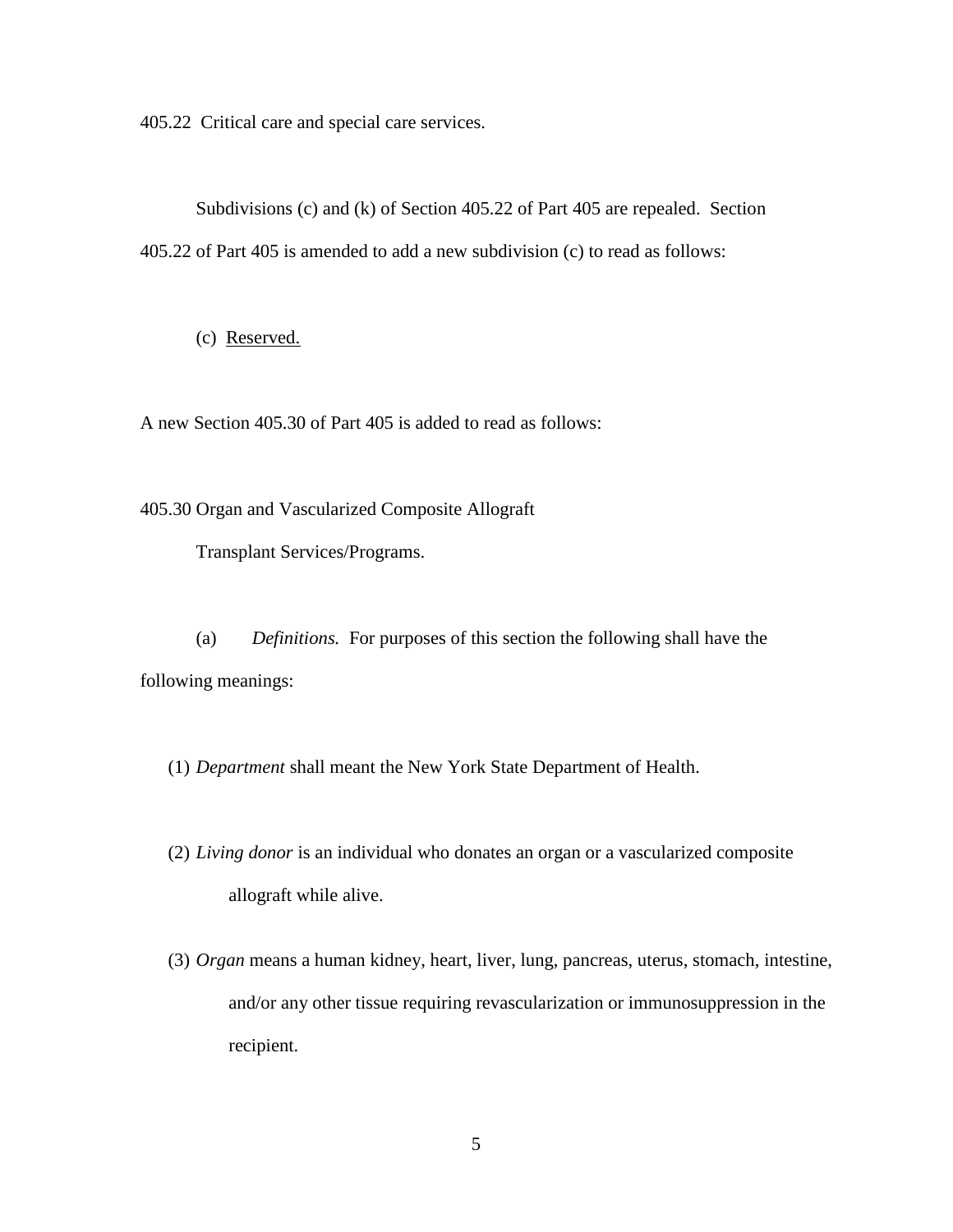(4) *Organ procurement organization* (OPO) means a facility or institution engaged in procuring organs and/or vascularized composite allografts for transplantation, or therapy purposes but does not include:

(i) facilities or institutions which permit procurement activities to be conducted on their premises by employees or agents of an approved organ procurement organization; or

(ii) facilities or consortia of facilities which conduct transplantation activities in accordance with article 28 of the public health law when the organ is procured through an approved organ procurement organization, or from a living donor.

- (5) *Organ trafficking* is the recruitment, transport, transfer, harboring or receipt of living or deceased persons or their organs by means of the threat or use of force or other forms of coercion, of abduction, of fraud, of deception, of the abuse of power or of a position of vulnerability, or of the giving to, or the receiving by, a third party of payments or benefits to achieve the transfer of control over the potential donor, for the purpose of exploitation by the removal of organs for transplantation.
- (6) *Patient* means either the living donor or the recipient:
	- (i) Adult means a patient 18 years of age or older at the time of the transplant;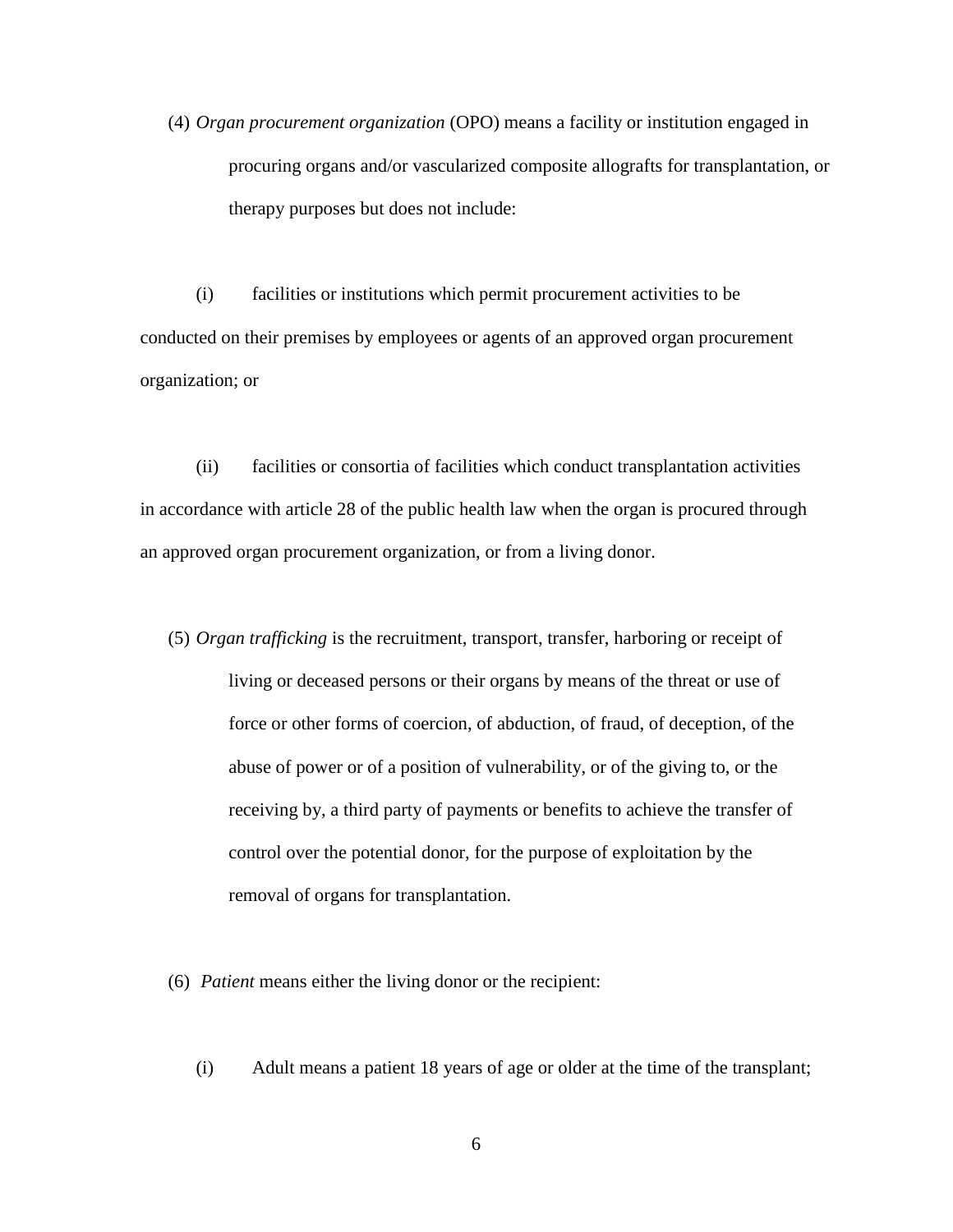(ii) Pediatric patient means a patient who has not reached his or her eighteenth birthday at the time of the transplant.

(7) *Qualified mental health professional* shall mean a psychiatrist, psychologist, or qualified social worker assigned to evaluate the potential recipient and/ or living donor.

(8) *Qualified social worker* shall mean a person who is licensed and registered by the State Education Department to practice as a licensed master social worker (LMSW) or licensed clinical social worker (LCSW), within the scope of practice defined in Article 154 of the Education Law.

(9) *Recipient* is an individual who receives transplanted organs, or a vascularized composite allograft.

(10) *Transplant center* means a unit within a hospital that performs transplants, including but not limited to activities such as qualifying patients for transplant, registering patients on the national wait list, performing transplant surgery and providing care before and after transplant. A transplant center may include one or more transplant programs.

(11) *Transplant commercialism* is a policy or practice in which an organ is treated as a commodity, including being bought, sold, or used for material gain.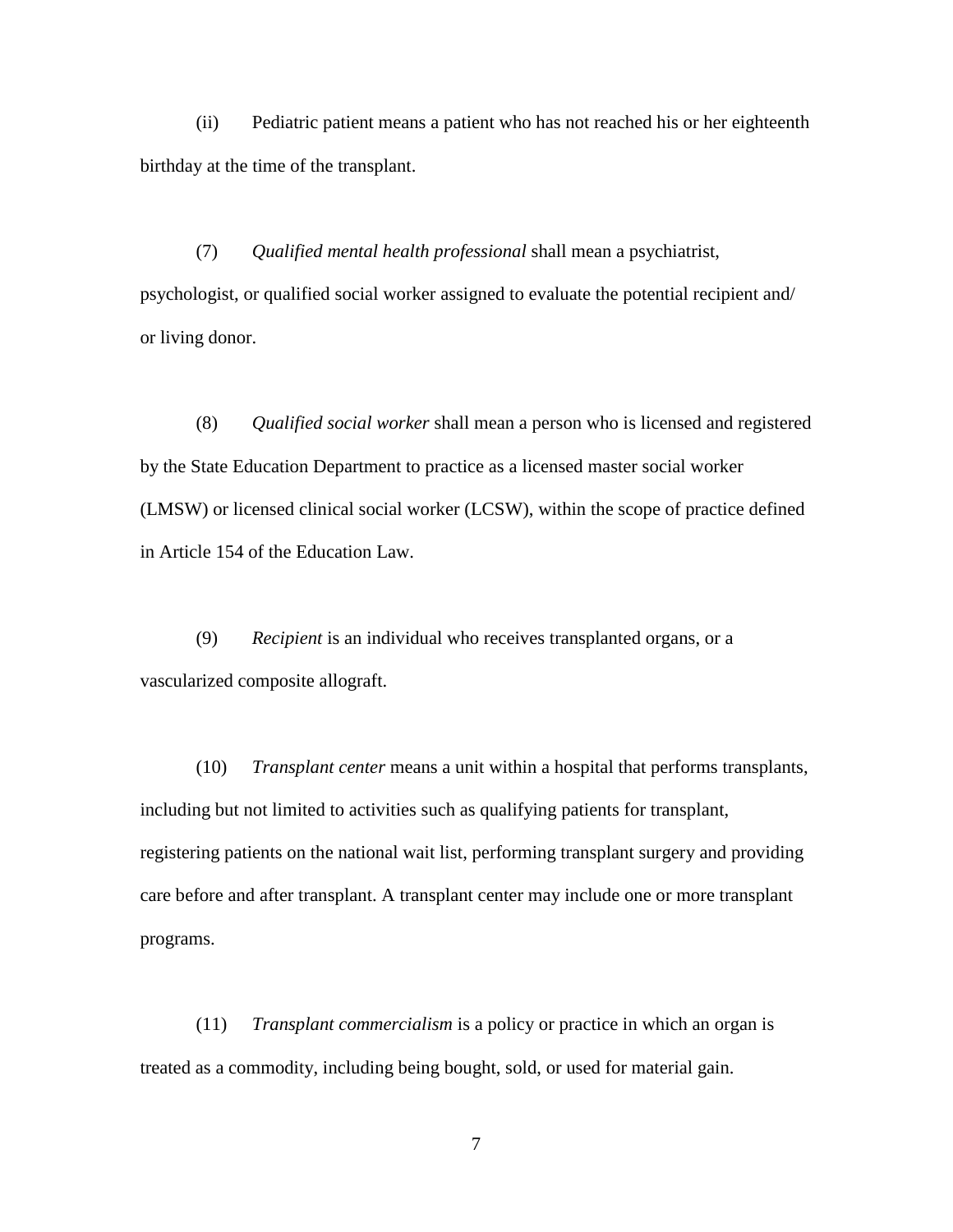(12) *Transplant program* means the persons or entity that provides organ specific transplant services within a transplant center.

(13) *Transplant services* means the provision of organ, living donor and or vascularized composite allograft transplants and other medical and surgical specialty services required for the care of transplant recipients and living donors.

(14) *Transplant tourism* is travel for transplant that involves organ trafficking and/or transplant commercialism.

(15) *Travel for transplant* is the movement of organs, vascularized composite allografts, donors, recipients, or transplant professionals who travel across national borders for transplant purposes.

(16) *Vascularized composite allograft* means a contiguous segment of mixed allogeneic tissues whose relationships have been altered only at the segment boundaries and whose transplantation requires revascularization and/or immunosuppression in the recipient. Vascularized composite allografts include, but are not limited to, hand, face, and other such contiguous segments.

(b) *General requirements.* Hospitals shall not admit patients for, or otherwise provide, transplantation services unless the hospital is specifically approved by the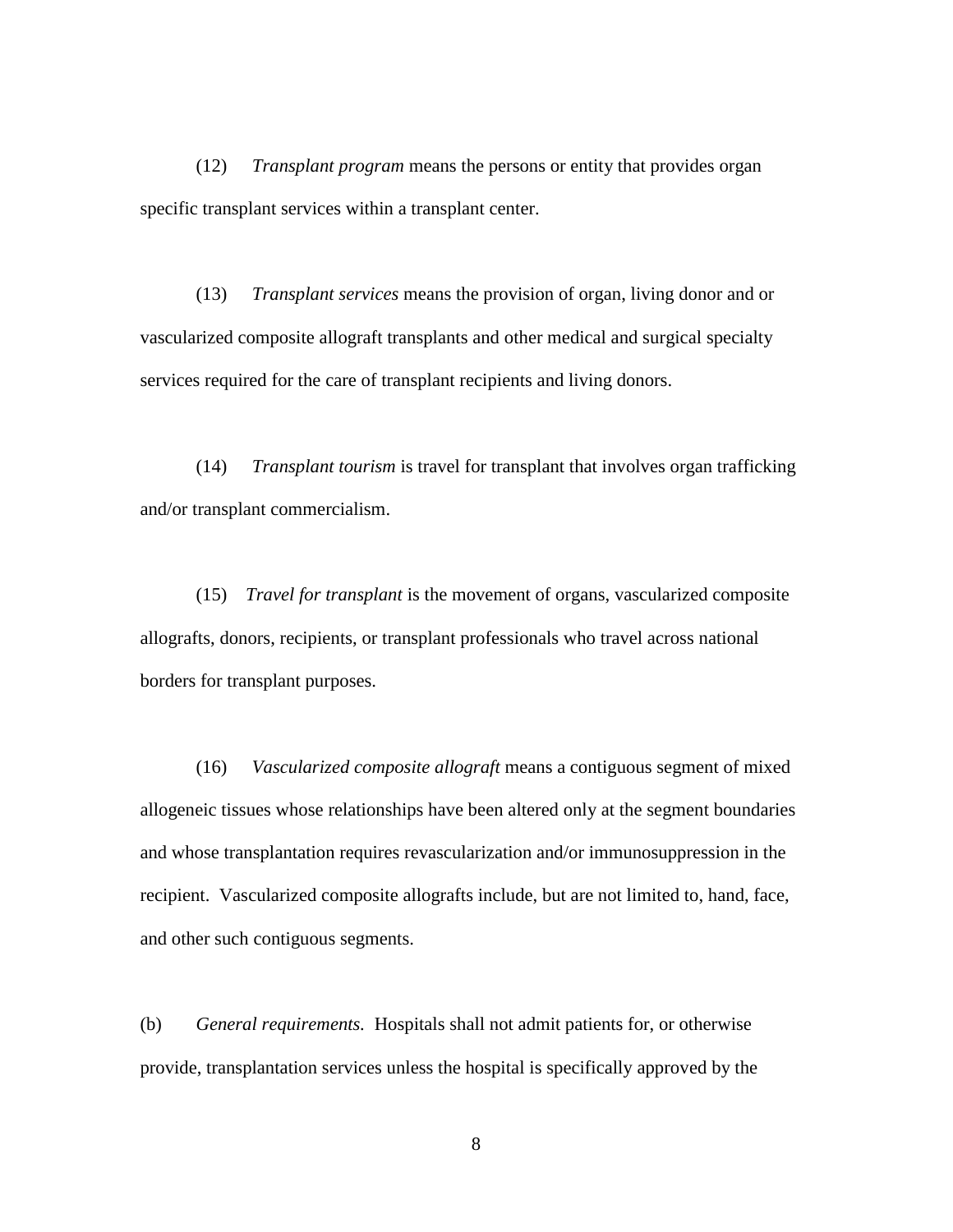Department to provide transplant services. Transplant services for pediatric patients shall only be provided in a hospital approved by the Department to provide transplant services. Hospitals that provide pediatric transplant services must comply with subdivision (a) of Section 405.22 of this Part and must develop and adhere to written policies and procedures specific to pediatric patients.

In addition, the following standards apply to all transplant centers and programs:

(1) Transplant services, or any new Institutional Review Board (IRB) approved medical/surgical treatments which involve transplant medical/surgical care including but not limited to transplant immunology, shall be performed only in hospitals approved by the Department to perform such transplant services.

(2) The hospital shall be a member in good standing of the Organ and Procurement and Transplantation Network (OPTN) approved by the Secretary of the U.S. Department of Health and Human Services (HHS) and shall abide by its rules and requirements.

(3) When fully operational, to ensure quality of care, the hospital shall perform at least 10 liver transplants per year if it is to continue as an approved liver transplant program; or at least 10 human heart transplants per year if it is to continue as an approved heart transplant program; or at least 10 kidney transplants a year if it is to continue as an approved kidney transplant program; or at least 10 lung transplants per year if it is to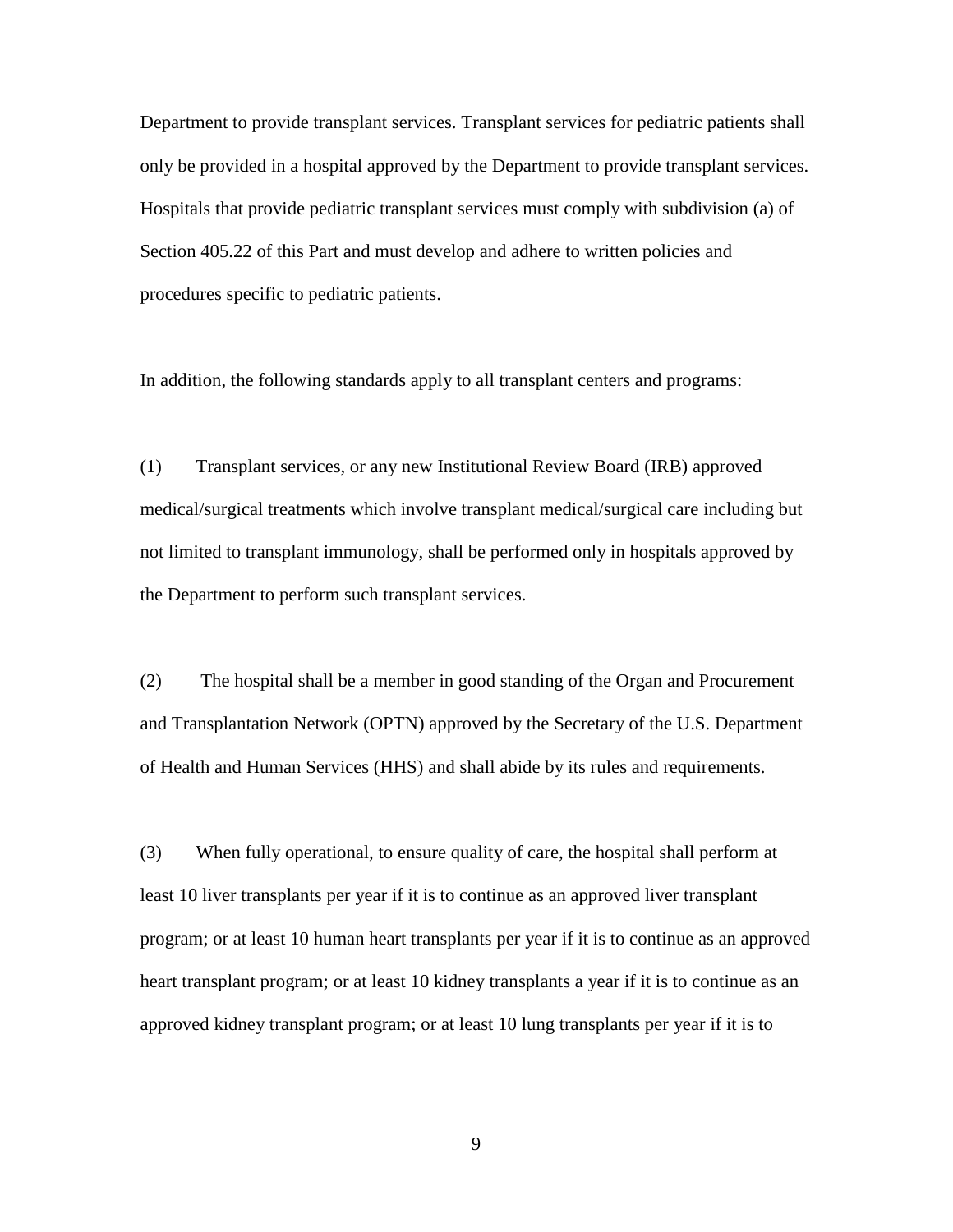continue as an approved lung transplant program. The Department will monitor outcomes for graft and patient survival.

(4) The hospital shall participate in a patient registry program with an organ procurement organization designated by the Secretary of the U. S. Department of Health and Human Services. Before arranging for the placement of the patient on the waiting list, each facility shall inform a patient awaiting transplantation of the prohibition against being placed on multiple facility waiting lists within New York State before arranging for the placement of the patient on the waiting list.

(5) Every hospital performing transplant services shall maintain written criteria for the selection of patients for such services which shall be consistent with professional standards of practice, applied consistently, and made available to the public.

(6) The hospital shall maintain a record of:

- (i) all patients who are referred for transplantation and the date of their referral;
- (ii) the results of the evaluation of all candidates for transplantation which documents the reasons a candidate is determined to be either suitable or unsuitable for transplantation;
- (iii) the psychosocial evaluation;
- (iv) the date a suitable candidate is selected for transplantation;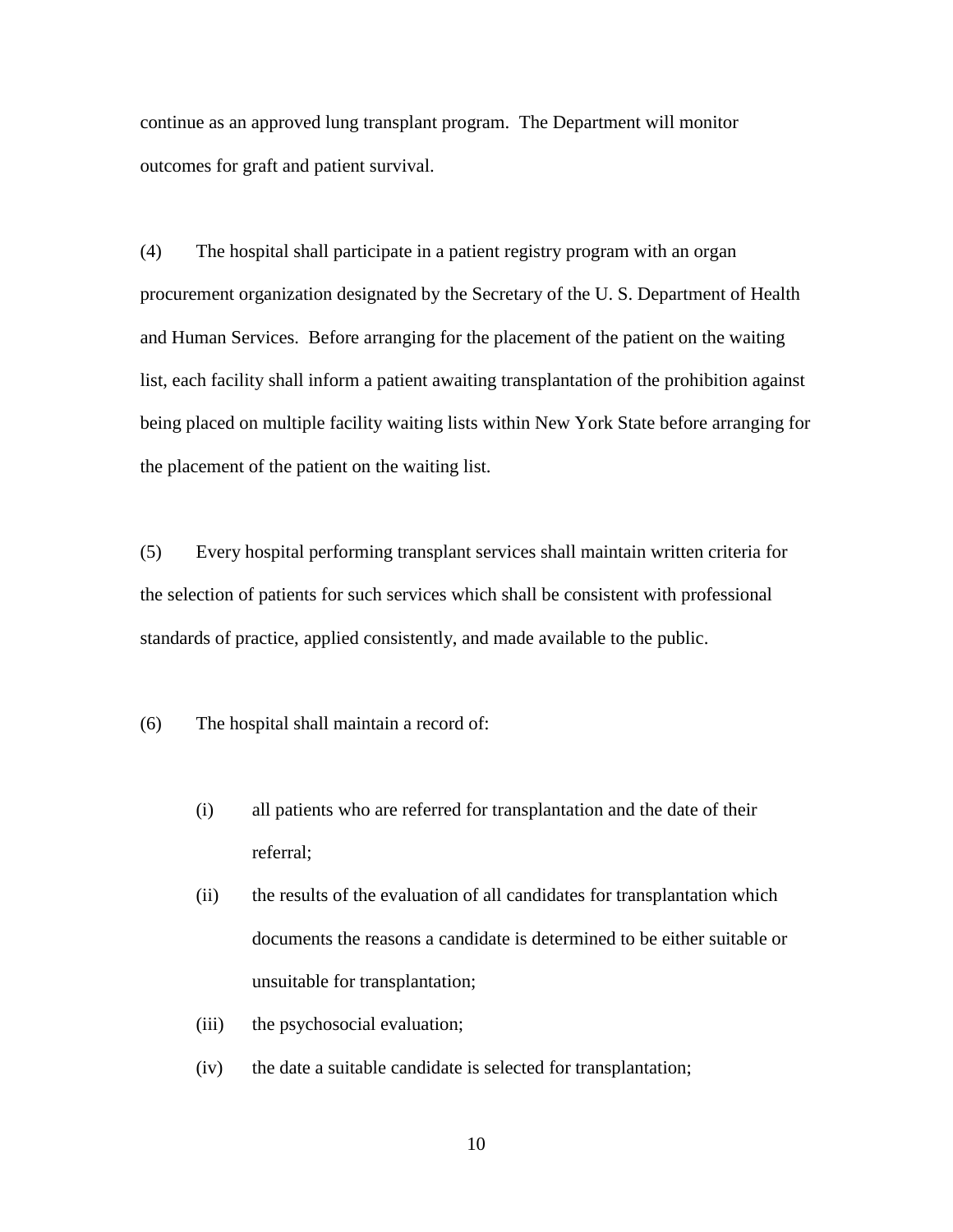(v) the reasons for, and date of, any declination of a matching organ or vascularized composite allograft offered to a potential recipient;

(vi) the date the transplantation surgery occurred;

(vii) documentation of donor and recipient blood type;

(viii) the donor's United Network for Organ Sharing (UNOS) identification number; and

(ix) the organs or vascularized composite allografts utilized;

(7) The hospital will ensure that appropriate informed consent is obtained from both the recipient and if applicable, the living donor. The process for obtaining such consent shall include the provision of information, at a minimum of the following:

(i) the evaluation process used to determine suitability for transplant;

(ii) the surgical procedure including the post-operative period;

(iii) the availability of alternative treatments;

(iv) organ donor risk factors that could affect the success of the graft or the health of the patient, including, but not limited to, the donor's history, condition or age of the organs or vascularized composite allografts used, and the recipient's potential risk of contracting the human immunodeficiency virus (HIV) and other infectious diseases if the disease cannot be detected in an infected donor;

(v) if applicable, providing adequate information to the recipient to ensure his or her understanding regarding the risks to the living donor;

(vi) potential medical and psychosocial risks;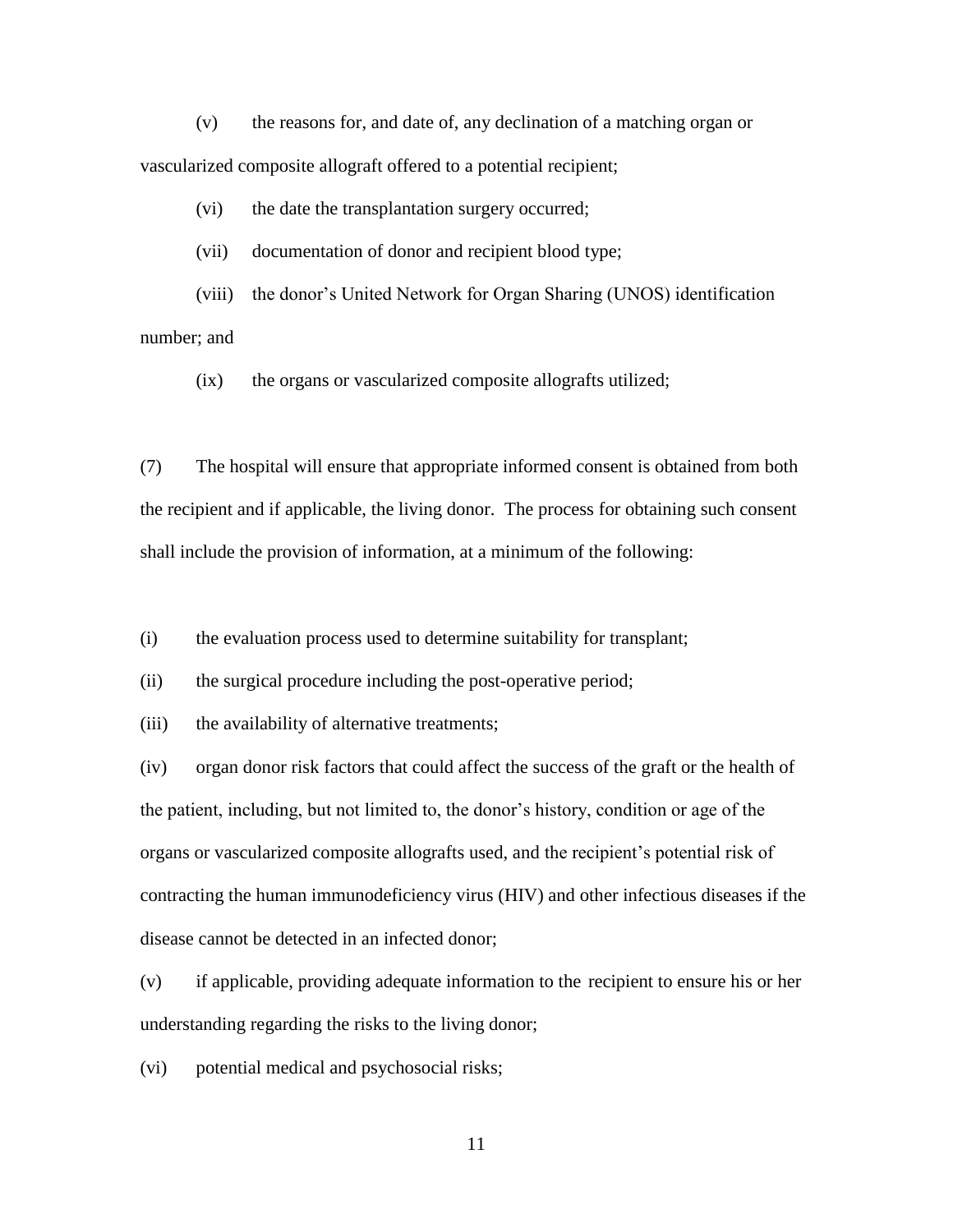(vii) the national and transplant center outcomes for recipients;

(viii) the patient's right to refuse transplantation, or the donor's right to refuse to be a donor; and

(ix) the effect that provision of transplant services provided in a facility not approved as a Medicare-approved transplant center could have on the recipient's ability to have his or her immunosuppressive drugs paid for under Medicare Part B.

(8) For procedures involving a living donor, the hospital must obtain a written attestation from the living donor attesting that the donor has not received anything of value in exchange for the donation, aside from reimbursement for expenses associated with the donation to the extent allowed by New York State and federal law. The recipient must also attest in writing that he or she has not offered and is not aware of any offers of valuable consideration to the donor for their donation, except as allowed by New York State or federal law.

(9) The hospital must utilize an organized system for follow-up of patients after discharge, including maintenance of records on the long-term survival of persons who have received a transplant or who have made a living donation. Transplant centers must follow the health of each donor for at least two years post-donation.

(10) The hospital shall ensure that written procedures are maintained and implemented for the receipt, identification, and verification of all organs and vascularized composite allografts for transplantation.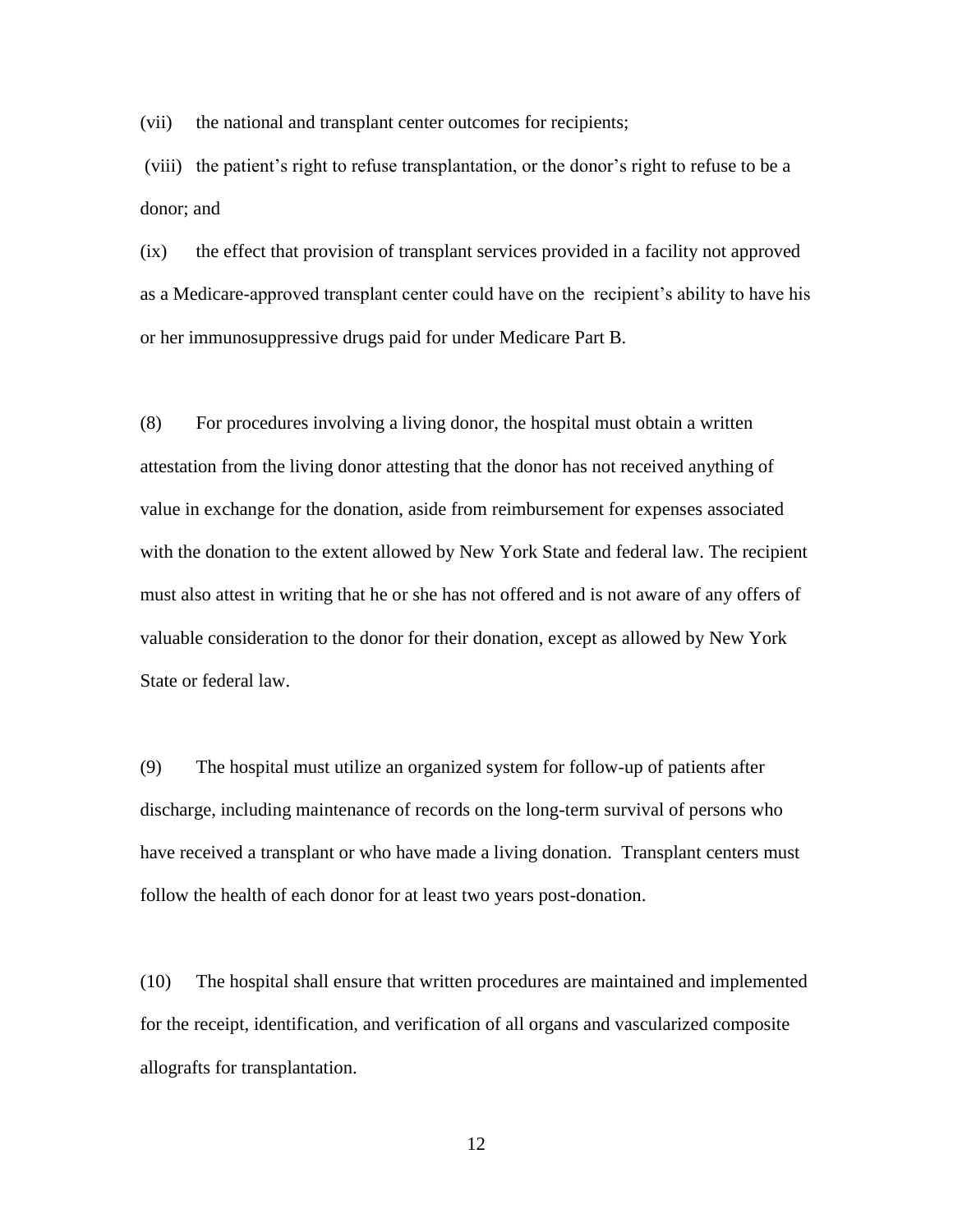(11) The hospital shall develop, maintain and implement written infection control policies and procedures specific to the transplant services, as an integral part of the hospital's infection control program.

(12) The hospital shall ensure that the infection control program utilizes sufficient professional and laboratory resources to address transplant-related transmissible infections, including discovery, identification and management of complications from organisms associated with transplants whether commonly or uncommonly encountered.

(13) Each transplant center shall develop and implement a policy for a formalized process of communication with OPOs, the center's clinical staff, the Department and as appropriate, local/city departments of health with regard to suspected and confirmed donor disease transmission. This policy shall include:

(i) identification of a patient safety contact, with coverage so that there is a person available on a 24 hour, 7 days a week, 365 days a year basis, to be the primary contact for possible disease transmission events;

(ii) a procedure to promptly contact the OPO that recovered the organ whenever a suspected disease transmission has occurred;

(iii) prompt communication and documentation when made aware of the suspected transmission;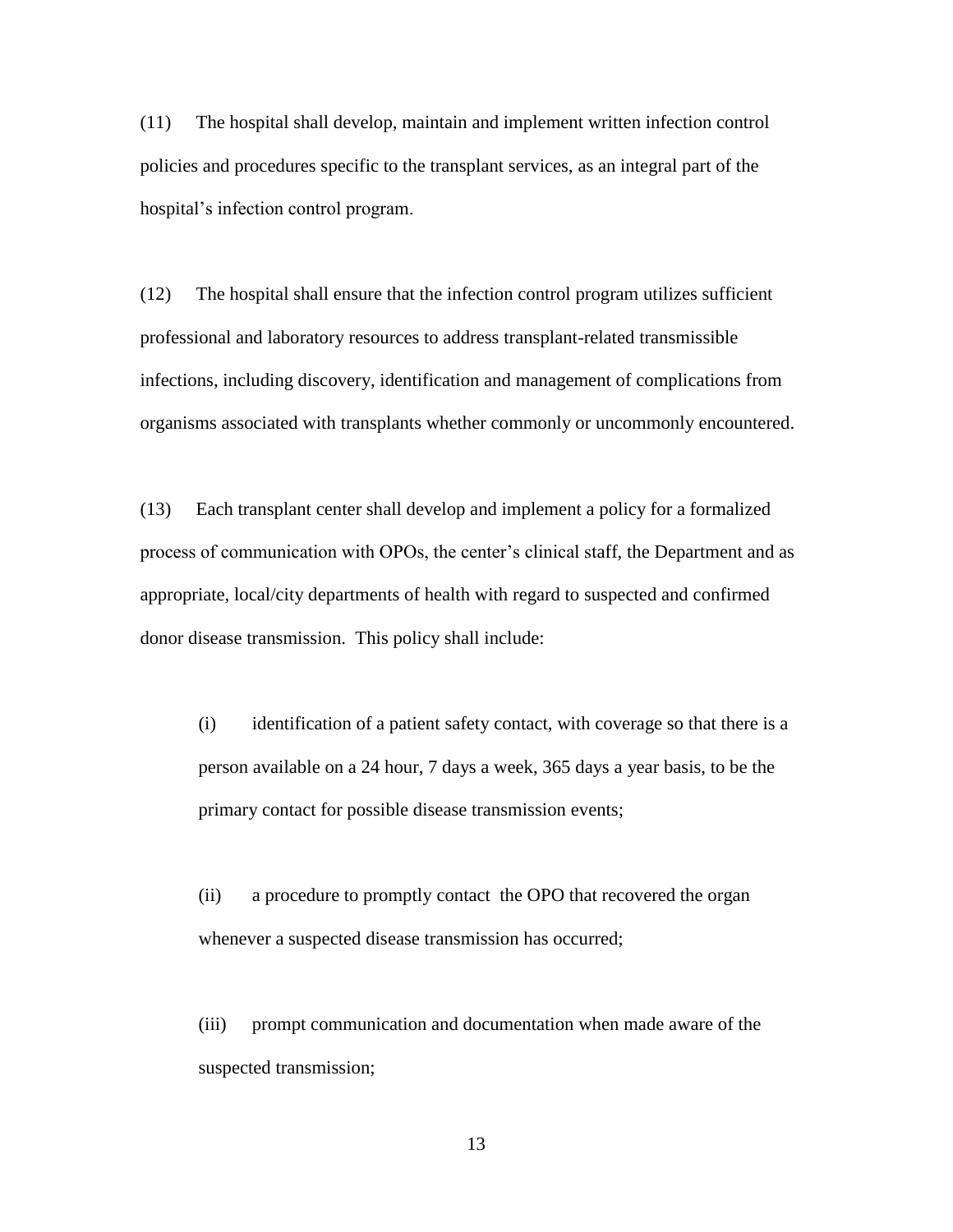(iv) identification of an infectious disease resource available to assist in the evaluation of a potential disease transmission; and

(v) the documentation of and notification to the transplant program director or his or her designee of the potential disease transmission, and the implementation of mechanisms to ensure that the information is acted upon in a timely manner.

(14) Every transplant center shall develop and implement a policy on travel for transplant including, transplant tourism, transplant commercialism and organ trafficking. Such policy may include:

(i) notice to all potential donors and recipients of the legal prohibitions against the sale of organs or vascularized composite allografts;

(ii) information about the medical risks of receiving an organ or vascularized composite allografts in a foreign country, in particular, the risk of infectious disease transmission to and from the recipient, the possible difficulties in obtaining recipient records related to the surgical procedure and post-operative treatment, and in cases of living donation the records regarding the donor's social/ medical history.

(iii) notice that participation in transplant commercialism and or organ trafficking may violate the laws of the countries involved as well as international treaties or conventions;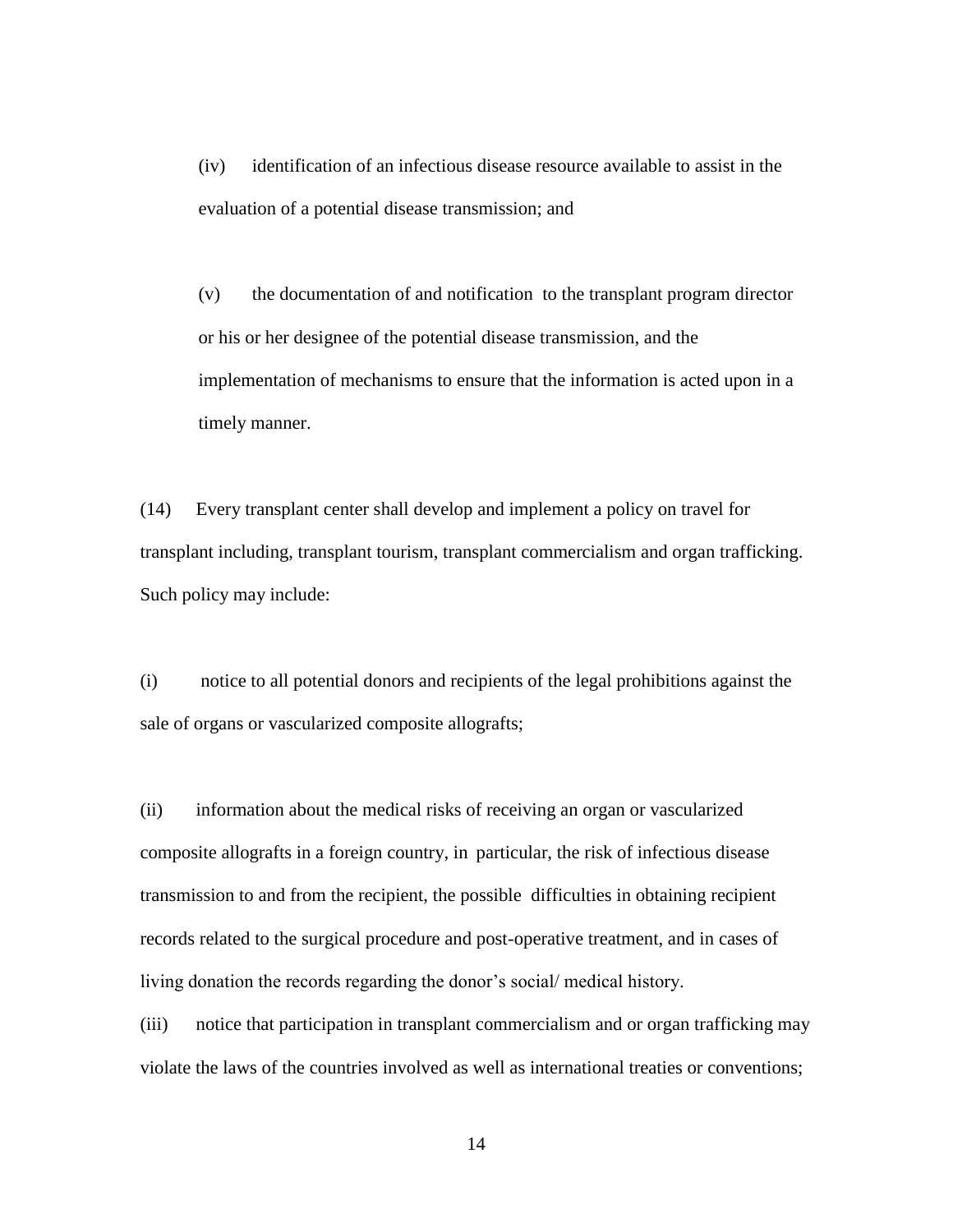(15) Transplant centers that provide liver transplant services must join and be a member in good standing of a recognized consortium organization providing quality assurance, peer review, data sharing, and best practices collaboration activities for liver transplant services. If such a consortium(s) exists for other transplant services, such as heart or kidney, transplant centers must join the appropriate organization relevant to the transplants it performs and be a member in good standing.

(16) Review. Facilities shall allow the Department, or its designee, to conduct site visits to and/or survey data and patient record reviews from existing and prospective new transplant centers.

(17) Closure.

(i) Failure to meet one or more statutory or regulatory requirements or inactivity in a program for a period of 12 months may result in actions up to and including withdrawal of approval as a transplant center.

(ii) Voluntary closure. The hospital must provide a closure plan and written notification of potential closure to the Department at least 60 days prior to planned discontinuance of transplant services. Such closure plan must address and provide a means of implementation with regard to, at minimum, the following: the means by which the program's patients (including those being evaluated for transplant, wait-listed patients,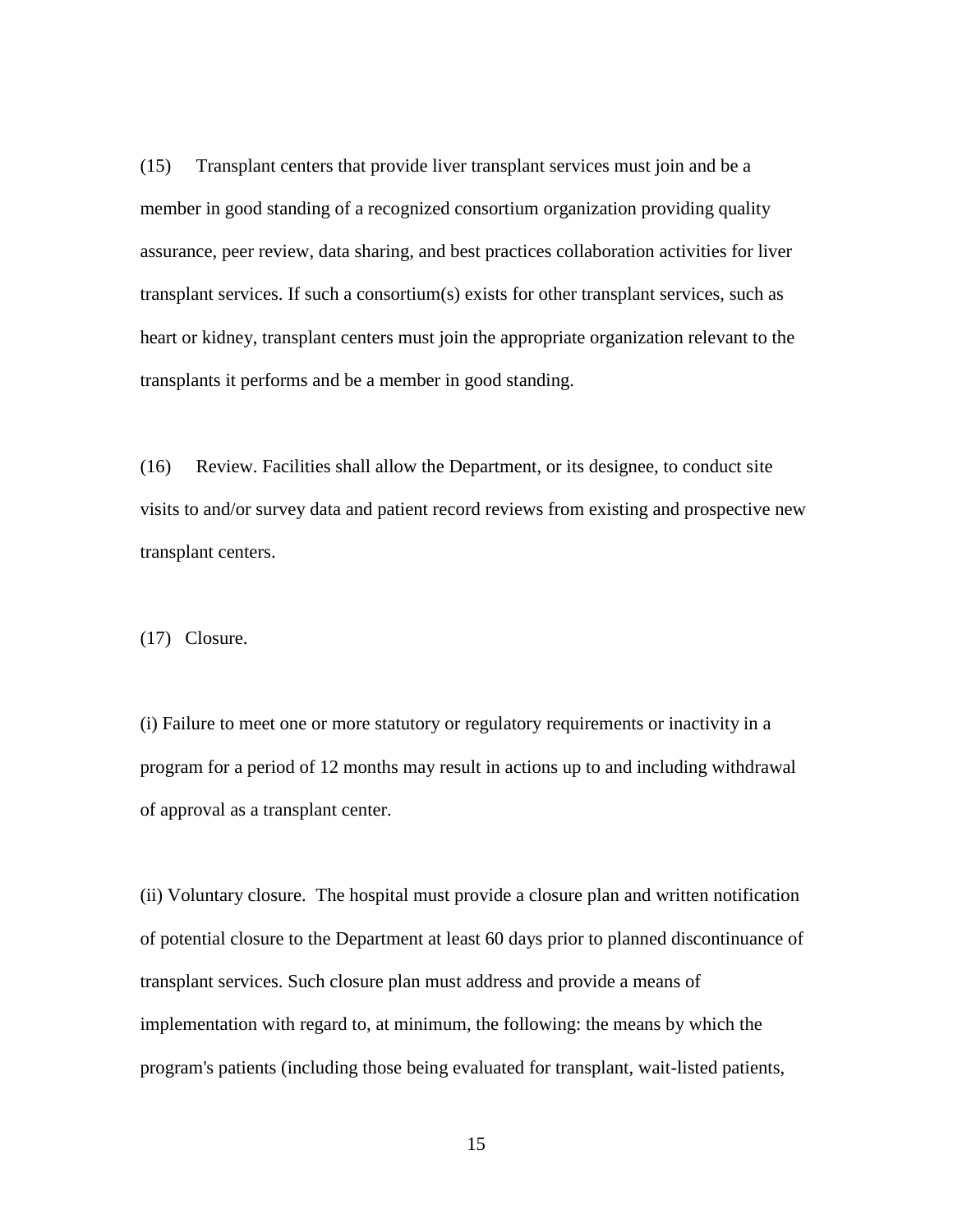transplant recipients and living donors currently being treated by the program) will be provided with written notice of the planned closure and the means by which such persons may transfer to another transplant program; the means by which the Organ Procurement and Transplant Network, operated under contract with the U.S. Department of Health and Human Services by the United Network for Organ Sharing, the federal Centers for Medicare and Medicaid Services and the hospital's transplant program's referral networks will be notified of the planned closure; and the means by which the program's patients (including those being evaluated for transplant, wait-listed patients, transplant recipients and living donors currently being treated by the program) will be assisted in transferring to another transplant program. No transplant service shall discontinue operation without prior written approval from the Department.

(18) Notification of significant changes. A hospital must notify the Department in writing within 7 days of any significant changes in its transplantation services including, but not limited to: (a) any temporary or permanent suspension of services, (b) departure of or change in the physician program director, (c) unavailability of the transplant surgeon or physician of more than 15 days, if a program is without a physician credentialed to perform one or more of the procedures or services of the transplant service as a result of such unavailability, or (d) inability to meet workload requirements.

(19) Data collection and reporting. Data and governmental and accrediting body reports shall be maintained for a period at least as long as that required for the retention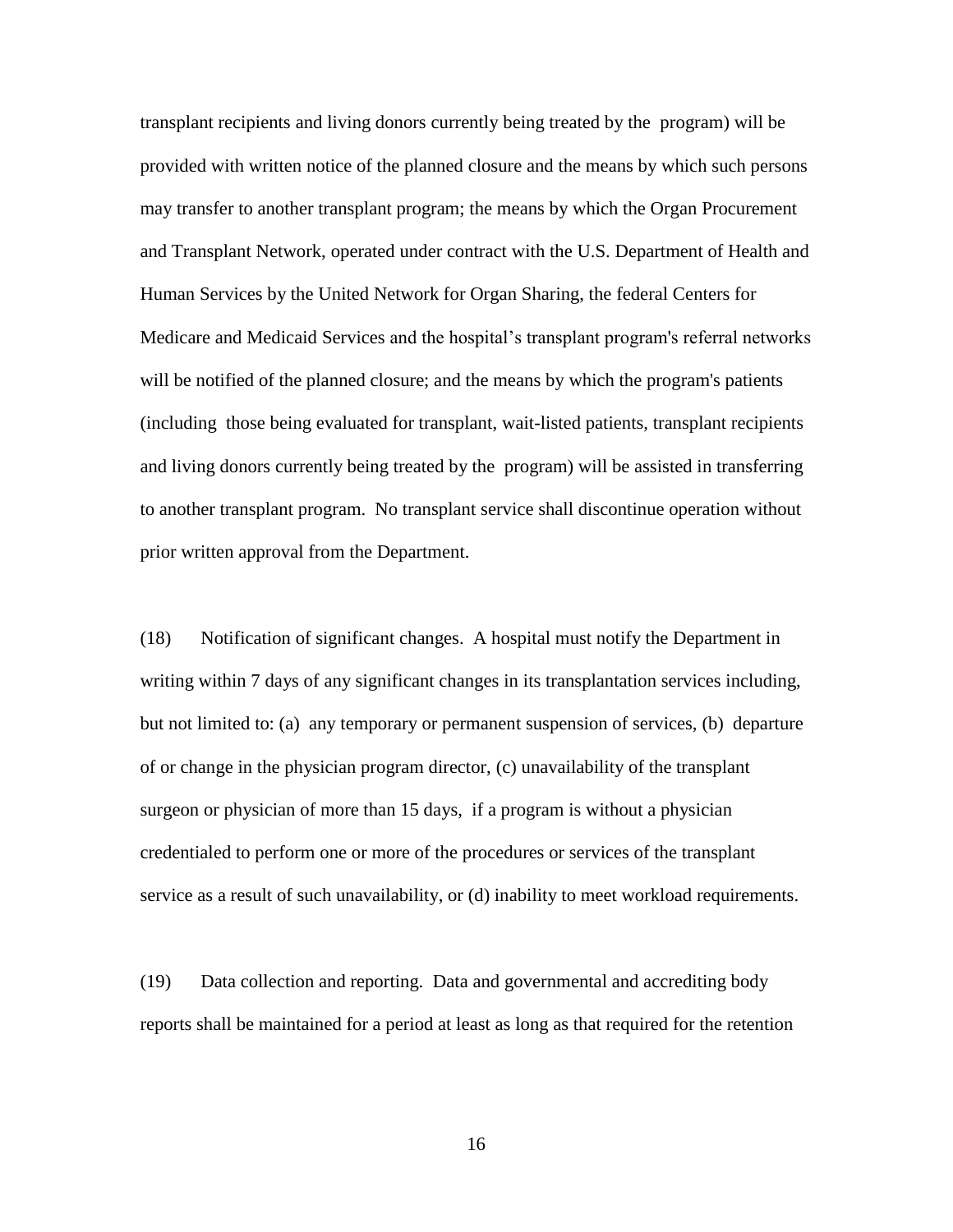of patient medical records under this Part, and made available to the Department upon request.

(c) *Organization and staffing.*

(1) The director of the transplant center, in addition to the requirements in paragraph (1) of subdivision (a) of section 405.22 of this Part, shall be a qualified specialist with previous experience and demonstrated competence in the transplant service. The director is responsible for planning, organizing, conducting, and directing the transplant center and must devote sufficient time to carry out these responsibilities including, but not limited to overseeing the transplant center's quality assurance and performance improvement (QAPI) program.

(2) Each transplant center shall have on-site a qualified transplant physician and another person who is a qualified transplant surgeon who may also fulfill the requirement as director of the service.

(3) The hospital shall provide a clinical transplant coordinator and sufficient staff to coordinate the activities of the transplant center, including patient follow-up after discharge. The clinical transplant coordinator shall be a physician, registered professional nurse, registered physician assistant, or nurse practitioner, licensed and currently registered or certified to practice in New York State.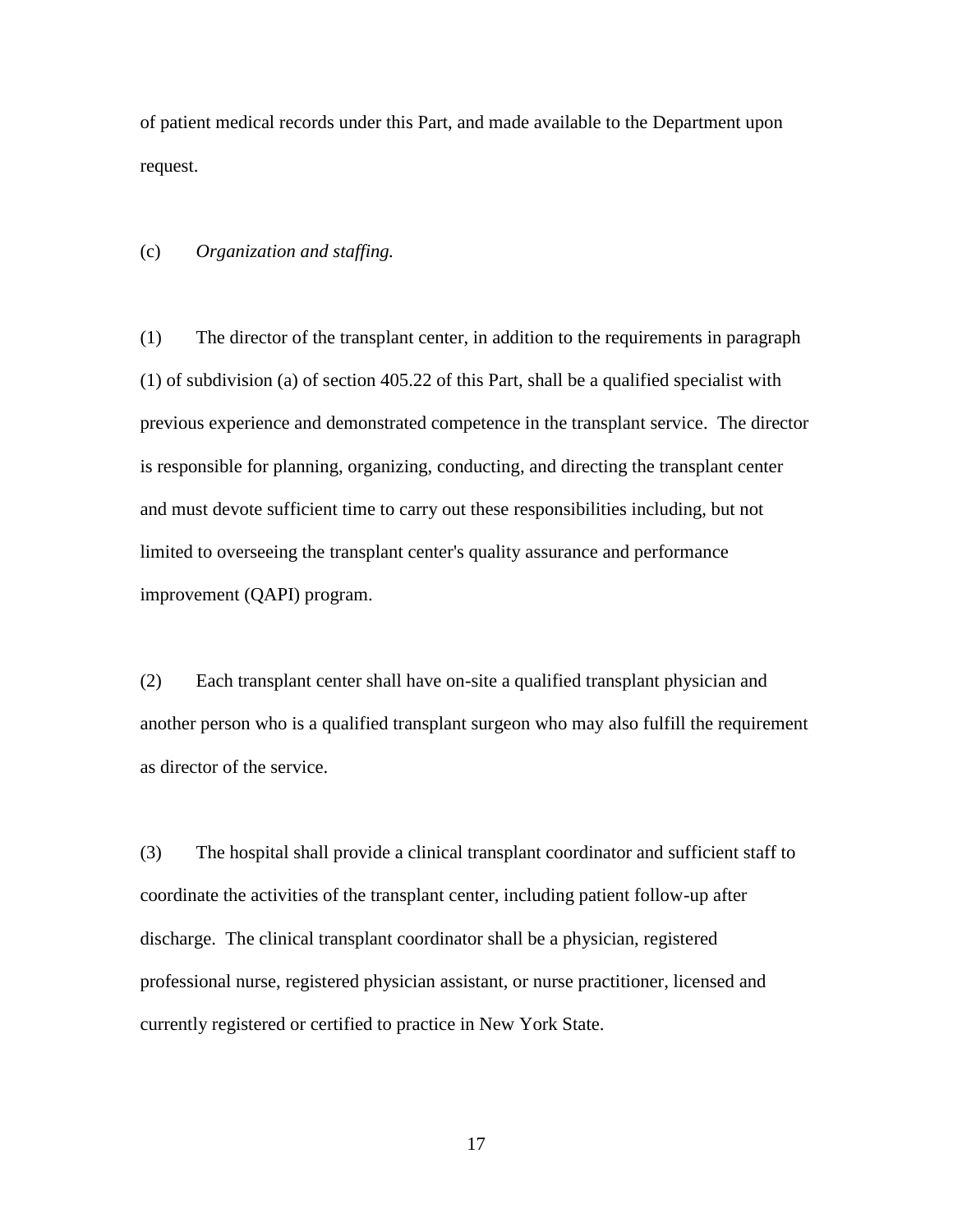(4) The hospital shall ensure that all staff members providing transplant services are prepared for their responsibilities through ongoing education, experience, demonstrated competence and completion of in-service education programs as needed.

(5) From admission to discharge, including post discharge follow-up, patient care evaluation, planning and management shall be performed by a multidisciplinary care team involved with the care of the patient; (which includes, at a minimum physicians, surgeons, nurses, qualified social workers, clinical transplant coordinators, nutritional services as needed and pharmacy as needed). The patient and, as appropriate, the patient's family shall be involved and have input into the patient's care plan.

(6) The transplant center shall make available nutritional assessments and diet counseling services to all transplant recipients and donors.

(7) The transplant center shall make psychiatric and social services available, directly or via referrals, to patients to assist with psychosocial problems of the patients, as related to the donation. Such professionals shall be skilled in individual and family counseling, shall understand the entire donation and transplantation process, and be able to provide information on financial issues and community resources.

(d) *Quality assessment and performance improvement (QAPI) programs.*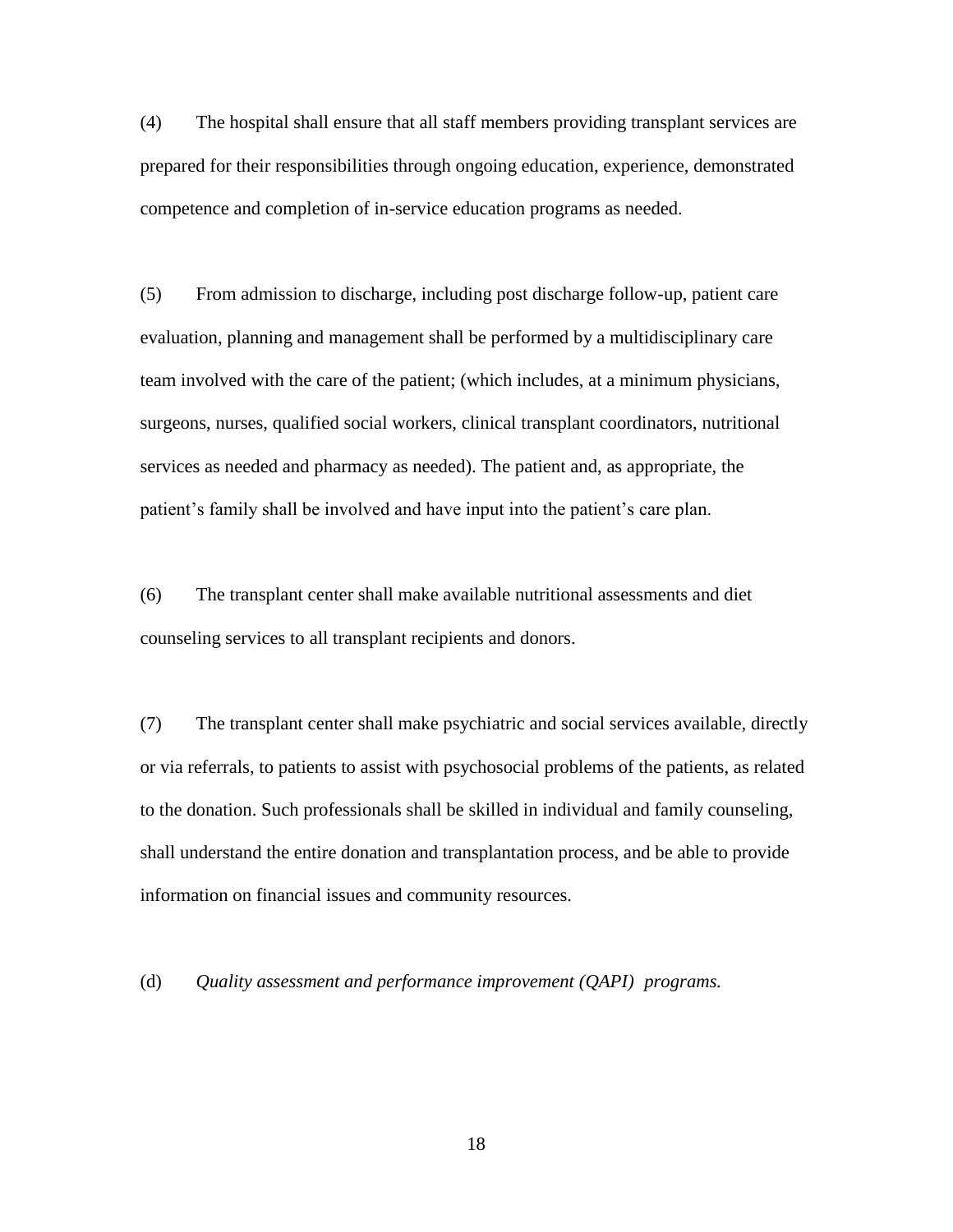- (1) The transplant center must develop, implement and maintain a written, comprehensive, data driven QAPI program to monitor and evaluate performance of all transplantation services, including services provided under contract or arrangement;
- (2) The transplant center's QAPI program must use objective measures to evaluate the center's performance with regard to transplantation activities and outcomes. Outcome measures may include, but are not limited to: patient and donor selection criteria, accuracy of the waiting list in accordance with the Organ Procurement Transplantation Network (OPTN) waiting list requirements, accuracy of donor and recipient matching, patient and donor management, techniques for organ and vascularized composite allograft recovery, consent practices, patient education, patient satisfaction, and patient rights;
- (3) The transplant center must take actions that result in ongoing performance improvements and track performance to ensure that improvements are sustained;
- (4) A transplant center must establish and implement written policies to identify, analyze, report, address and document adverse events that occur during any phase of an organ or vascularized composite allograft transplantation case, and utilize such efforts to prevent future adverse events.
- (e) *Organ and vascularized composite allograft acceptance criteria.*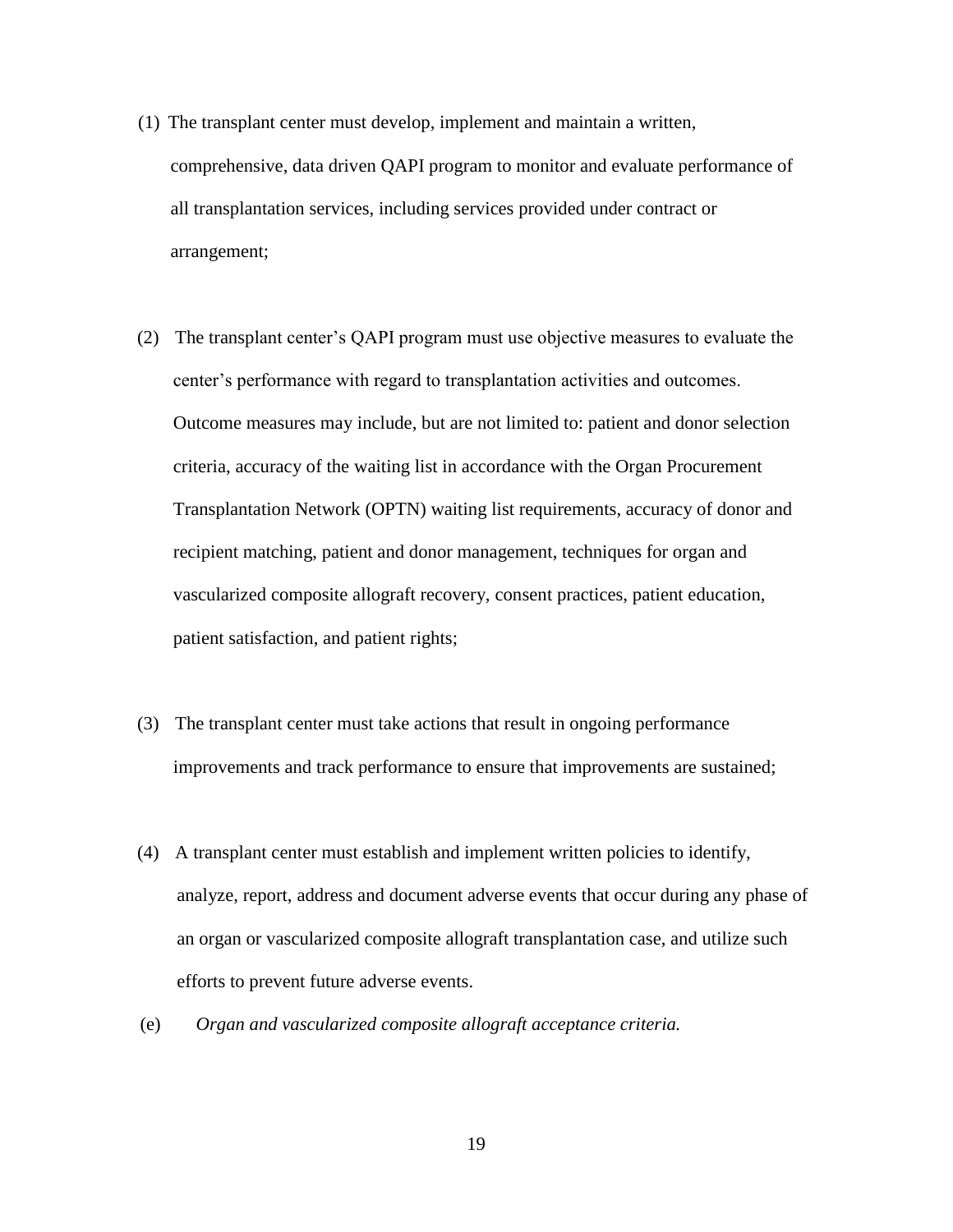(1) In consultation with an organ procurement organization, the hospital shall develop and uniformly apply organ and vascularized composite allograft acceptance criteria and establish written policies and procedures to ensure the medical suitability of organs and vascularized composite allografts to be transplanted. Hospitals shall also develop and uniformly apply acceptance criteria for living donors. Such acceptance criteria shall be consistent with professional standards of practice, and shall ensure that the living donor is at least eighteen (18) years of age at the time of the initial living donor evaluation. Specific medical conditions of the donor shall be determined by the transplant surgeon through the donor's medical history, appropriate clinical laboratory testing and other confirmation methods and must be documented in the recipient's medical record. A parent may consent to a living donation to the parent's own child, regardless of the parent's age.

(2) Written organ and vascularized composite allograft acceptance criteria shall be: (i) specific for each type of organ or vascularized composite allograft; (ii) shall describe those medical conditions and circumstances which would make the

potential donor ineligible; and

(iii) shall describe those medical conditions for which medical discretion may be exercised.

(3) The potential recipient will be fully informed of the risks and benefits of the particular solid organ or vascularized composite allograft.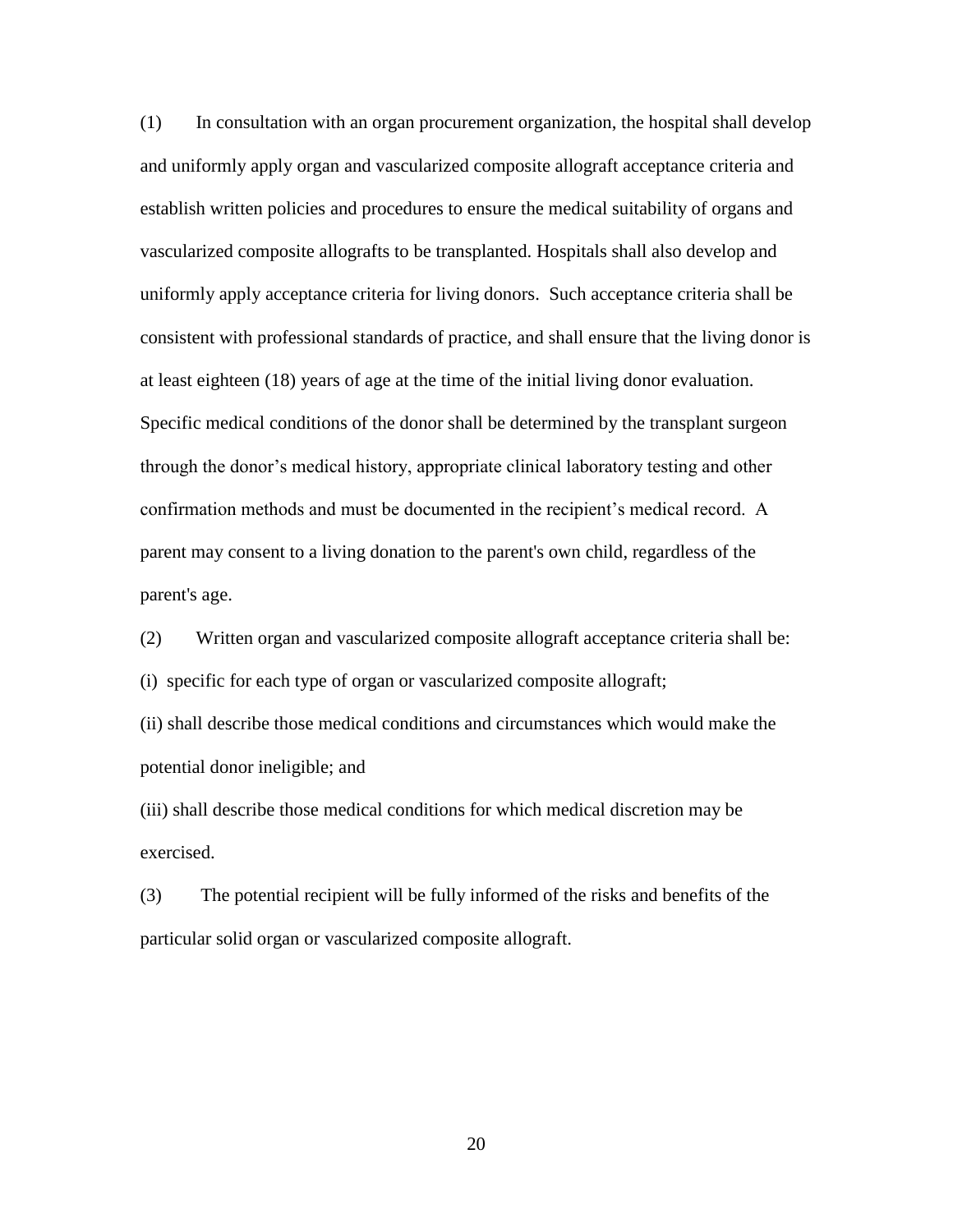A new Section 405.31 of Part 405 is added to read as follows:

Section 405.31 Living donor transplantation services.

Hospitals performing living donor transplants shall comply with the requirements of this section, section 405.30 and with subdivision (a) of Section 405.22 of this Part. In addition, the following standards apply to all living donor transplant services:

### *(a) Definition.*

(1) *Donor advocate* is a person or a team responsible for ensuring that the rights and interests of the living donor and the prospective living donor are protected.

*(b) Donor advocate responsibilities.* A donor advocate shall be established for any living donor transplantation program. The transplant program shall, as appropriate, consult with an ethicist, and a psychiatrist or other qualified mental health professional, as defined in Section 405.30 (a)(6) of this Part. The donor advocate's primary responsibility is to support the donor, beginning with the donor evaluation process and continuing through donation, the postoperative period, and discharge, and to ensure that there are appropriate referrals for post discharge care. The advocate shall assist the donor in making informed decisions and balancing external/family pressures to donate. The advocate must evaluate the donor and make a recommendation concerning donor suitability and ensure that the needs of the donor are fulfilled promptly and in accordance with best medical practice. The advocate shall:

(1) Advocate for the interests and well-being of the donor;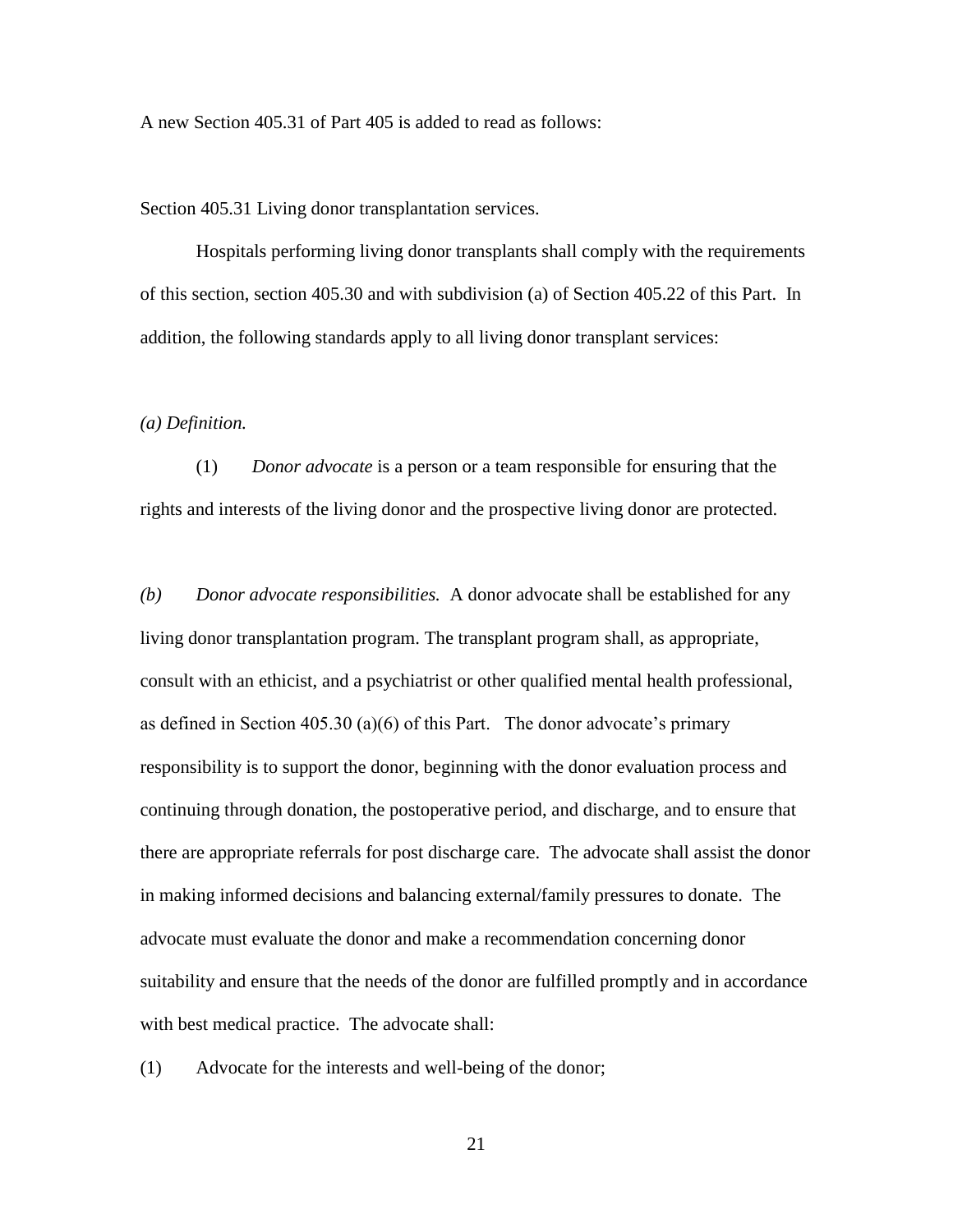(2) Explain the evaluation process, what to expect, what it means to be a donor;

(3) Verify that such living donor is at least 18 years of age at the time of such donor's initial evaluation related to the transplant procedure or is a parent donating to his or her child;

(4) Ensure all decisions made by the donor are informed and not coerced by:

(i) evaluating whether there is monetary or property enrichment for the donor, and ensuring the donor signs an attestation as specified in Paragraph (4) of this subdivision ;

(ii) evaluating whether there is overt coercion to donate by family or others;

(iii) assessing the donor's intellectual and emotional capability of participating in a balanced discussion of potential risks and benefits;

(iv) providing information to the donor about the medical, psychosocial, and financial implications of the living donation for the potential donor and about the recipient's options for deceased donation transplant, including risks and outcomes;

(v) ensuring the donor understands that he or she may decline to donate at any time prior to his or her surgery; and

(vi) if requested by the donor, assisting the donor in the preparation of a general, medically accurate statement of unsuitability for donation.

(5) consult with the surgical team regarding donor suitability before issuing a formal recommendation;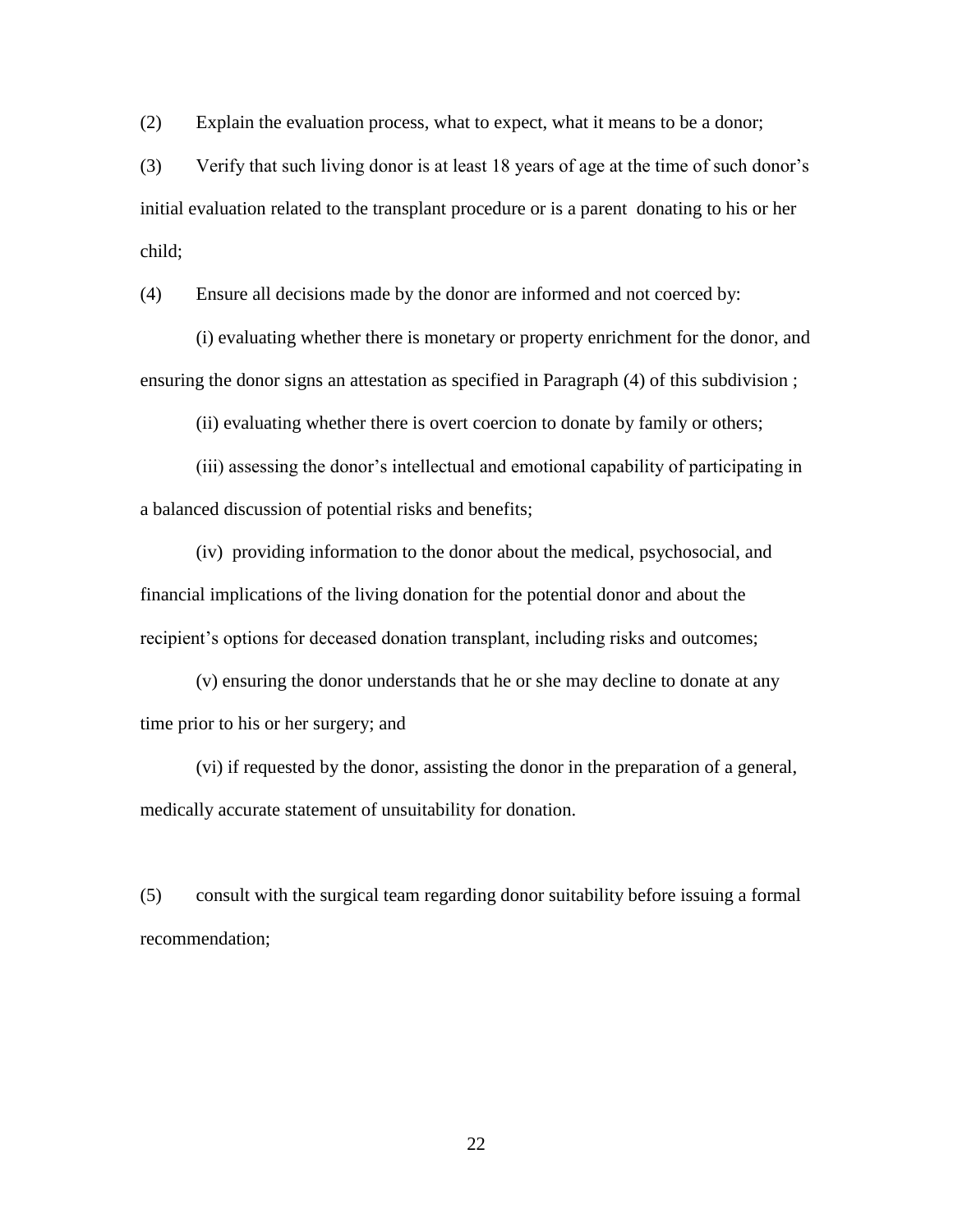(6) transmit donor advocate findings in writing to the surgical team. The transmittal shall include the reasons for the donor advocate's recommendation. The final determination of donor suitability rests with the attending surgeons of the surgical team;

(7) The potential donor will be advised of the donor advocate's recommendation. At least one attending surgeon and the donor advocate shall make themselves available to the potential donor upon his or her request to discuss the donor advocate's recommendation; and

(8) assure there is continuity of care during hospitalization and assure that there are appropriate referrals for post-discharge care.

(c) *Donor Advocate requirements.*

(1) Such donor advocate or, in the case of multiple members of a donor advocate team at least one member of such team, must not participate in the care of transplant recipients. The advocate's interests shall be centered on the well-being of the living donor.

(2) The donor advocate shall not receive any direct or indirect benefit from recommending continuation of the donor's participation.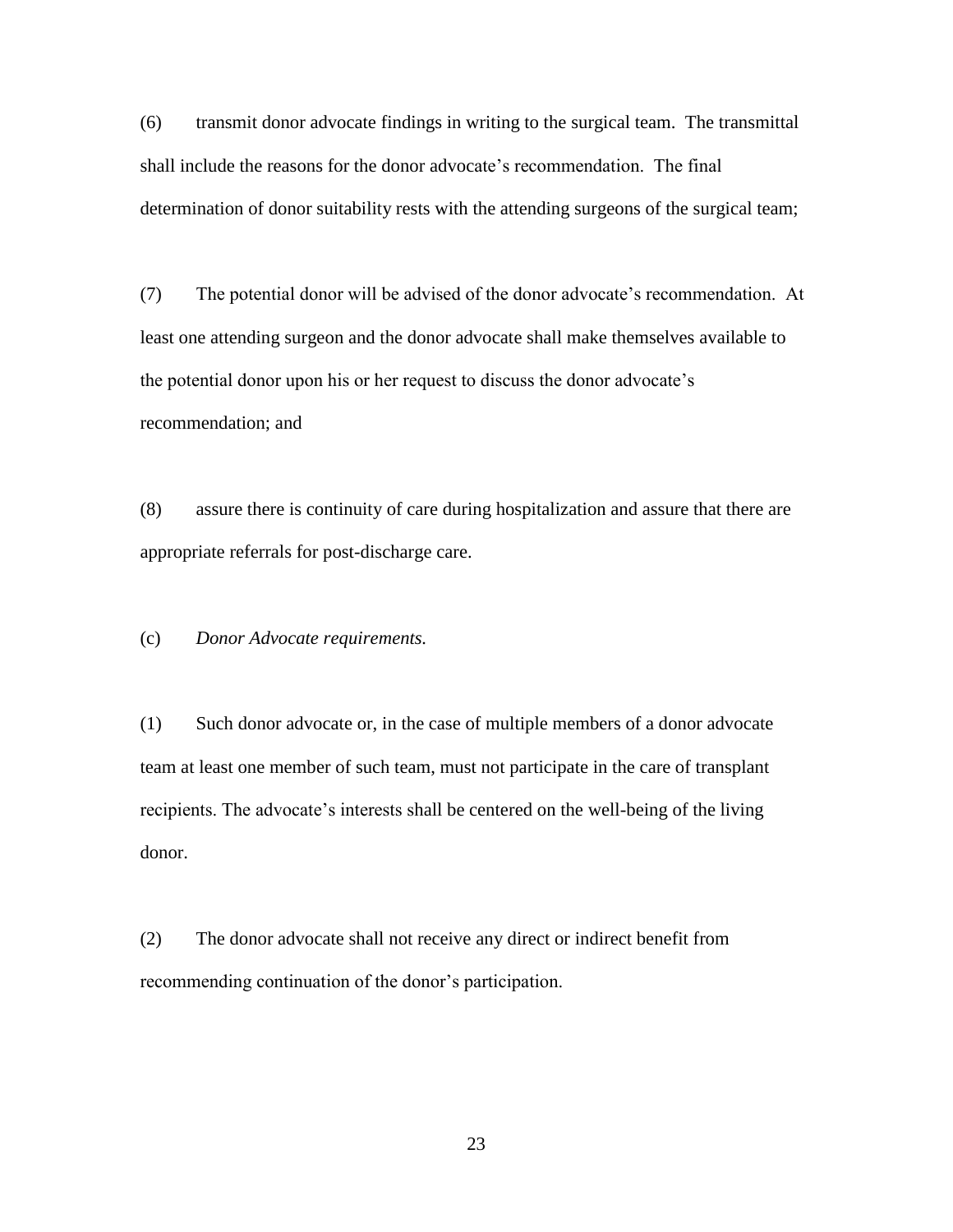(3) The status of the donor advocate at the transplant center may not be affected by recommending for or against donation.

(4) The donor advocate shall be medically sophisticated in transplantation and aware of relevant statistics such as center volume and outcome data, and be able to explain such information to the potential donor.

(5) The donor advocate shall have sufficient preparation in his or her role to recommend that a specific donor is or is not a candidate for living donation.

(6) The donor advocate shall have a comprehensive working knowledge of living donor transplantation.

*(d) Education of the donor.*

In order to ensure that the potential donor has the knowledge and capacity to exercise informed consent, the advocate shall do the following:

(1) consider the intellectual and emotional capacity of the potential donor to exercise legally and ethically adequate informed consent as described in subdivision (e) of this section;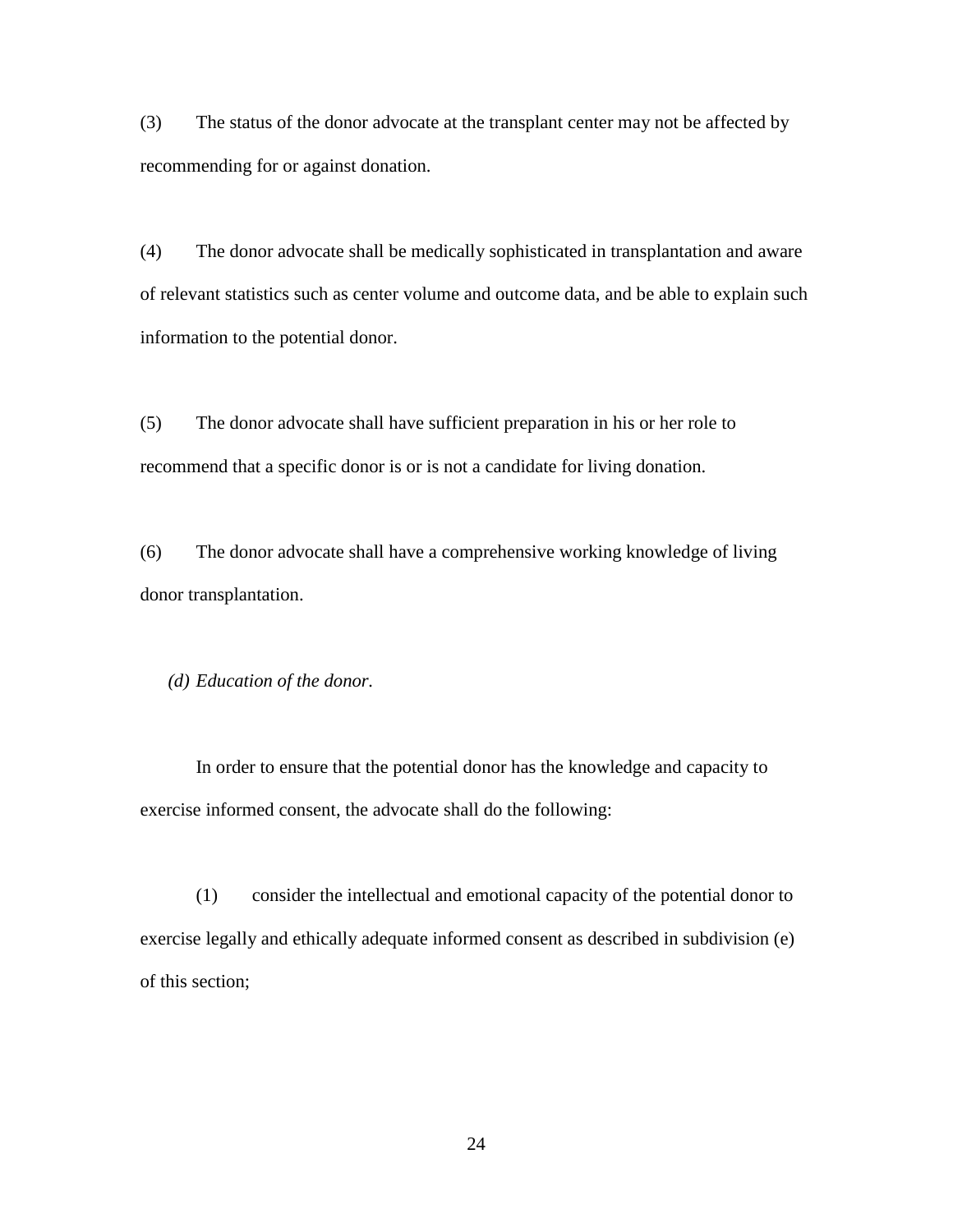(2) inform him or her orally and in writing about the risks and benefits of medical interventions;

(3) evaluate whether there is a thorough understanding of the elements of the decision;

(4) evaluate whether the potential donor's decision is voluntary;

 (5) inform the potential donor that the donor advocate may recommend against donation and that the advocate's recommendation will be given significant consideration in the surgical team's decision. The reasons for the advocate's decision shall be explained to the donor; and

(6) advise the potential donor of the opportunity to discuss donation with others who have donated in the past and assist in making arrangements to do so, if requested by the donor.

(e) *Informed Consent.* A person who gives consent to be a living donor shall be competent, willing to donate, free from coercion, medically and psychosocially suitable, fully informed of the risks and benefits as a donor, fully informed of the risks, benefits and any alternative treatments available to the recipient, at least eighteen (18) years of age at the time of the donor's initial evaluation related to the transplant procedure unless the person is a parent seeking to donate to their own child, and be likely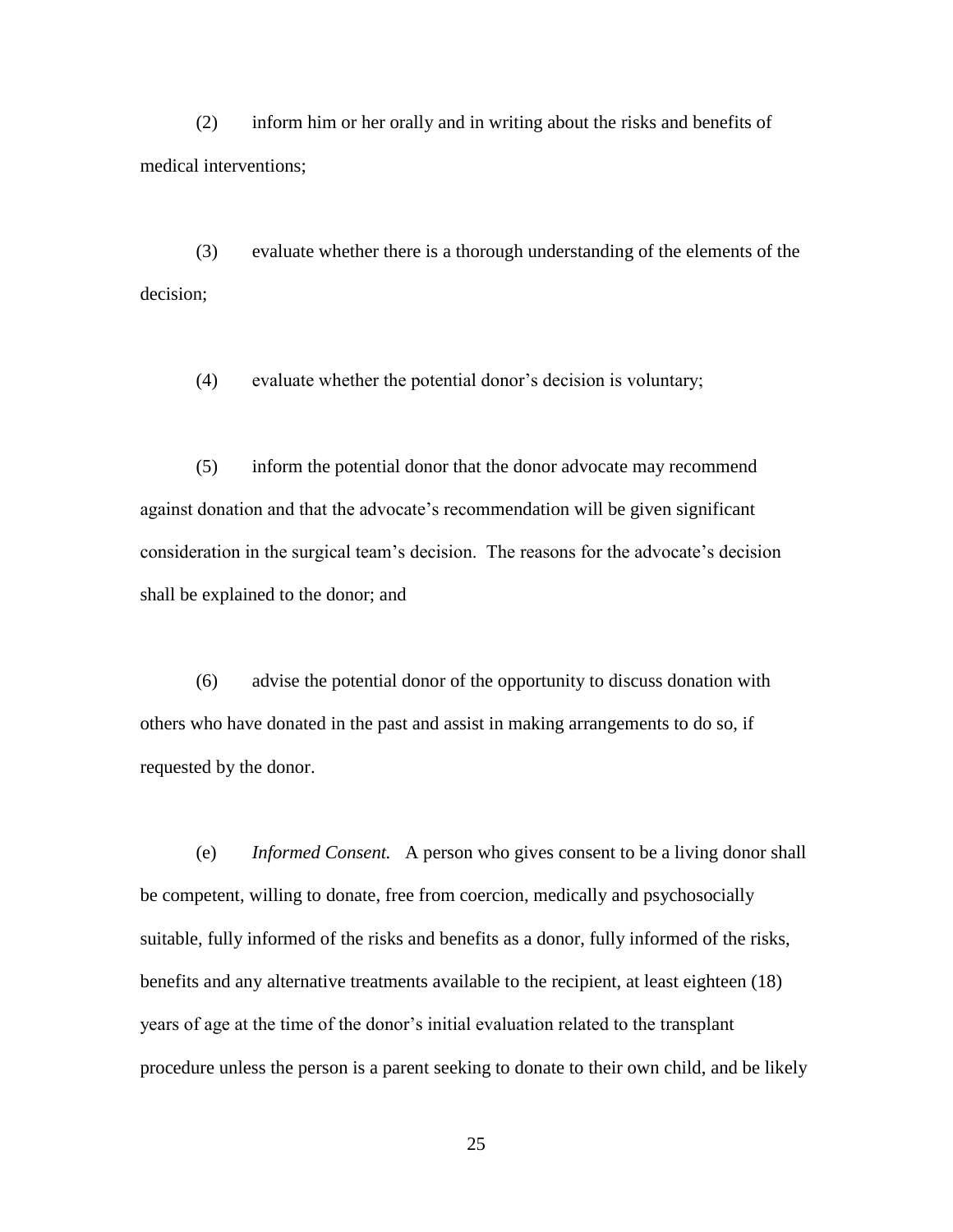to benefit in a way not involving the transfer of money or property in connection with the donation, other than reimbursement of donation-related expenses as allowed by law. The informed consent process must include:

(1) informed understanding:

(i) presentation of all information to the potential donor in a language or manner understandable to him or her, consistent with his or her education level;

(ii) The potential donor shall be given the opportunity and adequate time to assimilate the information provided, ask questions and have questions answered;

(iii) The donor shall identify the family and loved ones who shall be given the opportunity to discuss openly with the donor advocate and the surgical team their concerns in a safe and non-threatening environment; and

(iv) The potential donor shall be informed with regard to the need for postoperative, long-term follow-up and testing by the transplant center. The donor shall also be provided with information regarding the need and importance for long term follow-up and annual primary care.

(f) *Disclosure Requirements.*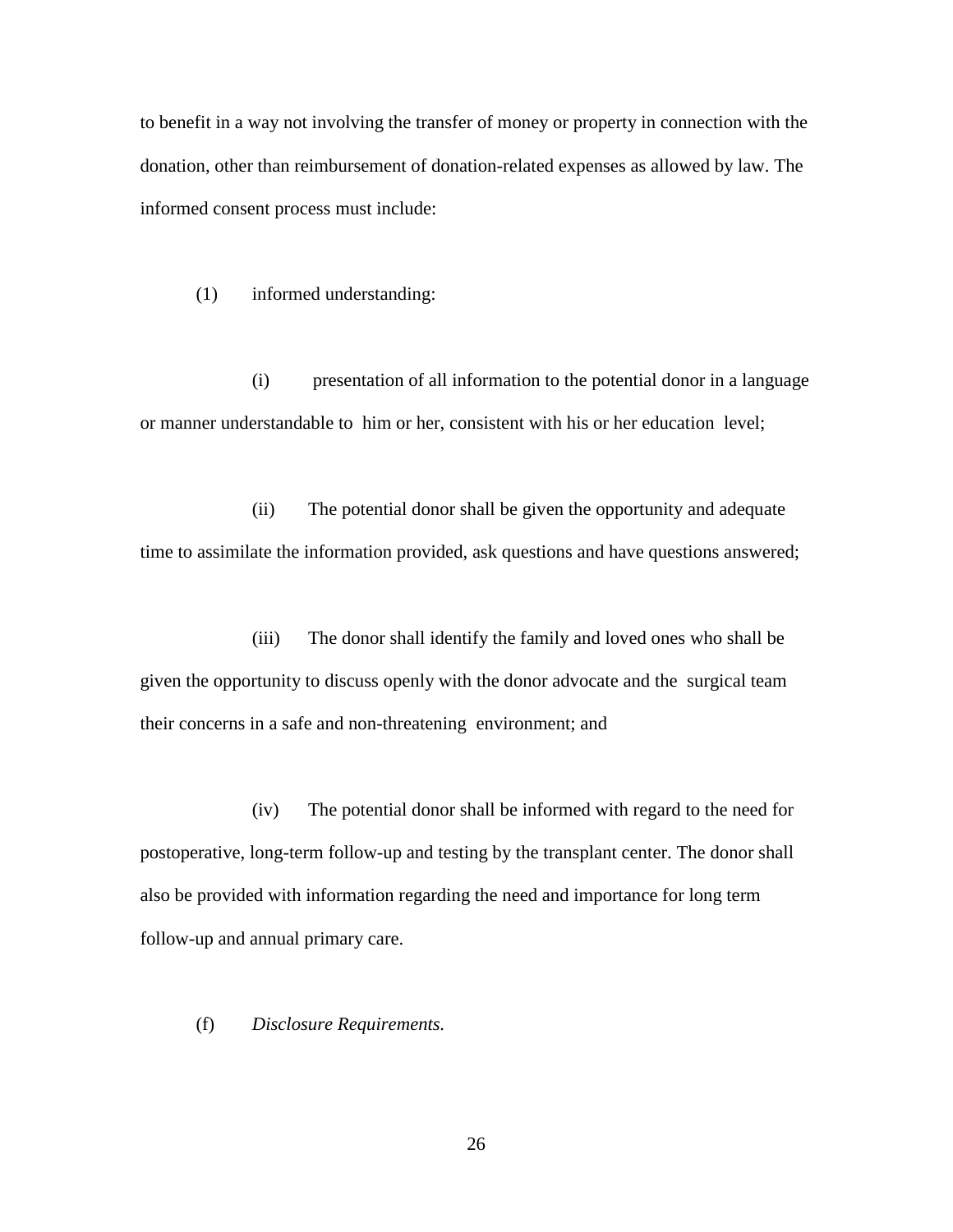(1) The donation process shall be explained to the potential donor. This explanation shall address, at a minimum:

- (i) donor evaluation procedure;
- (ii) surgical procedure;
- (iii) recuperative period;
- (iv) short and long term follow-up care;
- (v) alternative donation and transplant procedures;
- (vi) potential psychological benefits and detriments to the donor;
- (vii) transplant center and surgeon specific statistics of donor and recipient outcomes;

(viii) confidentiality of the donor's information and decision;

(ix) donor's ability to opt out at any point in the process up to the time of

surgery; and

(x) information about how the transplant center will follow the health of the donor for at least 2 years post donation.

(2) The transplant team and the donor advocate shall disclose their institutional affiliations to the potential donor.

(g) *Risks.* Risks shall be fully explained to the potential donor. The explanation shall include:

- (1) physical;
- (i) potential for surgical complications including risk of donor death;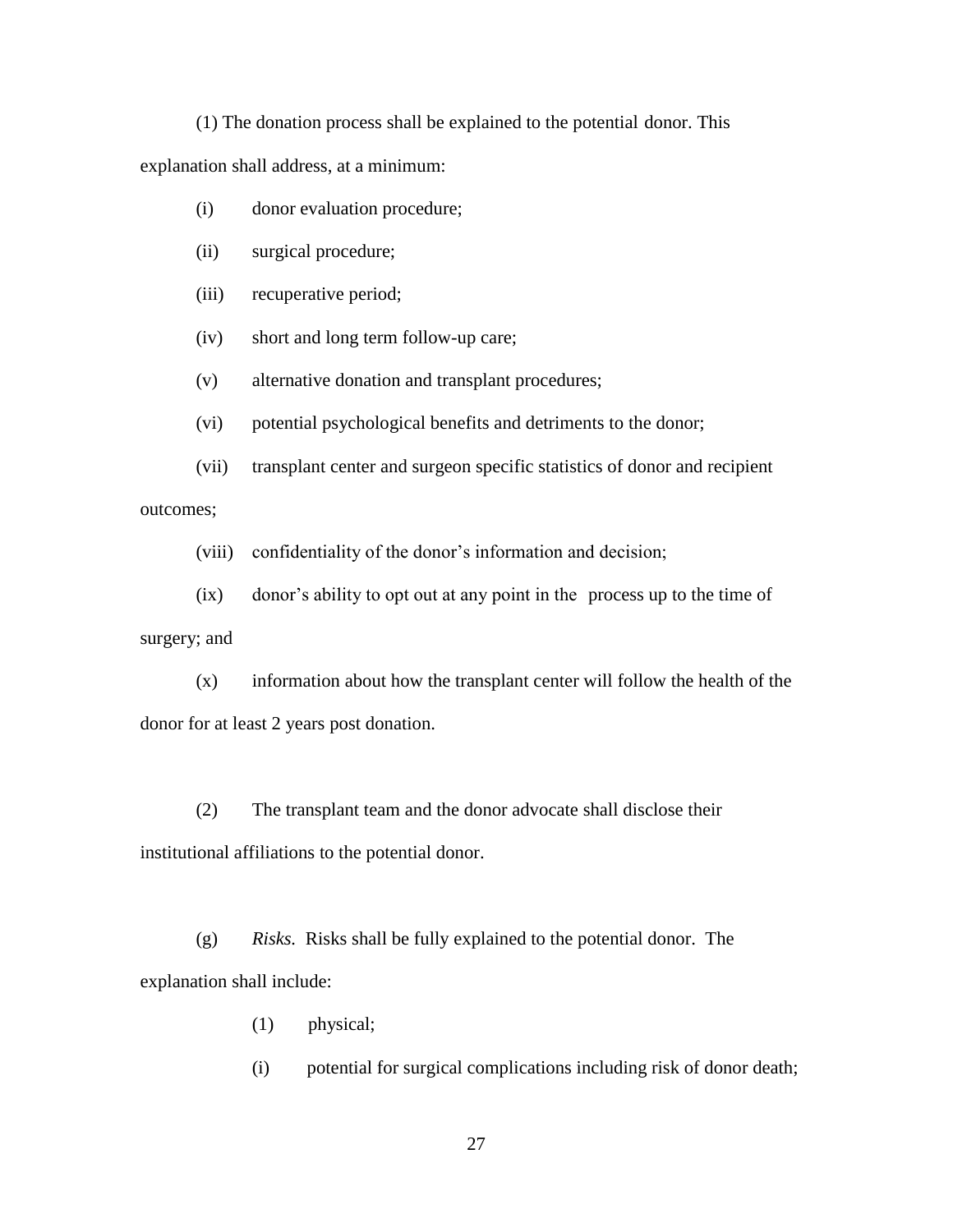(ii) potential for organ failure and the need for transplantation,

(iii) potential for other medical complications including long-term complications;

- (iv) scars;
- (v) pain;
- (vi) fatigue;
- (vii) abdominal and/or bowel symptoms such as bloating and nausea;
- (2) psychosocial
- (i) potential for problems with body image;
- (ii) possibility of recipient death;
- (iii) possibility of recipient rejection and need for retransplantation;
- (iv) possibility of recurrent disease in the recipient;
- (v) possibility of adjustment disorder post-surgery;
- (vi) possible impact on donor's family;
- (vii) possible impact on recipient's family; and
- (viii) potential impact of donation on the donor's lifestyle.
- (3) Financial.
	- (i) out of pocket expenses;
	- (ii) possible loss of employment;
	- (iii) potential impact on ability to obtain future employment;
	- (iv) potential for disability benefits and need for assistance completing

relevant paperwork; and

(v) possible impact on ability to obtain health and life insurance.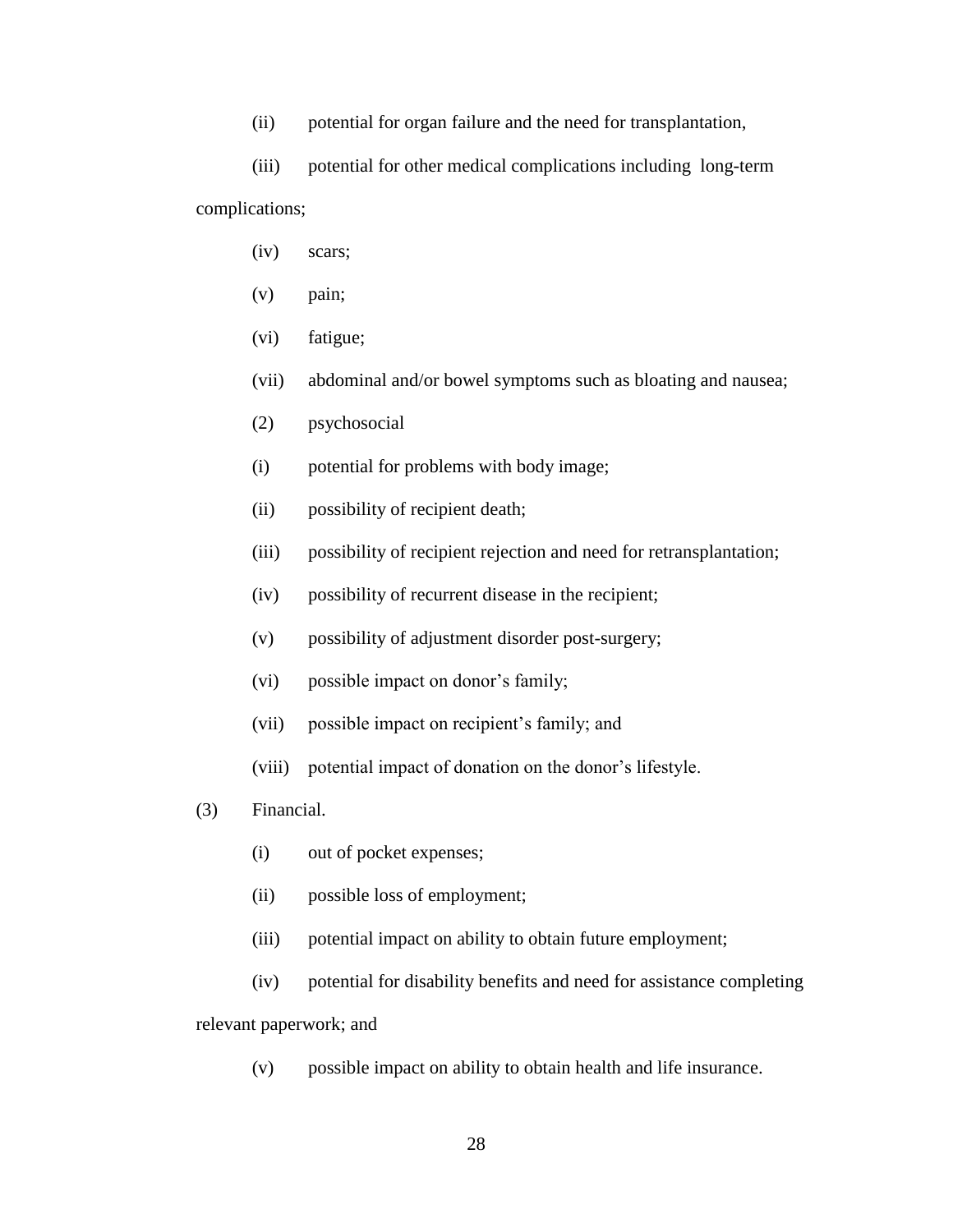(h) *Documentation.* The entire disclosure and consent process, including the attestation required by paragraph (8) of subdivision (b) of section 405.30 of this title shall be documented in the donor's medical record, which shall be maintained separate and distinct from the recipient's medical record.

(i) *Primary Medical Evaluation.* A medical evaluation of the potential donor shall be made by an appropriate medical physician. Appropriate laboratory and imaging studies shall be done. Additionally, the following shall also be assessed:

(1) compatibility of the potential donor to the recipient;

(2) general health of, and surgical risk for, the potential donor;

(3) co-morbidities and significant medical conditions that impact the potential donor's suitability;

(4) the potential donor's vulnerability to infection, blood loss, or delayed wound healing; and the potential donor's personal and family medical history.

(j) *Psychosocial.*

(1) A psychosocial evaluation of the potential donor shall be made by the qualified mental health professional, as defined in Section 405.30 (a) (6) of this Title. The evaluation shall include, but not be limited to: consideration of the donor's current and past history of: any psychiatric illness, physical abuse, sexual abuse, alcohol abuse, and substance abuse.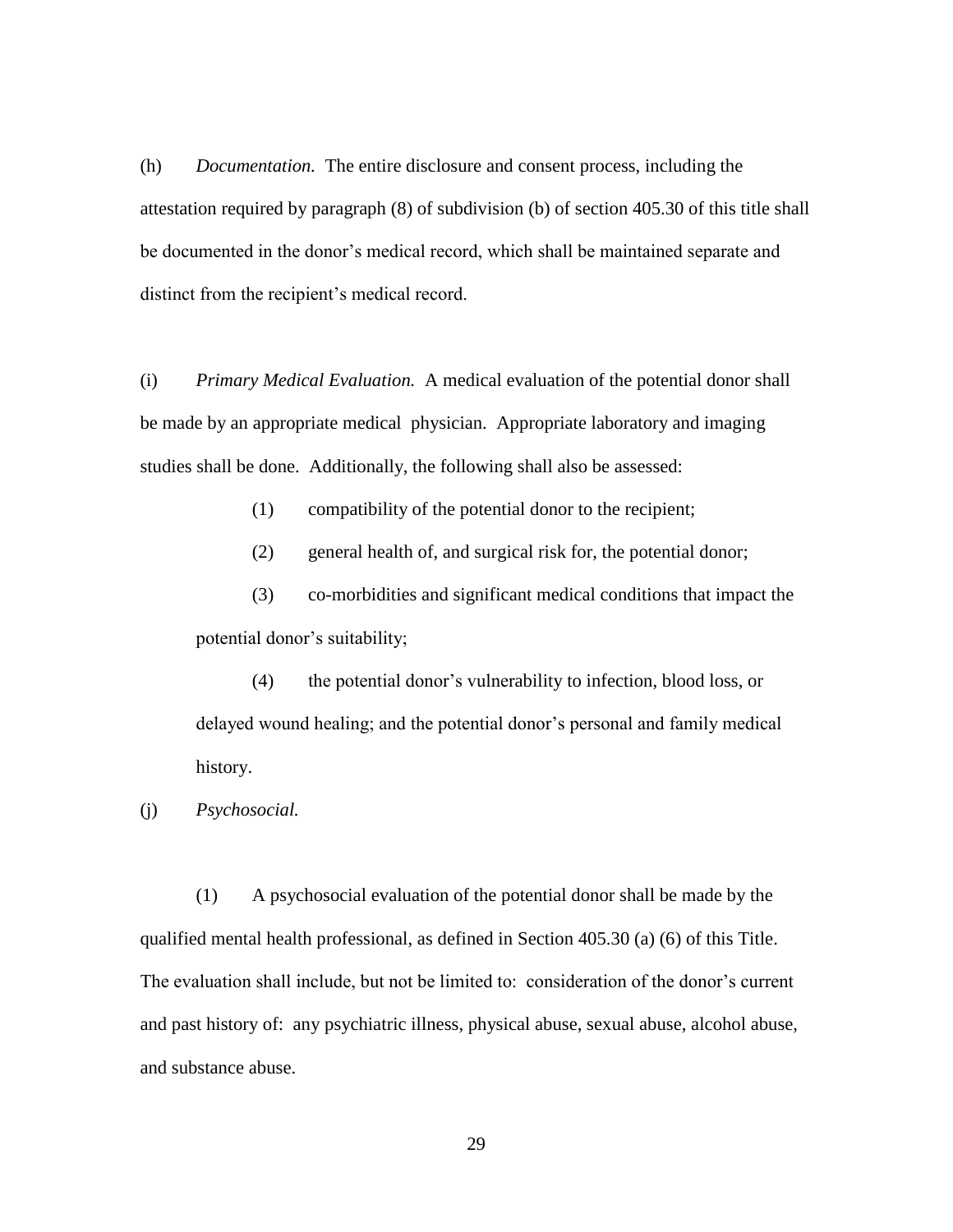(2) Social services shall be provided in accordance with Section 405.28 of this Part as well as any additional requirements established in this Part.

(k) *Recipient Criteria.* The transplant center must establish written policies and procedures governing recipient eligibility for living donation. At a minimum, such policies and procedures shall:

(1) ensure the patient meets the center's written eligibility criteria as specified in paragraph (5) of subdivision (b), and subdivision (e), of Section 405.30 of this Part;

(2) ensure the recipient has received information regarding specific risks and benefits, alternative treatments and expected outcome of the transplantation;

(3) establish conditions which require recipient exclusion; and

(4) ensure that the benefits to both the donor and the recipient outweigh the risks before any living transplant is performed.

# (l) *Donor Management.*

(1) The donor surgeon shall have the primary responsibility for the donor's care and welfare throughout his or her hospital stay.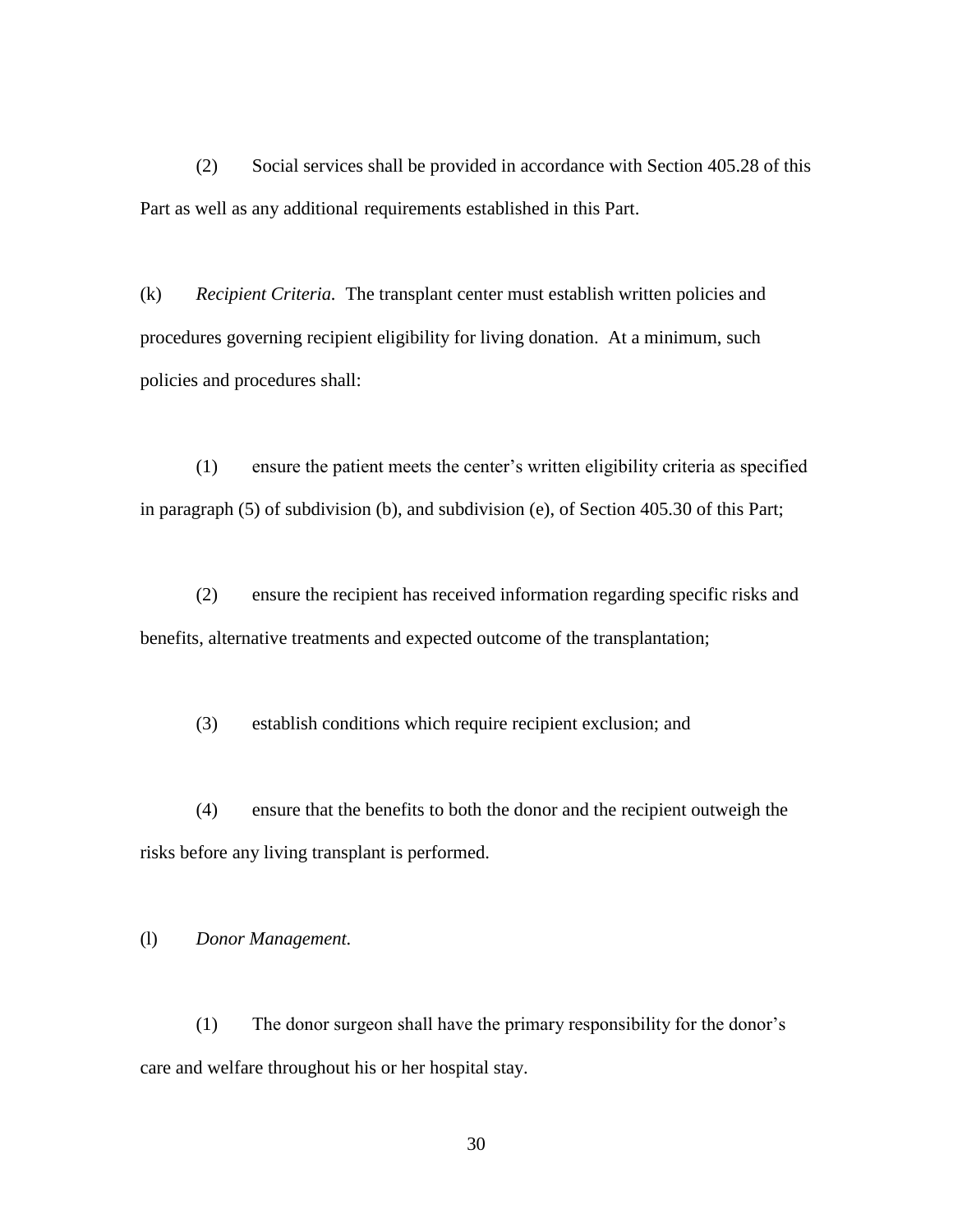(i) The donor surgeon is responsible for making the final determination regarding a donor's suitability after reviewing and considering the donor's medical, psychological, and social history; the donor's current medical, psychological and social status; the recommendation of the donor advocate, all consultative reports; and the standards set forth in this subdivision.

(ii) If the donor surgeon decides to proceed with a donation after receiving an adverse recommendation from the donor advocate, the surgeon shall document the reasons for doing so in the patient's medical record.

### (m) *Imaging Service Requirements.*

Hospitals performing living donor transplantation shall have adequate imaging services and staff support appropriate to evaluate recipients and living donors. Radiologists with experience in interventional procedures (angiography) and ultrasound imaging studies in the living donor and recipient, must be available at all times including weekends and holidays. If there is an emergent complication requiring imaging services, these patients should be prioritized for access to such imaging services by the hospital.

### (n) *Discharge Planning Requirements.*

The hospital shall comply with the discharge planning requirements contained in Section 405.9 of this Part as well as the following: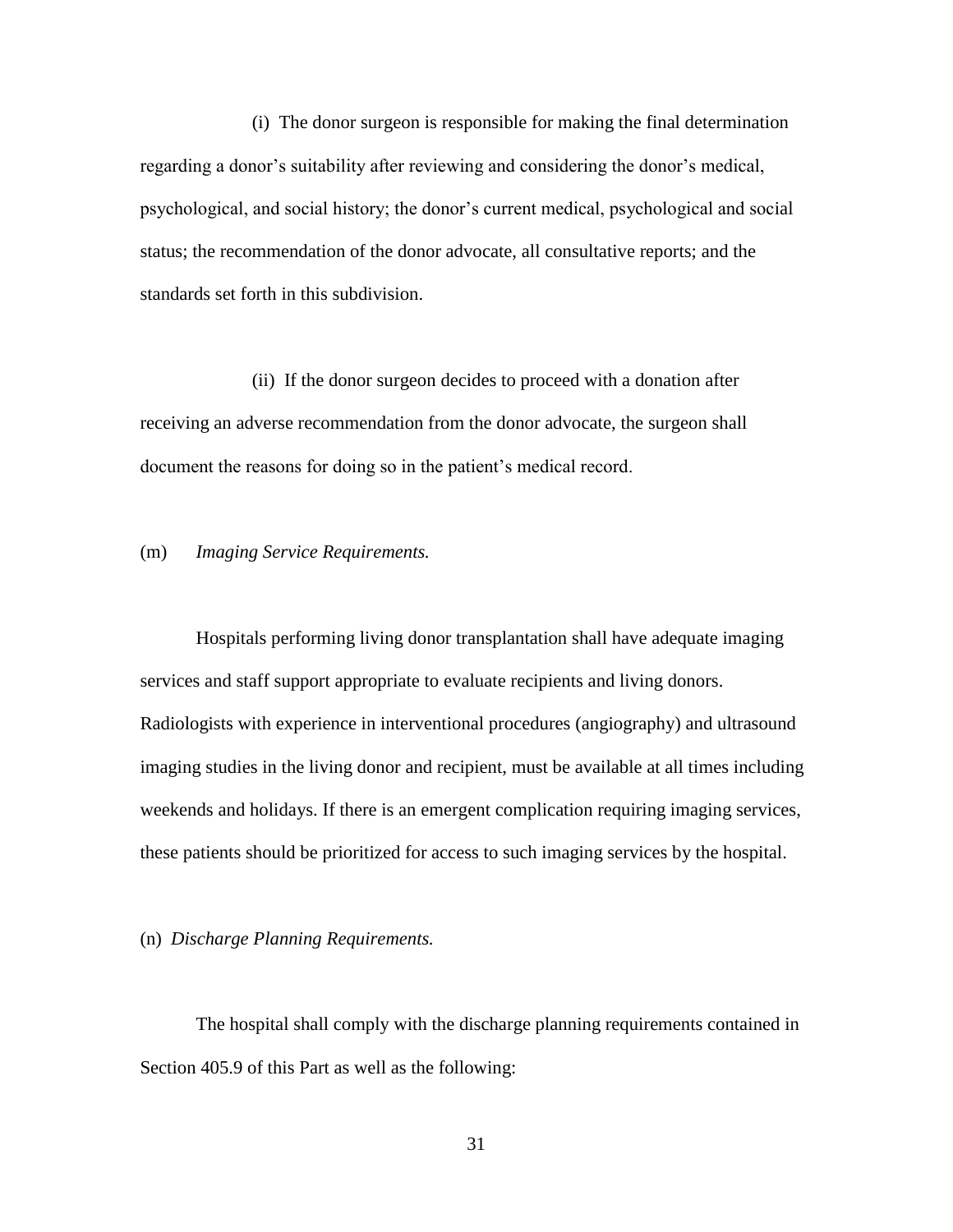(1) The donor advocate shall be available to the donor from pre-admission to post-discharge.

(2) A detailed, written discharge plan shall be developed, given to the donor and provided to all health care professionals involved in the donor's care, including the donor's primary care physician.

(3) This plan shall be reviewed with the donor by a health care professional such as a registered professional nurse, qualified social worker or transplant coordinator.

(4) The plan shall include, at a minimum, instructions on:

- (i) activities;
- (ii) diet;
- (iii) medication for pain; and
- (iv) wound care.

(5) The patient shall be provided with a 24-hour contact number that he/she can call with questions. The responder shall be available when needed and knowledgeable about living donation.

(6) Information shall include the name, address and telephone number of the surgeon and instructions for the follow-up visit.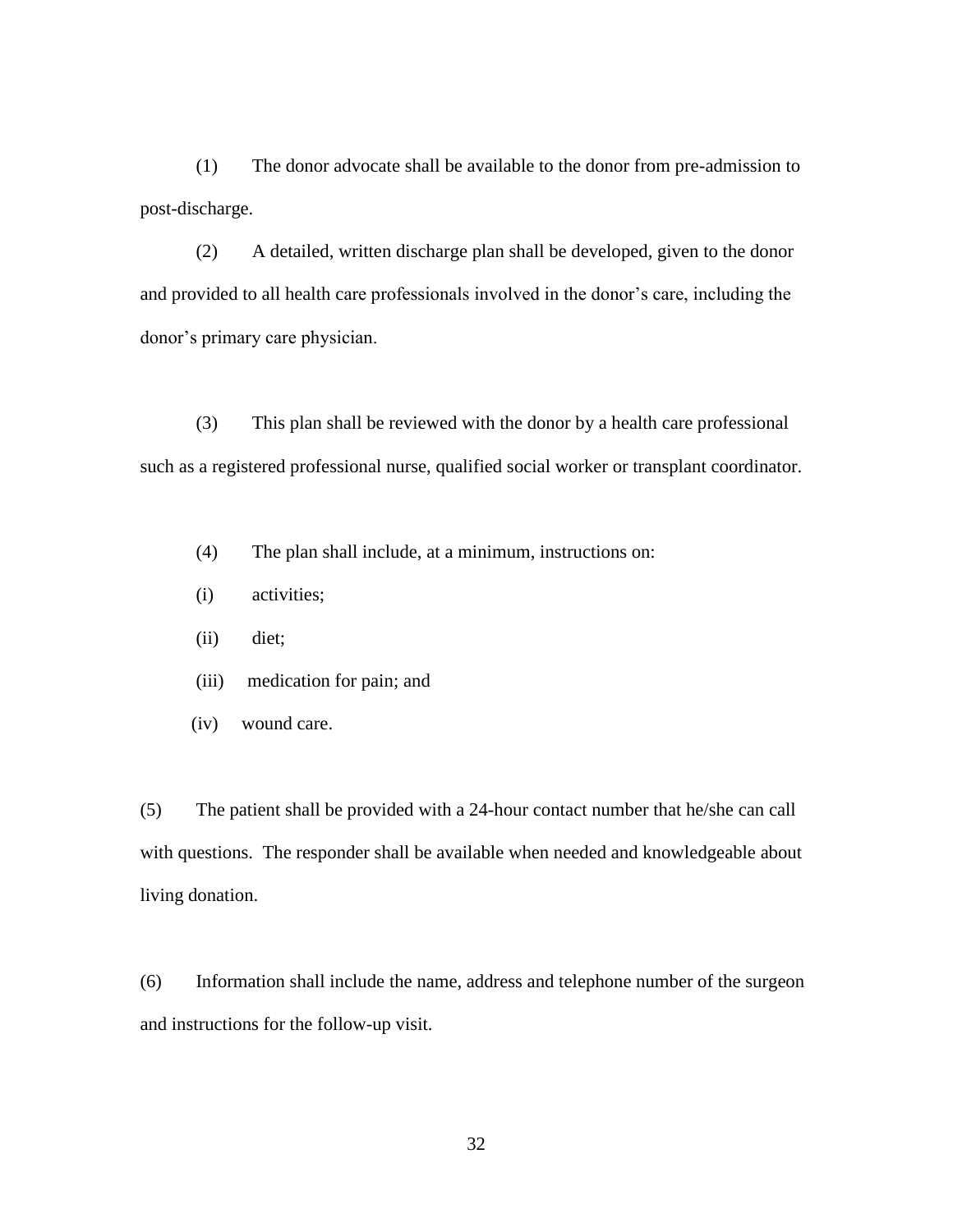(7) Instructions for family members or caregivers shall be provided.

### (o) *Post-Discharge Requirements.*

- (1) Medical follow-up shall meet generally accepted standards for someone who has undergone a major transplant procedure. This follow-up shall include:
	- (i) postoperative visits with the donor's surgeon(s);
	- (ii) follow-up coordinated with the donor's primary care physician to assess wound healing and to monitor for signs/symptoms of infection;
	- (iii) laboratory studies as appropriate; and
	- (iv) a written summary of the donor's condition, which shall be provided to the donor and his or her primary care physician upon the donor's discharge from the hospital.
- (2) The hospital shall provide or arrange for follow-up social/psychological supports directly related to the donation as needed, which may include measures such as:
	- (i) visits with a social worker familiar with organ transplantation issues;
	- (ii) visits with a psychologist or psychiatrist familiar with organ transplantation issues;
	- (iii) participation in a professionally run support group ;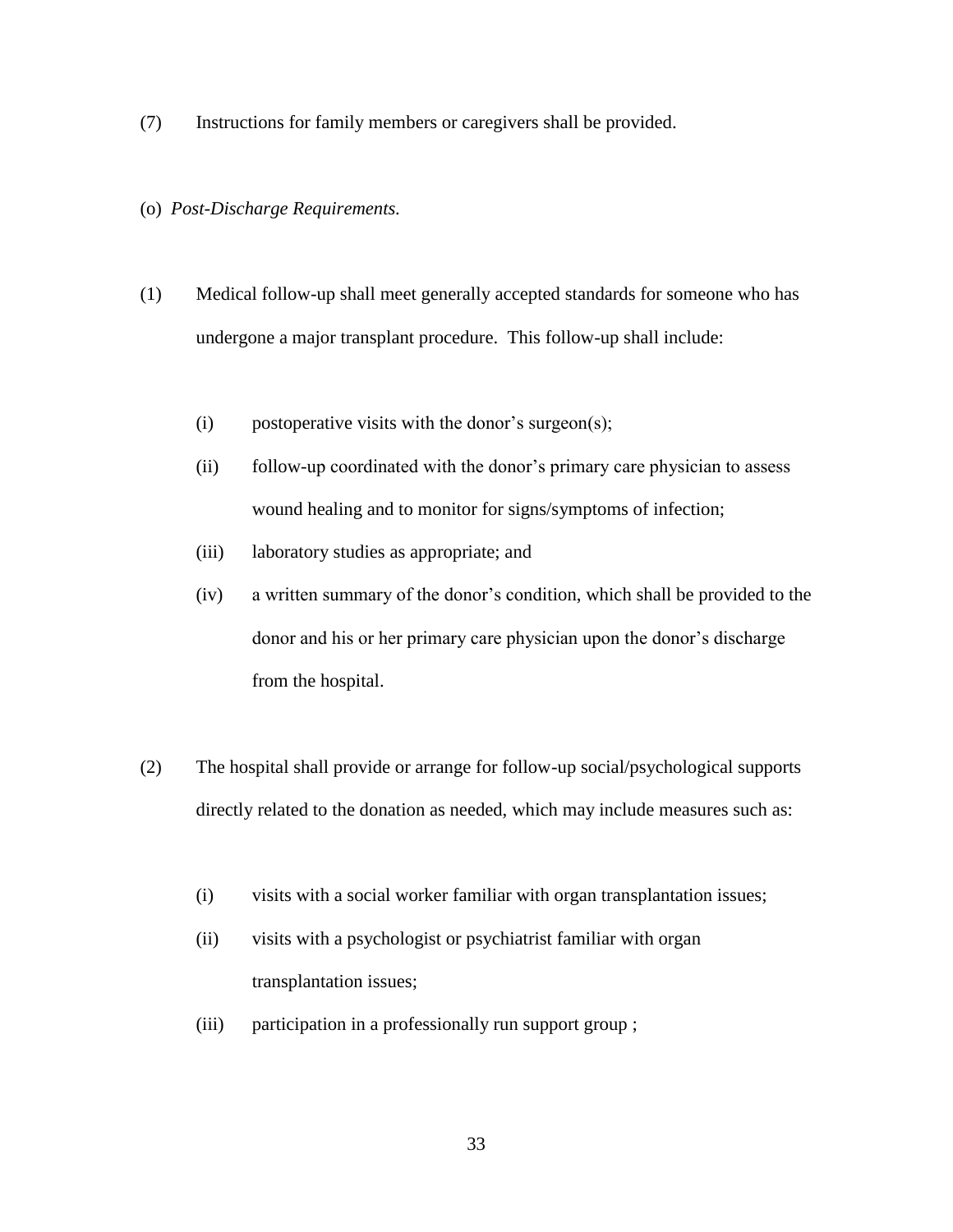- (iv) participation in a center sponsored computer donor listserve or bulletin board to share patient concerns; and
- (v) invitation to a donor recognition event, such as an annual recognition ceremony or presentation of a donor medal.
- (3) Donors shall be informed of the option to discuss financial/insurance concerns with the transplant center's financial coordinator.
- (4) Hospitals shall report to the department such information as the department shall require to assist the department in assessing the quality of care provided; determining routine or unusual complications or outcomes, and identifying potential improvements to donor education, screening, consent, preoperative, surgical and postoperative care and follow-up. Such information shall include, but not be limited to:
	- (i) donor demographics;
	- (ii) preoperative medical and psychosocial information;
	- (iii) surgical information and complications;
	- (iv) hospital staff training and experience,
	- (v) recipient outcome; and
	- (vi) immediate and long-term postoperative care, complications, and impact on quality of life.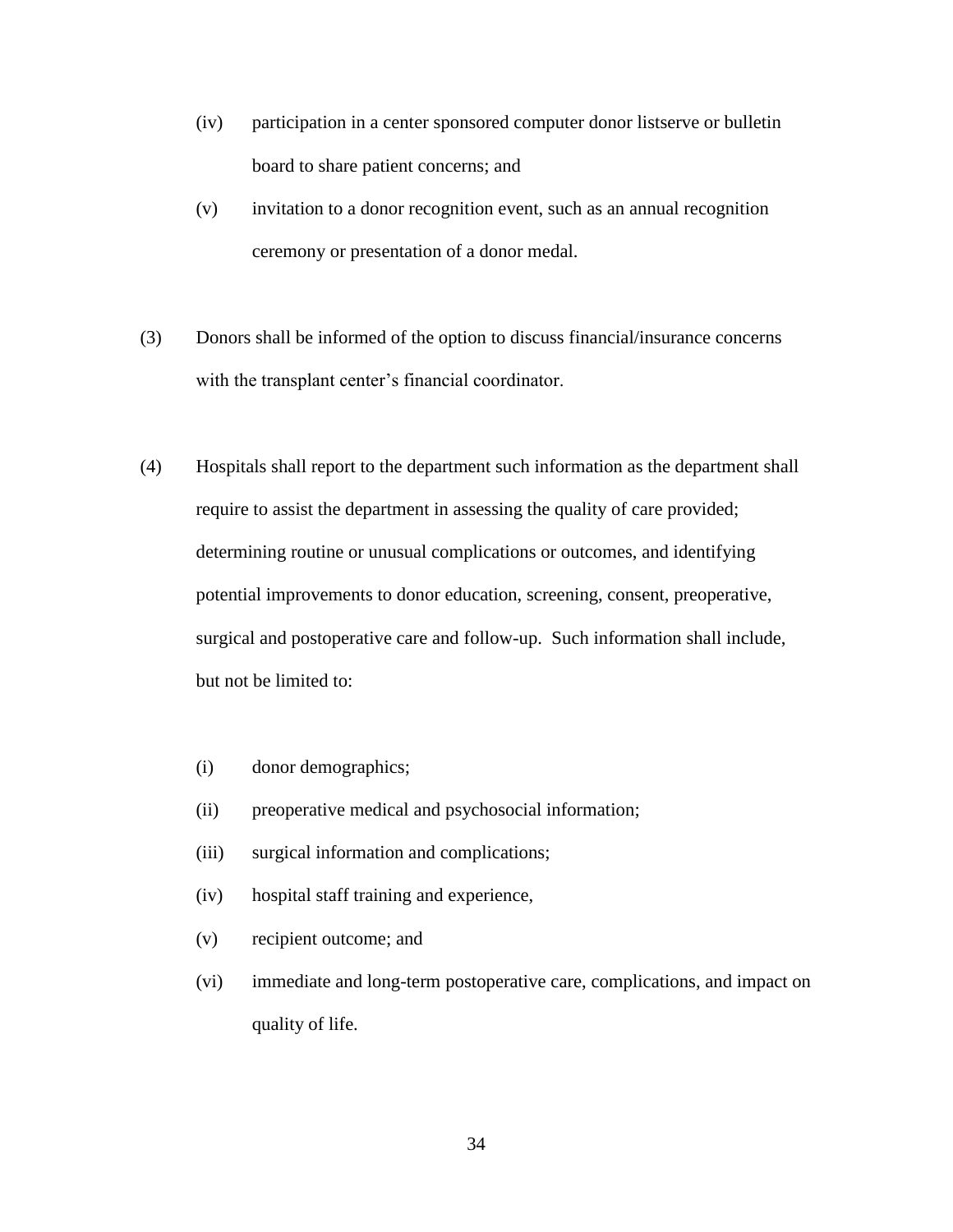(5) Hospitals shall track the donor and his or her condition for at least 2 years post donation in accordance with the provisions set forth in Section 405.30 (b) (9) of this Part.

(p) *Living Adult Donor to Adult Recipient Liver Transplantation Services.*

(1) Surgical Team Requirements:

(i) At least two liver transplant attending surgeons with experience as established in subparagraph (v) of this paragraph shall participate in the surgery of the donor. These two surgeons shall be present for the critical parts of the surgery including the live parenchymal transection. They both shall be available and scrubbed if needed for complications, however, only one surgeon need be present for the remainder of the donor operation.

(ii) A third liver transplant attending surgeon shall be present in the recipient operating room. This surgeon must have experience in deceased liver transplantation.

(iii) All three surgeons shall be board certified or board admissible in general surgery or have foreign certification determined to be equivalent by the New York State Department of Health.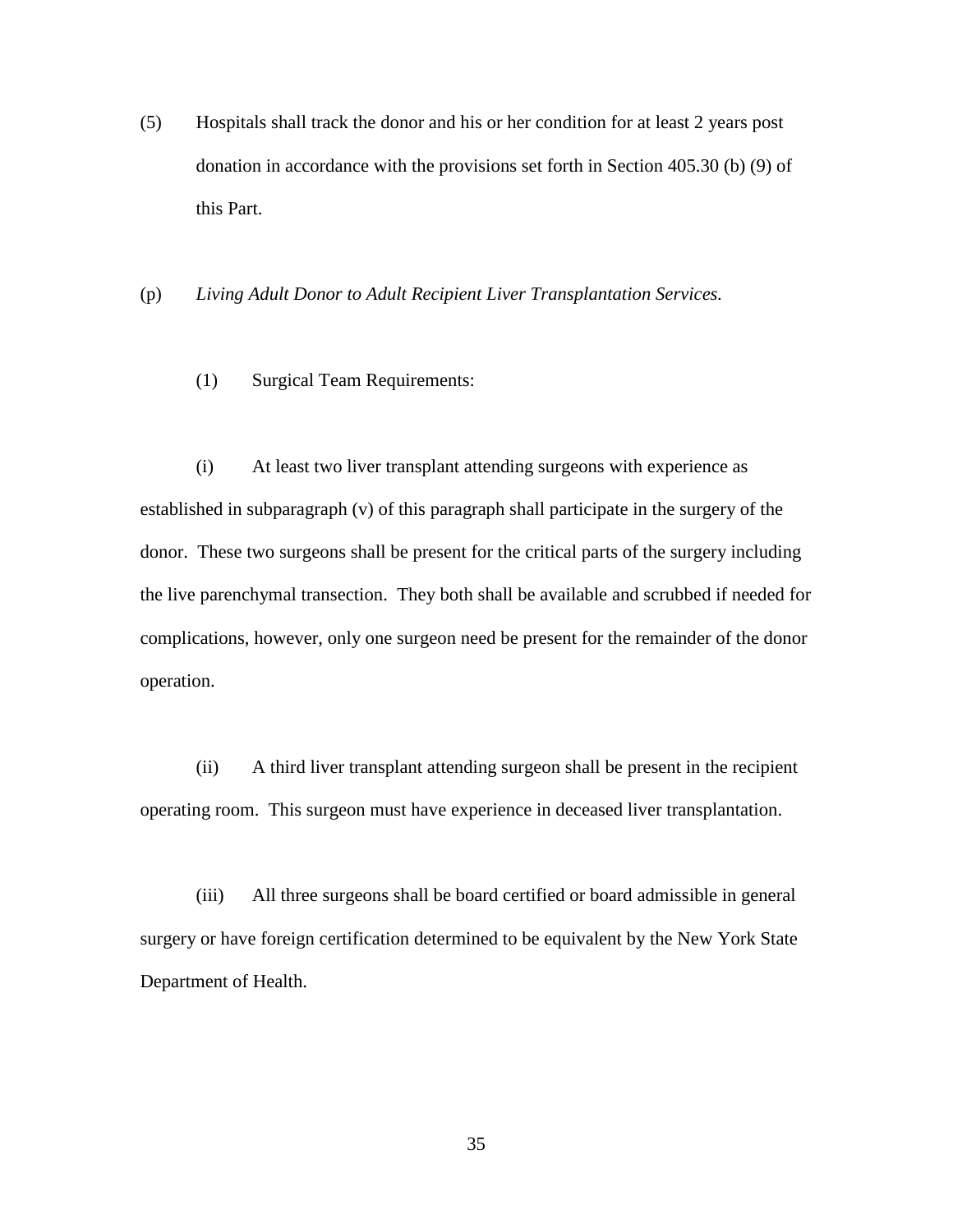(iv) All three surgeons shall have demonstrated experience in liver transplant surgery.

(v) One of the two surgeons must demonstrate experience as the primary surgeon or first assistant in 20 major hepatic surgeries (to include living donor hepatectomies or major hepatic resections), 7 of which must have been live donor hepatectomies within the prior 5 year period. The other of the two surgeons must be either a liver transplant surgeon or hepatobiliary surgeon practicing at a transplant hospital and must have performed at least 20 major liver resections within the prior 5 year period. Both of the surgeons must be available during the donor hepatic resection.

(2) Anesthesia Requirements:

(i) There shall be two separate attending anesthesiologists; one each for the living adult liver transplantation donor and recipient operations. These anesthesiologists shall be present for the critical anesthetic and surgical portions of the procedures and immediately available at all other times. As one case is completed, either anesthesiologist may take responsibility for the ongoing case. The anesthesiologists shall have experience in liver transplant anesthesia and/or major hepatic resection surgery and/or cardiac surgery anesthesia;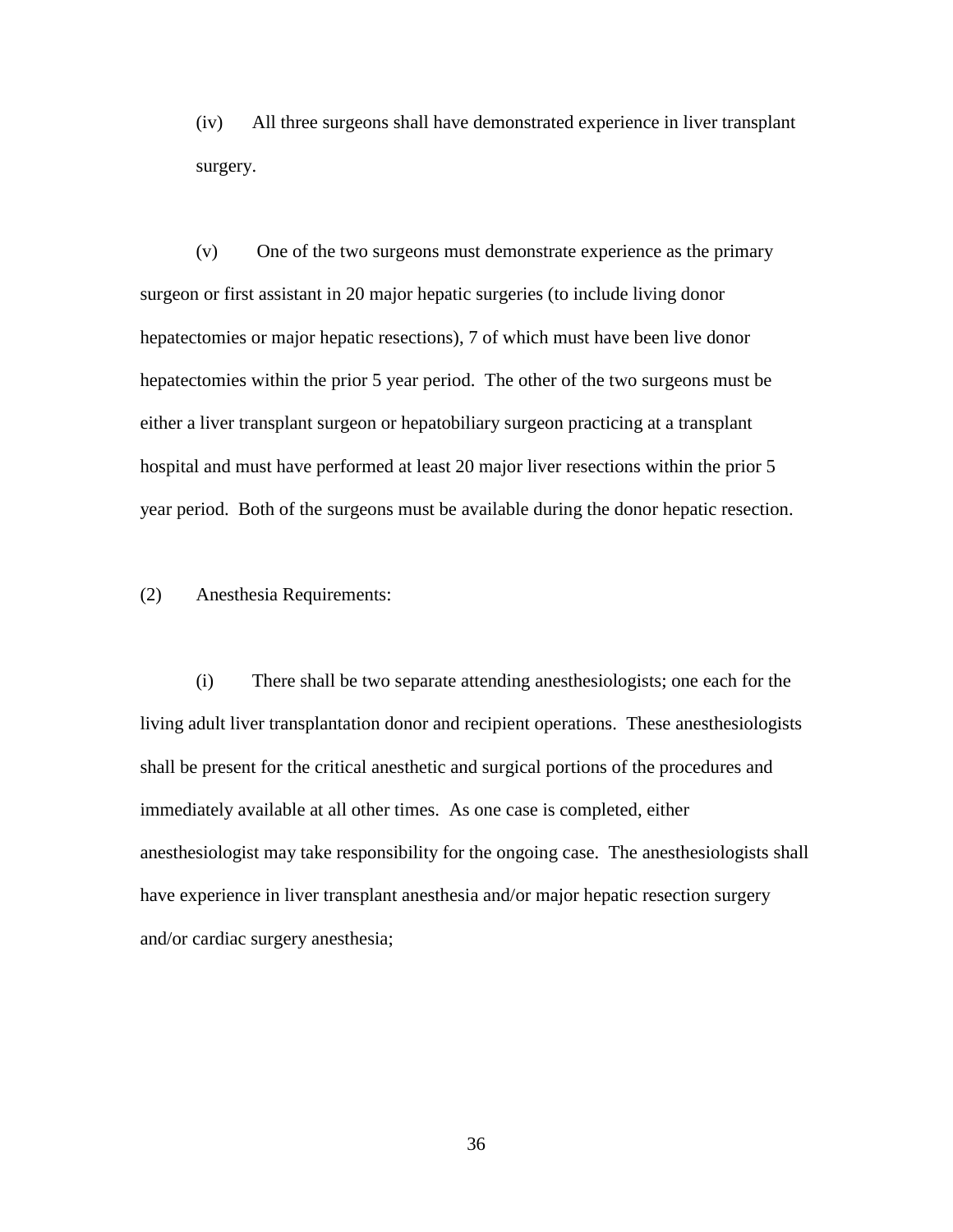(ii) There shall be two separate anesthesia teams in two operating rooms (one for the donor, one for the recipient); and

(iii) These teams shall each be directed by a separate attending anesthesiologist for the living donor and the recipient procedure. In addition to the attending anesthesiologist who shall be present as specified in subparagraph (i) of this paragraph, at least one member of the anesthesia team who is an anesthesiologist, chief resident, fellow (postgraduate year 3, 4, or 5), or qualified certified registered nurse anesthetist shall be present and responsible, under the direction of the attending anesthesiologist, for the evaluation and care of the patient through all phases of the procedure pertaining to the administration of, and recovery from, anesthesia. All team members shall have ongoing education and training in liver and/or cardiac surgery and have had anesthesia responsibility for major liver resections.

(3) Postoperative Care Requirements. Donors shall receive postoperative care consistent with the following:

(i) Day 0-1: Living adult liver donors shall receive intensive care (ICU or PACU) for at least 24 hours, at a minimum;

(ii) Day 2: If stable and cleared for transfer by the transplant team after the first 24 hour period, donors shall be cared for in a hospital unit that is dedicated to the care of transplant recipients or a hospital unit in which patients who undergo major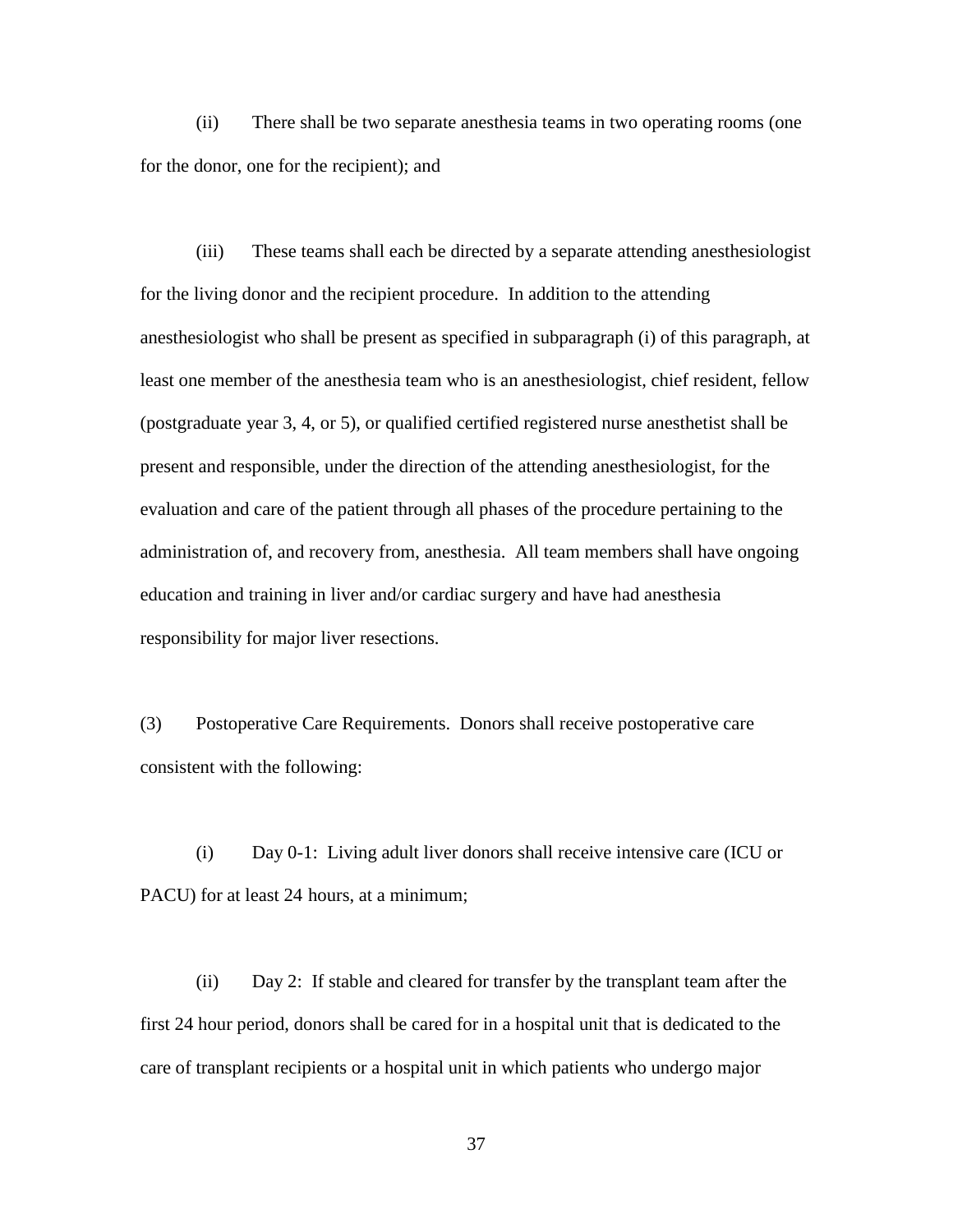hepatobiliary resectional surgery are cared for. Living liver donors may be cared for on another unit if a specific medical condition of the donor warrants such a transfer and the transfer is documented in the donor's medical record;

(iii) The donor shall be evaluated at least daily by one of the qualified liver transplant attending physicians with documentation in the medical record;

(iv) The transplant team shall be responsible for the pain management of the donor. In institutions where a pain management team is available, the transplant team may delegate its responsibility to this team. However, there shall be a written protocol in place for assessment and management of donor pain;

(v) The patient care staff shall be familiar with the common complications associated with the donor and recipient operations and have appropriate monitoring in place to detect these problems should they arise; and

(vi) If there is an emergent complication requiring reoperation, these patients shall be prioritized by the hospital for access to the operating room by the institution.

(4) Minimum Medical Staffing Requirements.

(i) There shall be 24-hour, seven day-a-week continuous coverage of the transplant service by general surgery residents at the postgraduate year 2 level or higher,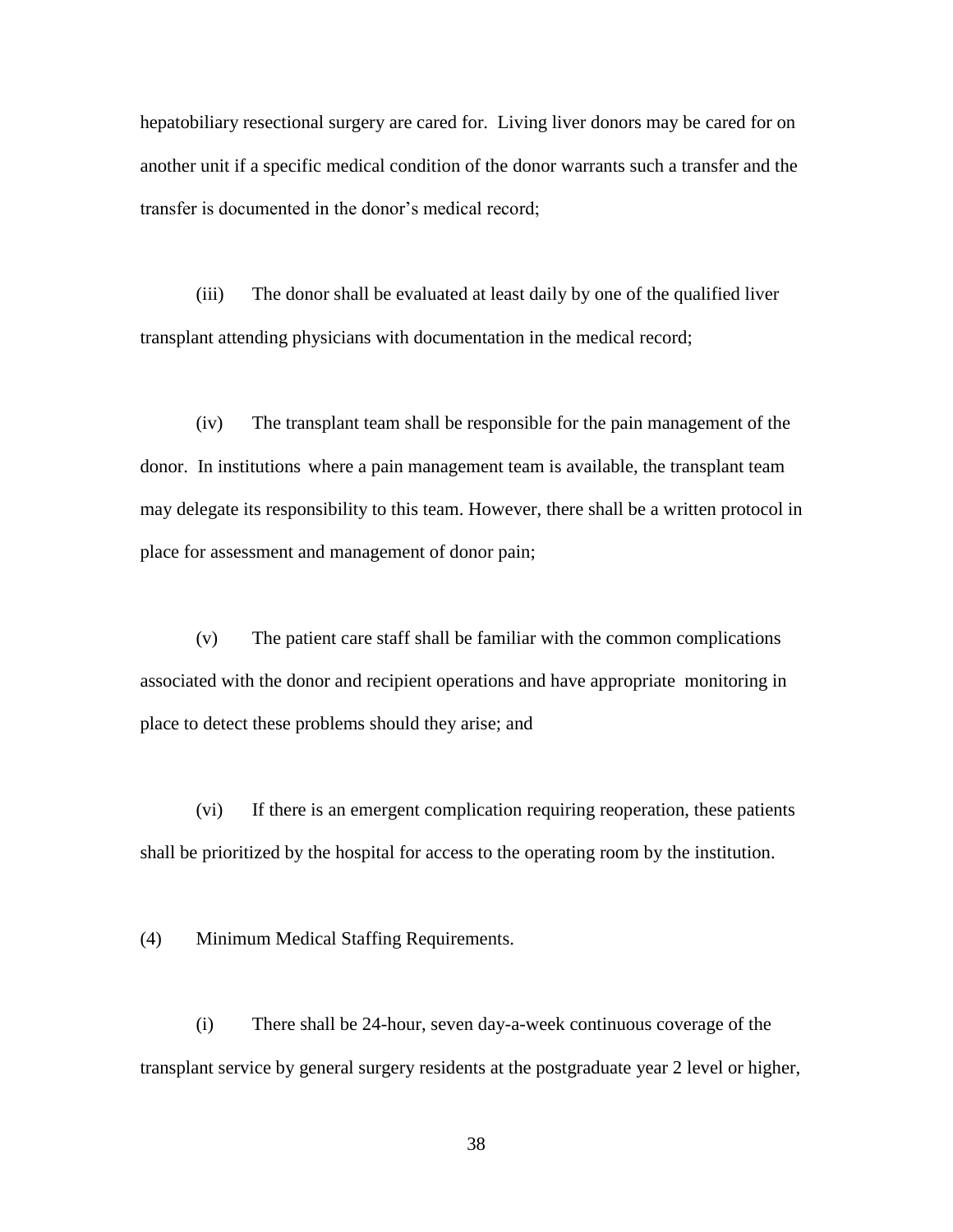transplant fellows, nurse practitioners or physician assistants. Between the hours of 6 p.m. and 8 a.m. on weekdays and at all times on the weekends and holidays, the covering residents, fellows, nurse practitioners, or physician assistants should be dedicated to the transplant service and not covering other surgical or nonsurgical patients. An attending transplant surgeon shall be available immediately as a resource for the residents, fellows, nurse practitioners or physician assistants at all times.

(ii) Any patient with abnormal vital signs or unusual symptoms shall be evaluated immediately. Notification to the appropriate senior medical staff member (fellow, chief resident, attending) shall be made in accordance with written hospital policy and procedures and in no case no more than 30 minutes after abnormal vital signs or unusual symptoms were first observed.

### (5) Nursing Minimum Staffing Requirements.

(i) Nursing staff shall have ongoing education and training in live donor liver transplantation nursing care (donor and recipient). This shall include education in the pain management issues particular to the donor. The registered professional nursing ratio shall be at least one registered professional nurse for every two patients (1:2) in the ICU/PACU level setting, increased as appropriate for the acuity level of the patients.

(ii) After the donor is transferred from the ICU/PACU, the registered professional nursing ratio shall be at least 1:4 on all shifts, increased as appropriate for the acuity level of the patients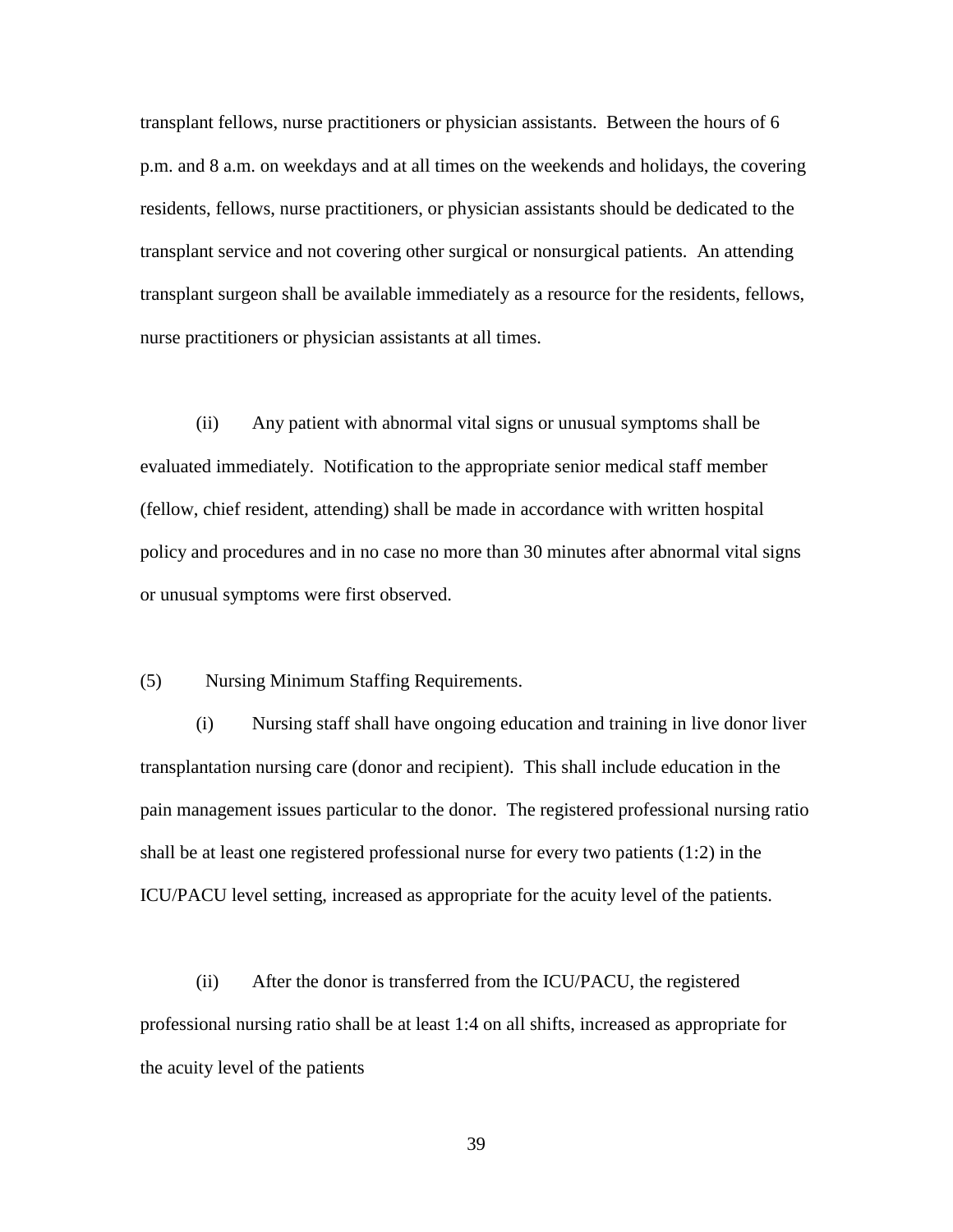(iii) The same registered professional nurse shall not take care of both the donor and the recipient.

(iv) The nursing service shall verify that the potential donor received appropriate pre-surgical information.

(v) The names and contact numbers of the transplant team shall be posted on all units receiving transplant donors.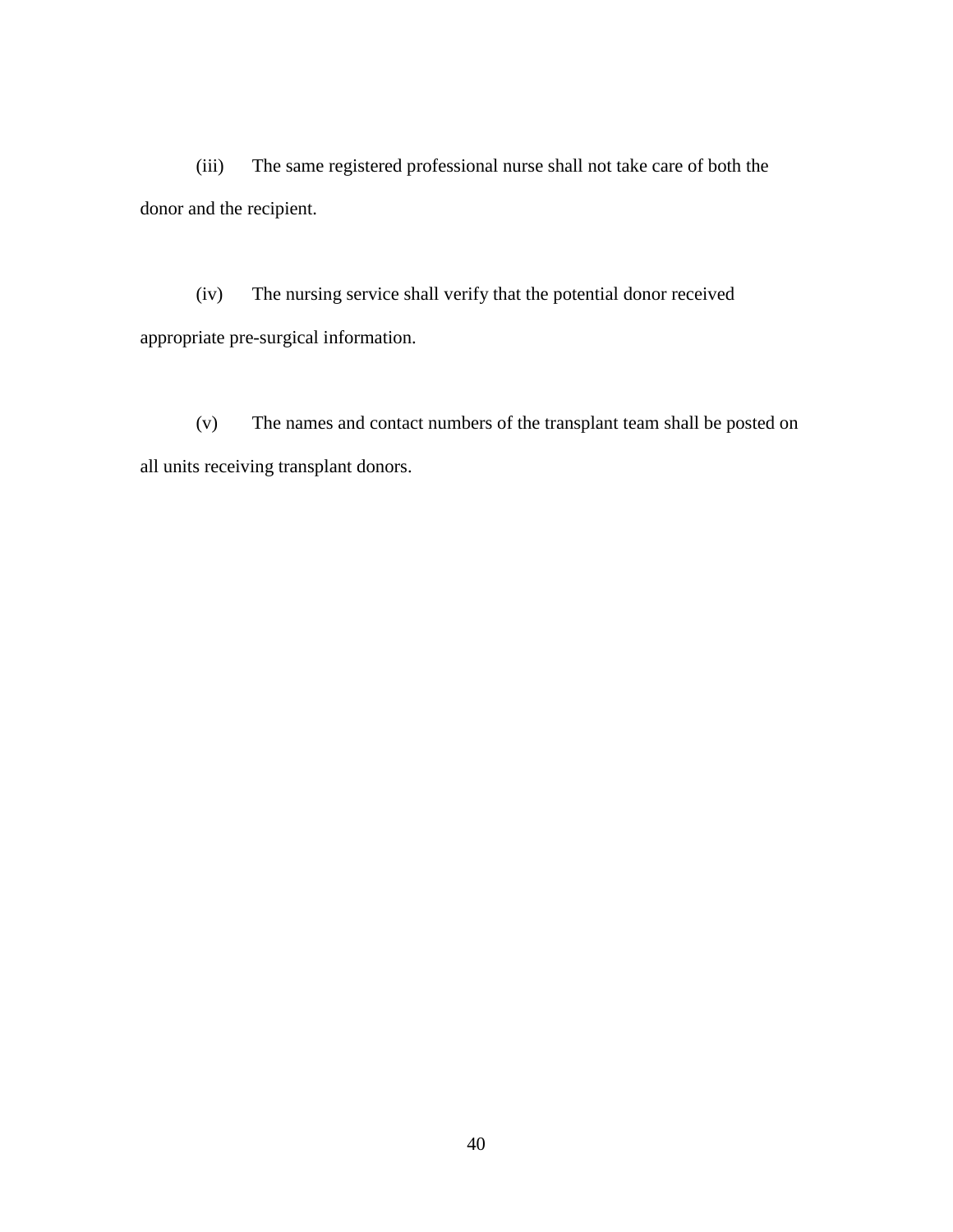### **REGULATORY IMPACT STATEMENT**

### **Statutory Authority:**

The authority for the promulgation of these regulations is contained in Public Health Law (PHL) Sections 2800, 2803 (2) and 4351. PHL Article 28 (Hospitals), Section 2800 specifies that "Hospital and related services including health-related service of the highest quality, efficiently provided and properly utilized at a reasonable cost, are of vital concern to the public health. In order to provide for the protection and promotion of the health of the inhabitants of the state, pursuant to section three of article seventeen of the constitution, the department of health shall have the central, comprehensive responsibility for the development and administration of the state's policy with respect to hospital and related services, and all public and private institutions, whether state, county, municipal, incorporated or not incorporated, serving principally as facilities for the prevention, diagnosis or treatment of human disease, pain, injury, deformity or physical condition or for the rendering of health-related service shall be subject to the provisions of this article."

PHL Section 2803(2) authorizes the Public Health and Health Planning Council (PHHPC) to adopt and amend rules and regulations, subject to the approval of the Commissioner, to implement the purposes and provisions of PHL Article 28, and to establish minimum standards governing the operation of health care facilities.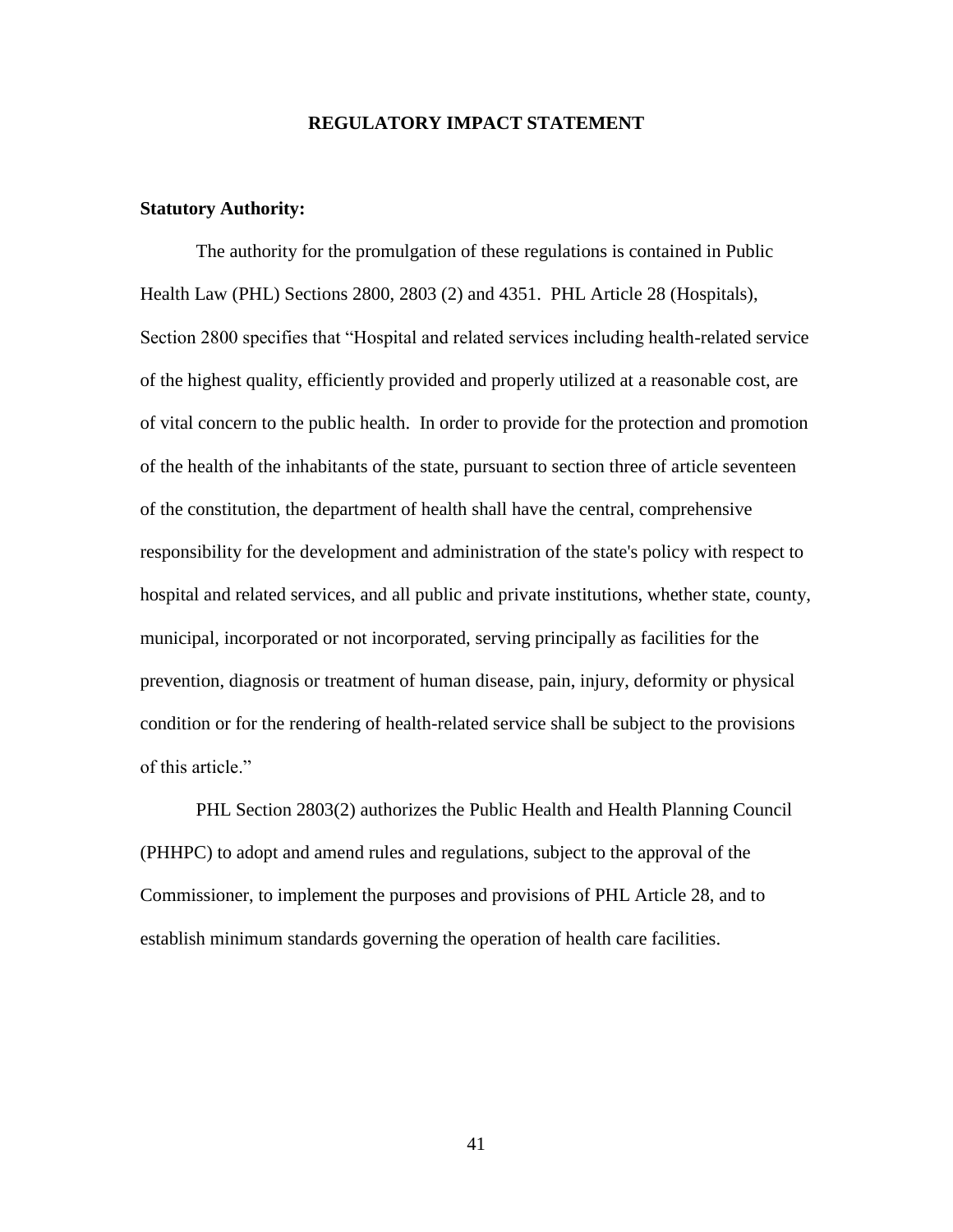PHL Section 4351 sets forth duties of hospital administrators, organ procurement organizations and eye bank and tissue banks with respect to requests for consent to an anatomical gift.

### **Legislative Objectives:**

The legislative objective of PHL Article 28 includes the protection of the health of the residents of the State by assuring the efficient provision and proper utilization of health services, of the highest quality at a reasonable cost. The legislative objective of PHL Article 43-A is to set forth the duties of hospital administrators, organ procurement organizations, eye banks and tissue banks regarding requests for consent to an anatomical gift.

### **Needs and Benefits:**

Nationally approximately 116,000 individuals are waiting for organ(s) and approximately 10,000 of them are New Yorkers. While regulations concerning organ transplant were last revised in 2004 regarding live adult liver donors, other transplant provisions have not been revised, nor comprehensively examined in over 20 years. During that time period transplant has changed, most notably in the growth of living organ donor transplant as well as the potential for other organ transplants such as face, hands and arms. However, current regulations do not recognize these emerging areas and thus these services could be provided in a non-transplant center hospital. Neither the Department, nor the transplant community, thinks this is safe or appropriate for patients.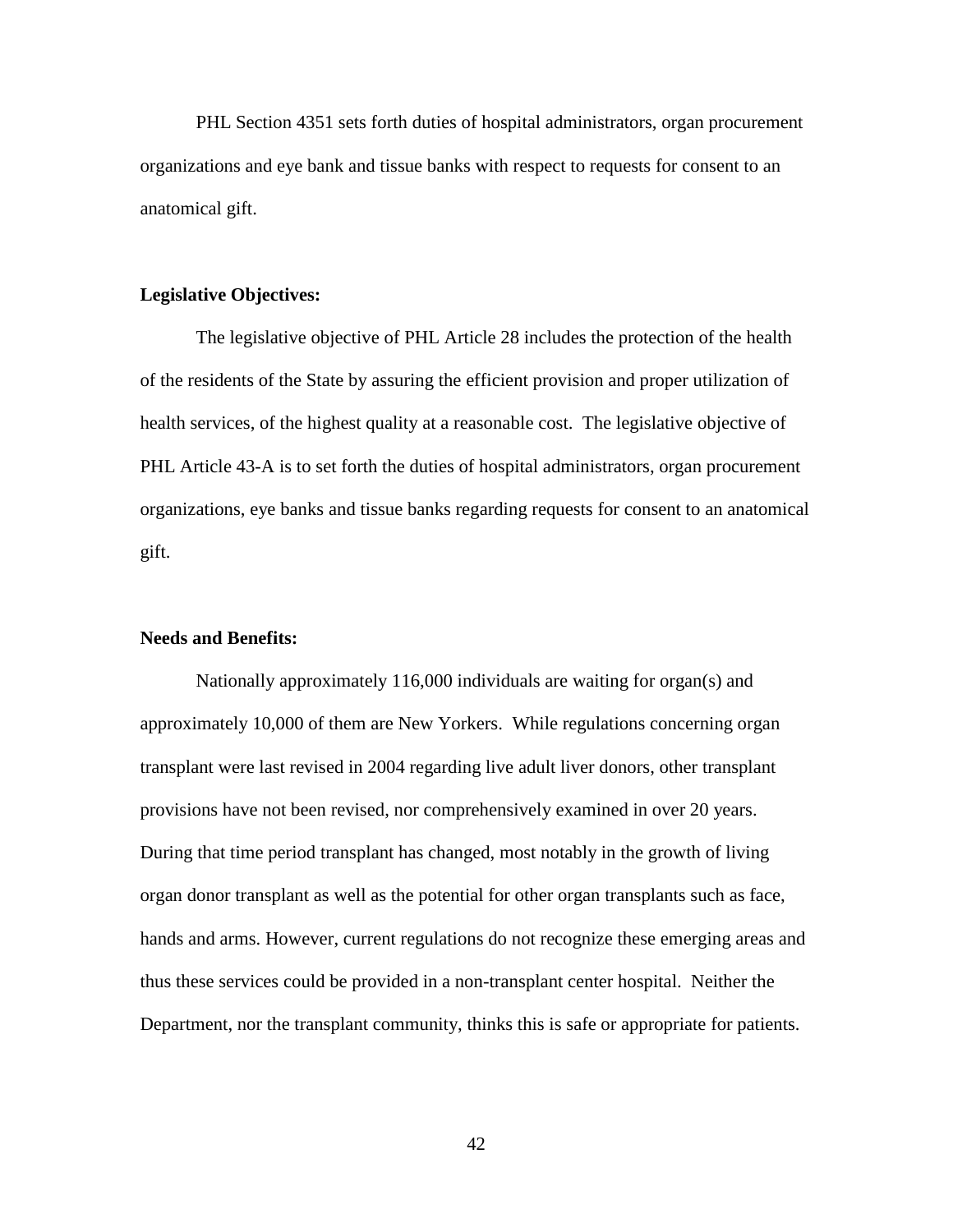In addition, federal Centers for Medicare and Medicaid Services (CMS) regulations issued in June of 2007, contradict some current state requirements.

The transplant community has expressed support for revising the regulations. The Department of Health has utilized the New York State Transplant Council (TC) in the comprehensive review of this proposal, along with the New York Center for Liver Transplant (NYCLT), who requested that the current regulations concerning the care of living liver donors be reexamined. New York State has worked closely with the transplant community to develop guidance on a variety of areas which have served as national and international models of transplant care. Most notable are the guidance documents on the care of living liver donors: New York State Committee on Quality Improvement in Living Liver Donation – A Report to: New York State Transplant Council and New York State Department of Health - December 2002 and living kidney donors New York State Transplant Council – New York State Committee on Quality Improvement in Living Kidney Donation – December 2007 .

The Department of Health has determined that the transplant provisions currently contained in the Critical Care and Special Care Services provisions set forth in Section 405.22 should be deleted. In its place two new sections are proposed. Section 405.30 would contain Solid Organ and Vascularized Composite Transplant/Services provisions. Section 405.31 would contain the Living Donor Transplantation Services provisions. This latter section incorporates the existing living liver donor requirements and adds general requirements for all living donors consistent with existing federal CMS and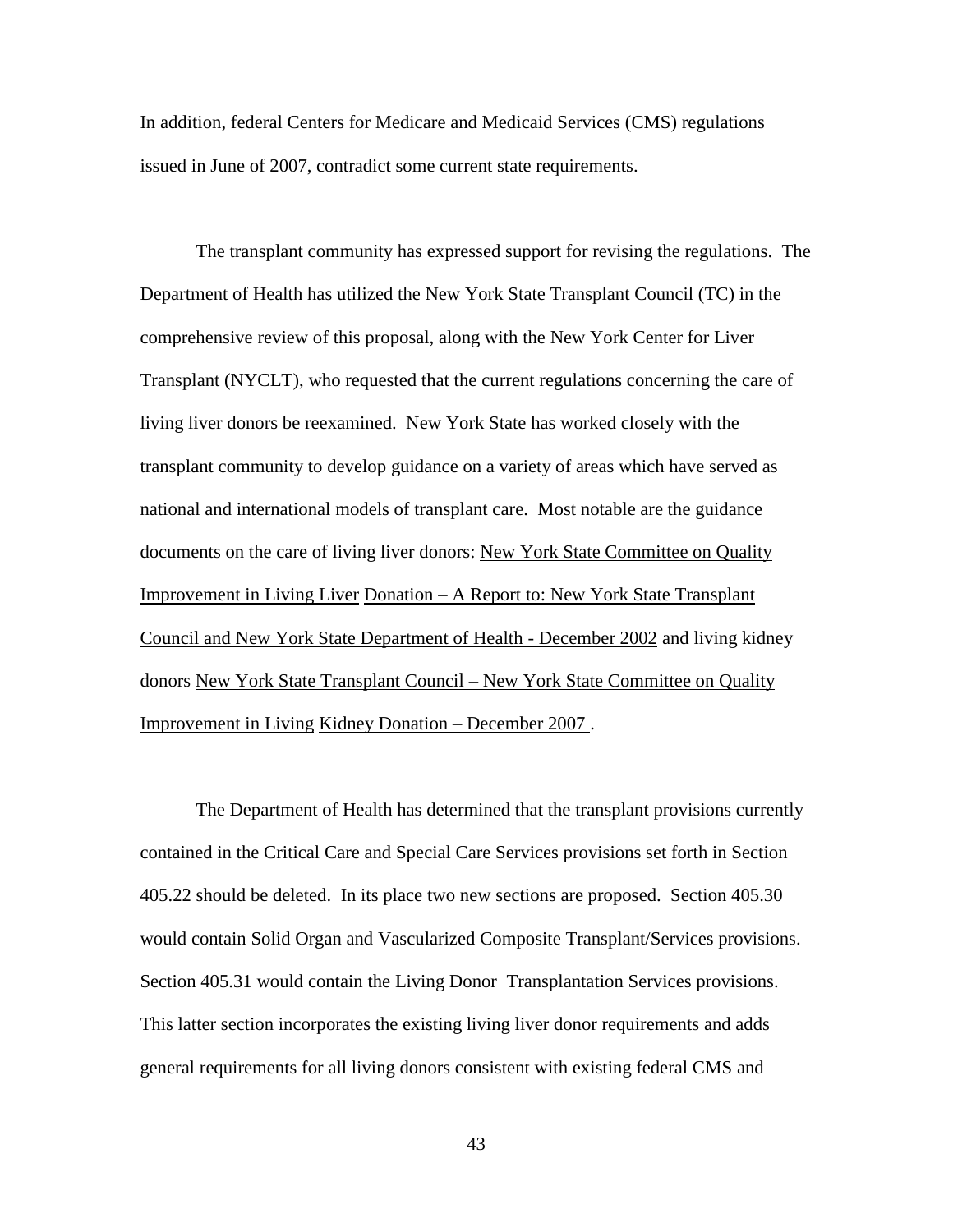United Network for Organ Sharing (UNOS) rules. Currently kidney and liver are the most common organs transplanted in NYS. These regulations are written to be flexible as transplant changes and other organs (e.g. living lungs) become more commonly transplanted. This rewrite also retains some of the added protections that were included in 2004 for living liver donors in recognition that liver donation carries more potential risk than kidney donation.

# **Costs for the Implementation of and Continuing Compliance with these Regulations to the Regulated Entity:**

According to the transplant administrators on the New York State Transplant Council's Regulation Workgroup, there will be a minimal cost to the affected parties related to the additional requirement that hospitals obtain an attestation from a potential living donor that such donor has not received anything of value in exchange for the donation, aside from reimbursement for expenses associated with the donation to the extent allowed by New York State and US federal law. The recipient must also attest in writing that he or she has not offered and is not aware of any offers of valuable consideration to the donor for their donation, except as allowed by New York State or US federal law. Any additional costs related to these regulations are offset by the elimination of the requirement that transplant centers track living donor outcomes for life. These regulations mirror and complement existing federal requirements so additional costs are not expected.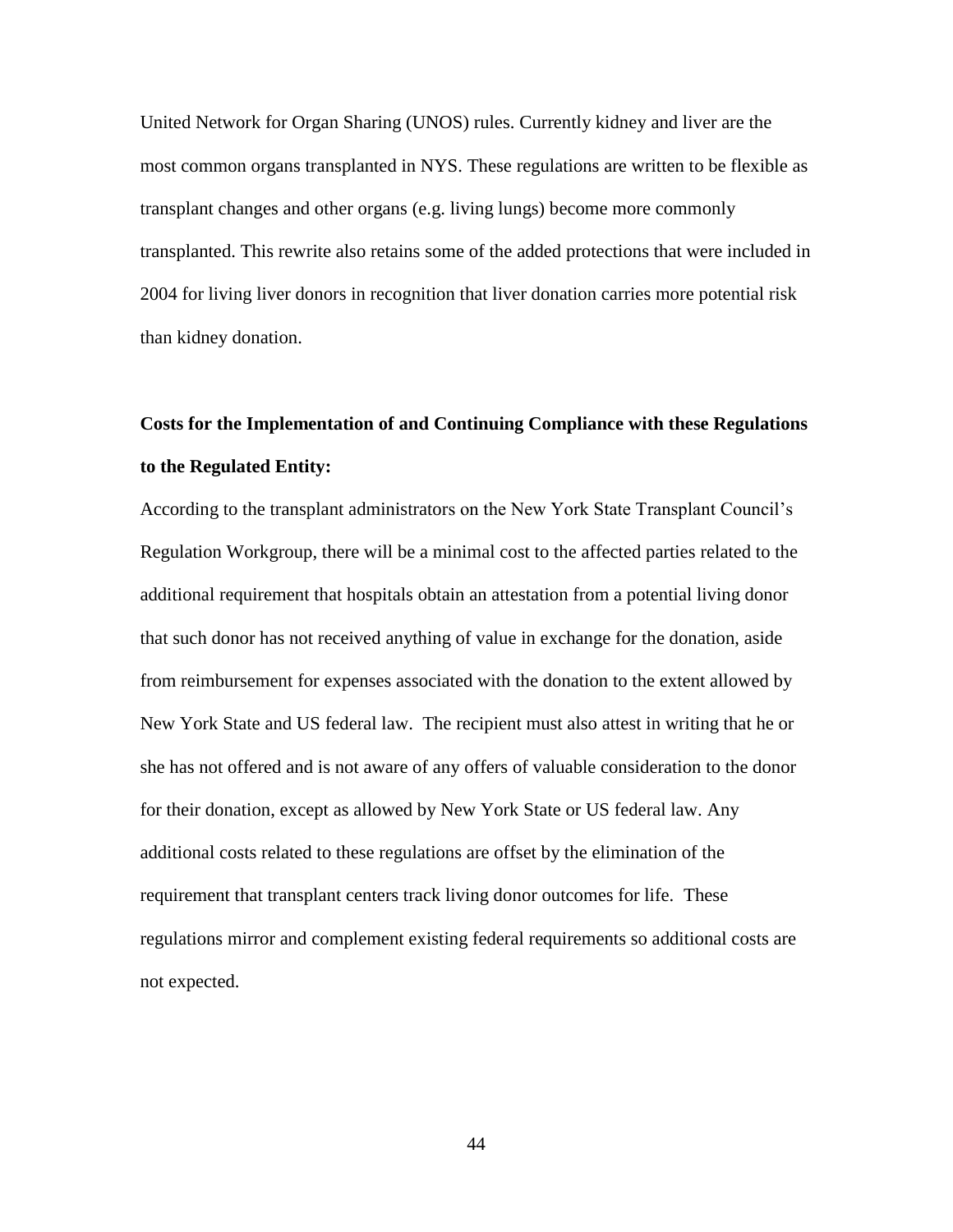### **Cost to State and Local Government:**

State transplant centers (State University of New York (SUNY) Downstate, SUNY Syracuse, SUNY Stony Brook) must abide by these provisions the same as any transplant center in New York State. There are no county transplant centers in New York State. There are no additional costs to state and local governments over and above the cost impacts as the private centers for the implementation and continued administration of this rule.

### **Cost to the Department of Health:**

As stated above, there are no additional costs to state and local government over and above the cost impacts of the private centers to implement this regulation. Existing Health Department staff will be utilized to conduct surveillance of the regulated parties and monitor compliance with these provisions.

### **Local Government Mandates:**

There are no additional programs, services, duties or responsibilities imposed by this rule upon any county, city, town, village, school district, fire district or any other special district.

### **Paperwork:**

This measure will require a written attestation not already required from a potential living donor attesting that the donor has not received anything of value in exchange for the donation, aside from reimbursement for expenses associated with the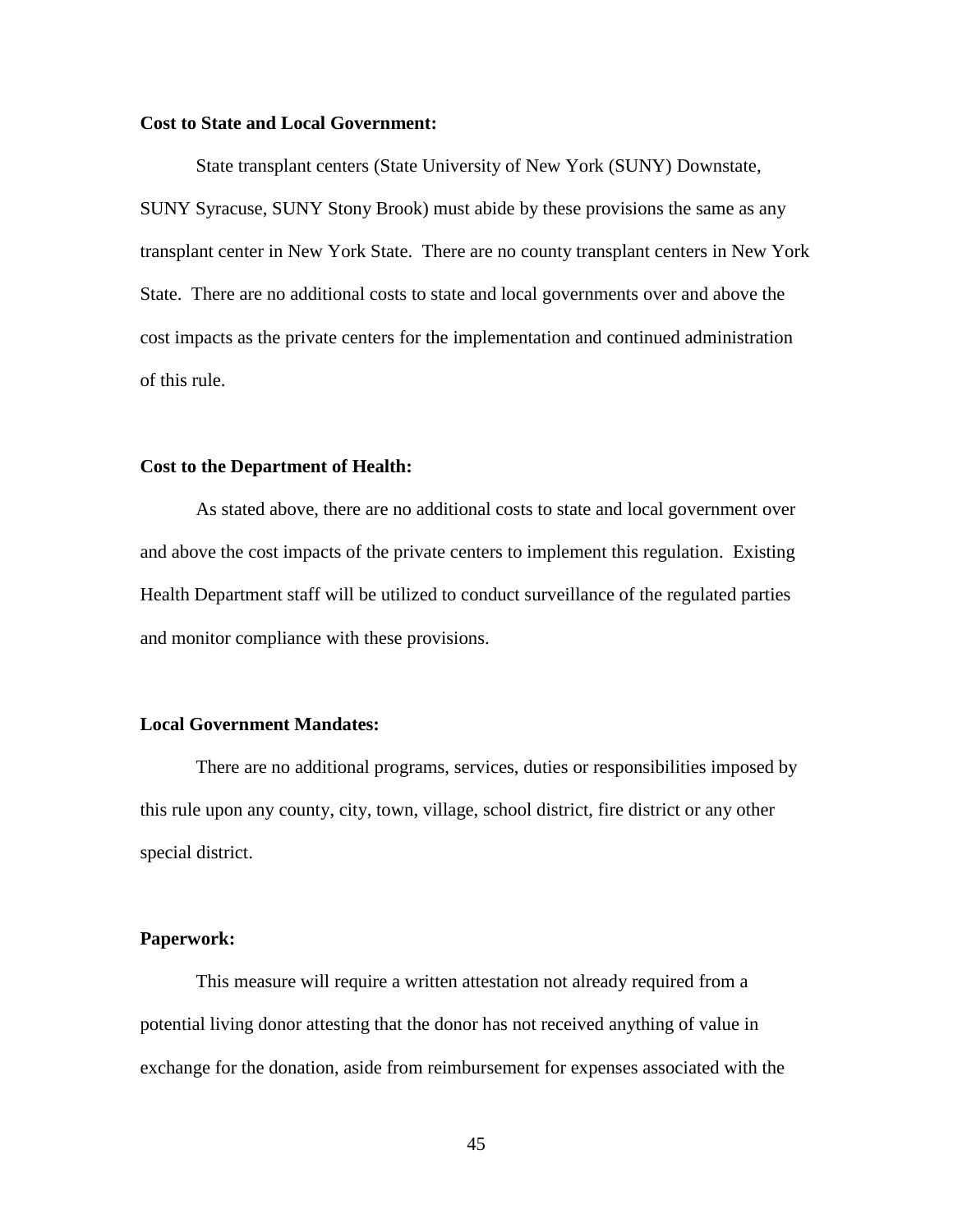donation to the extent allowed by New York State and US federal law. The recipient must also attest in writing that he or she has not offered and is not aware of any offers of valuable consideration to the donor for their donation, except as allowed by New York State or US federal law.

### **Duplication:**

This regulation will not conflict with any state or federal rules. It clarifies federal requirements set forth in 42 CFR Part 482 for general hospitals providing transplant services and mirrors federal volume standards and living donor advocate requirements. This streamlines the process for transplant facilities.

### **Alternative Approaches:**

There are no viable alternative approaches. The Department of Health could have left the regulation as is, but it is outdated and must be updated to reflect current practice to conform to federal standards, and to ensure that transplant centers achieve minimum volume requirements.

### **Federal Requirements:**

The federal requirements for transplant services are set forth in 42 CFR Part 482. These provisions update the New York State standards to be in compliance with the federal standards and to also reflect current practice.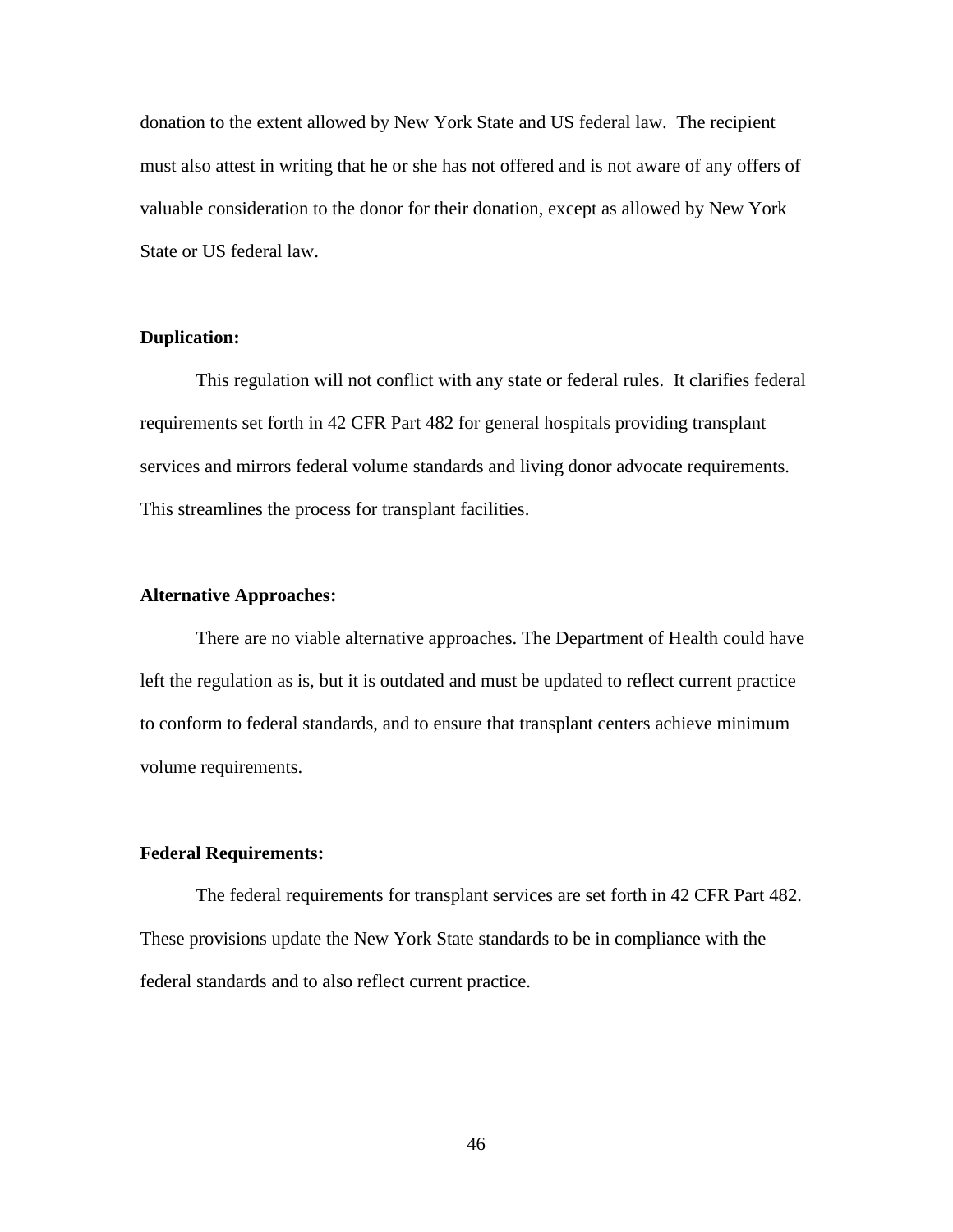# **Compliance Schedule:**

This proposal will go into effect upon a Notice of Adoption in the New York

*State Register*.

| Ms. Katherine E. Ceroalo                         |
|--------------------------------------------------|
| NYS Department of Health                         |
| Bureau of House Counsel, Regulatory Affairs Unit |
| Corning Tower Building, Room 2438                |
| <b>Empire State Plaza</b>                        |
| Albany, NY 12237                                 |
| $(518)$ 473-7488                                 |
| $(518)$ 473-2019 - FAX                           |
| REGSQNA@health.state.ny.us                       |
|                                                  |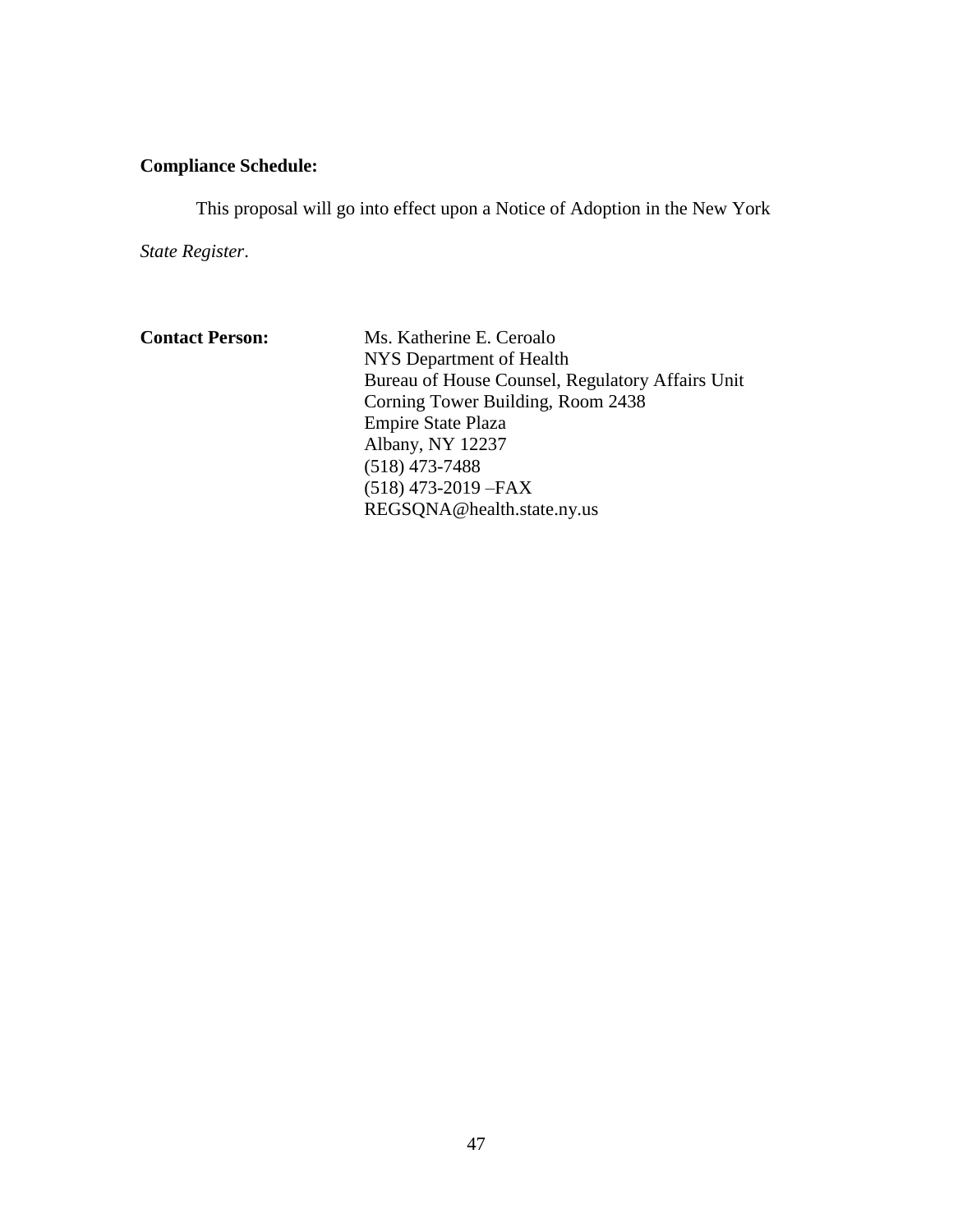# **REGULATORY FLEXIBILITY ANALYSIS FOR SMALL BUSINESS AND LOCAL GOVERNMENTS**

# **Effect of Rule:**

Any general hospital designated as a transplant center pursuant to 10 NYCRR Section 709.7 will be required to comply with these provisions. There are no small businesses (defined as 100 employees or less), independently owned and operated, affected by this rule. Currently in New York State there are 15 hospitals that perform organ transplants.

### **Compliance Requirements:**

In order to comply with these requirements, hospitals will need to develop an attestation form to meet the living donor travel tourism requirements.

### **Professional Services:**

No additional professional services will be required pursuant to these provisions.

### **Compliance Costs:**

These regulations mirror and complement existing federal requirements so additional costs are not expected due to these regulations.

### **Economic and Technological Feasibility:**

This proposal is economically and technically feasible.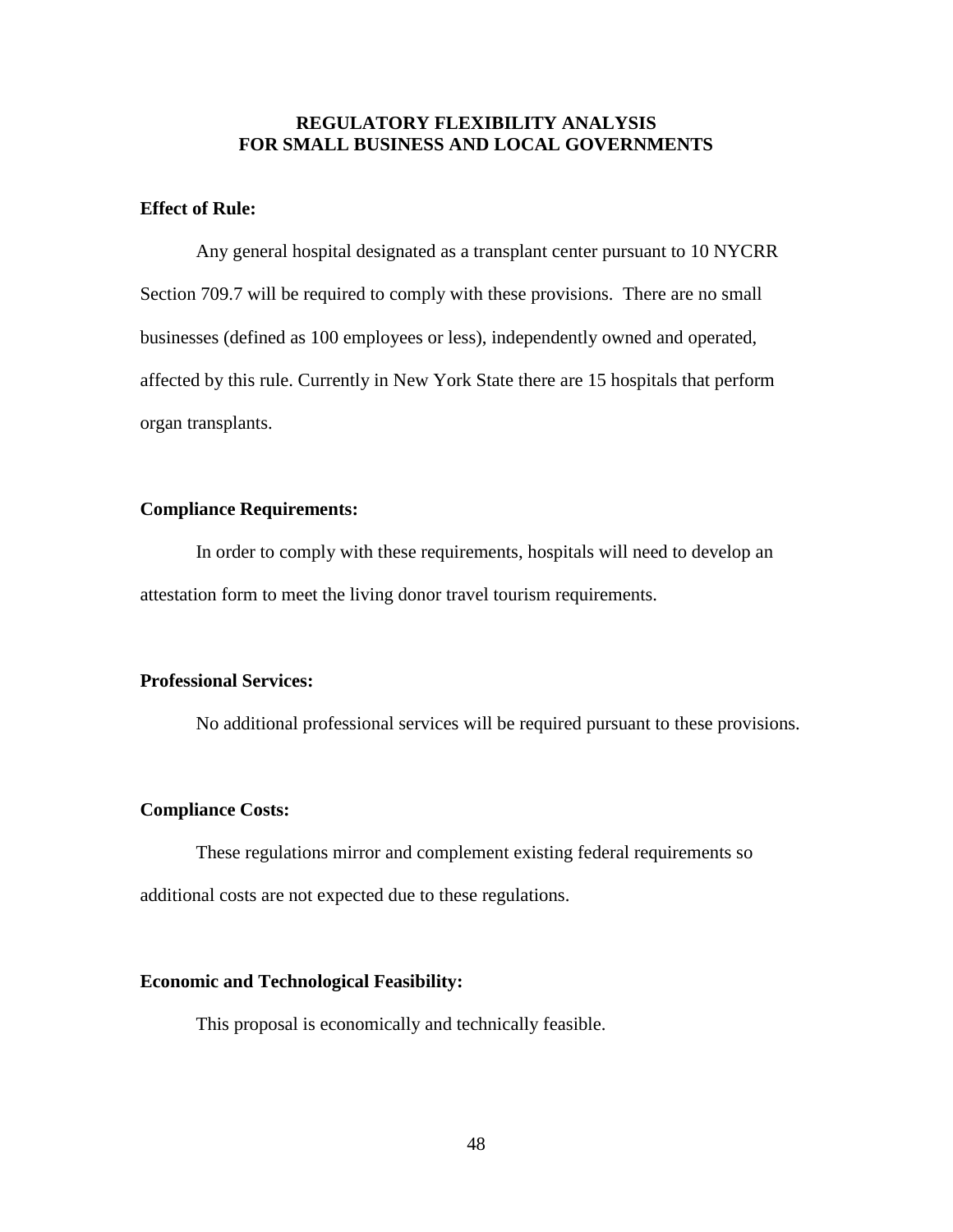### **Minimizing Adverse Impact:**

These provisions mirror and clarify the federal Centers for Medicare and Medicaid (CMS) requirements as set forth in 42 CFR Part 482. As a result, hospitals will not have to follow two different standards, especially in the area of volume requirements and long-term follow-up of living donors.

### **Small Business and Local Government Participation:**

Outreach to the affected parties has been conducted. This proposal has been discussed and reviewed by the New York State Transplant Council, the New York Center for Liver Transplant (NYCLT), the Healthcare Association of New York State (HANYS) and the Greater New York Hospital Association (GNYHA), all of which represent various transplant centers. They were also given notice of this proposal by its inclusion on the agenda of the Codes and Regulations Committee of the Public Health and Health Planning Council (PHHPC). This agenda and the proposal will be posted on the Department's website. The public, including any affected party, is invited to comment during the Codes Regulations and Legislation Committee meeting.

### **Cure Period:**

Chapter 524 of the Laws of 2011 requires agencies to include a "cure period" or other opportunity for ameliorative action to prevent the imposition of penalties on the party or parties subject to enforcement when developing a regulation or explain in the Regulatory Flexibility Analysis why one was not included. This regulation creates no new penalty or sanction. Hence, a cure period is not necessary.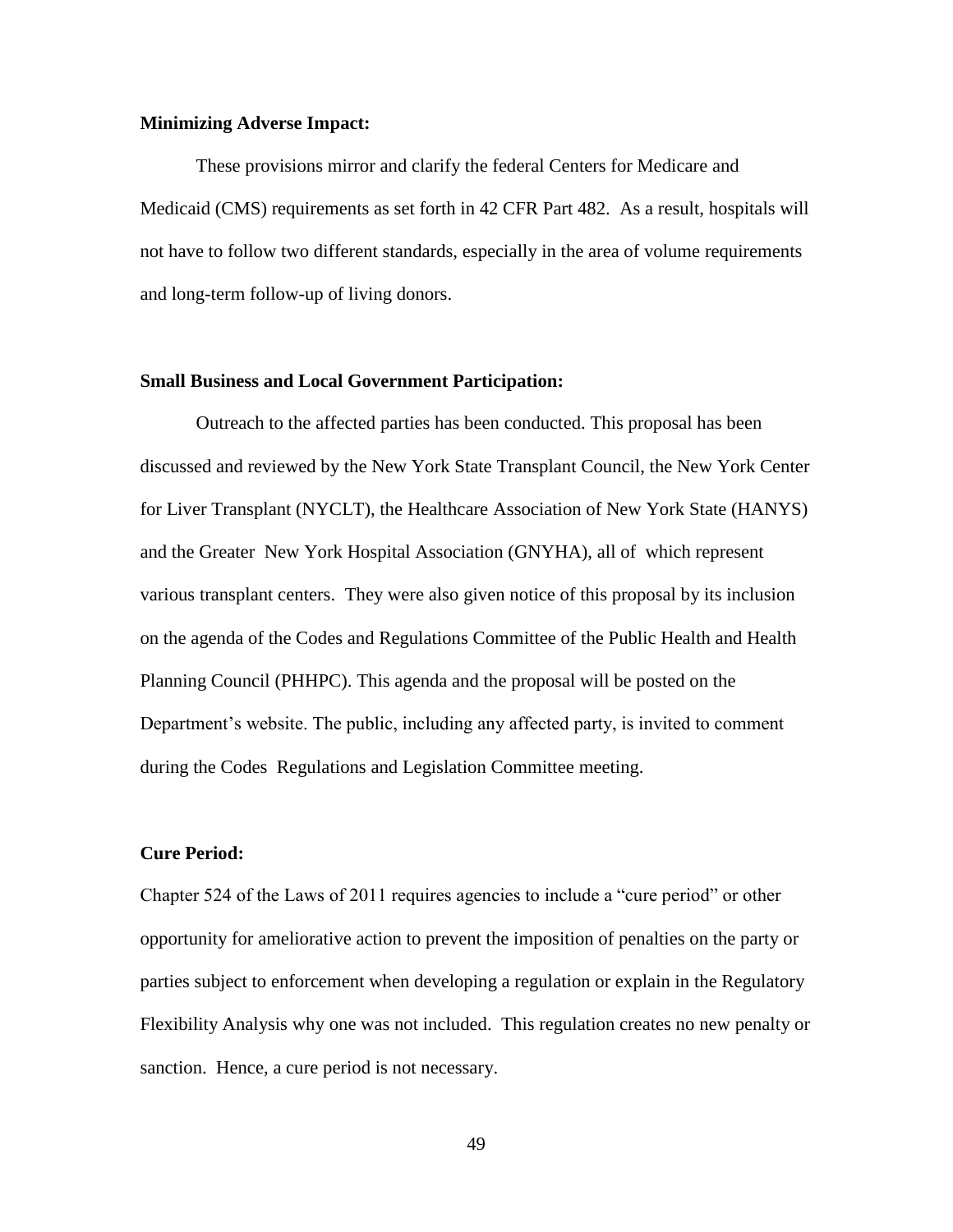# **RURAL AREA FLEXIBILITY ANALYSIS**

No Rural Area Flexibility Analysis is required pursuant to Section 202-bb (4) (a) of the State Administrative Procedure Act (SAPA). It is apparent, from the nature of the proposed amendment that it will not impose any adverse impact on rural areas as no transplant centers are located in rural areas, and it does not impose any new reporting, recordkeeping or other compliance requirements on public or private entities in rural areas.